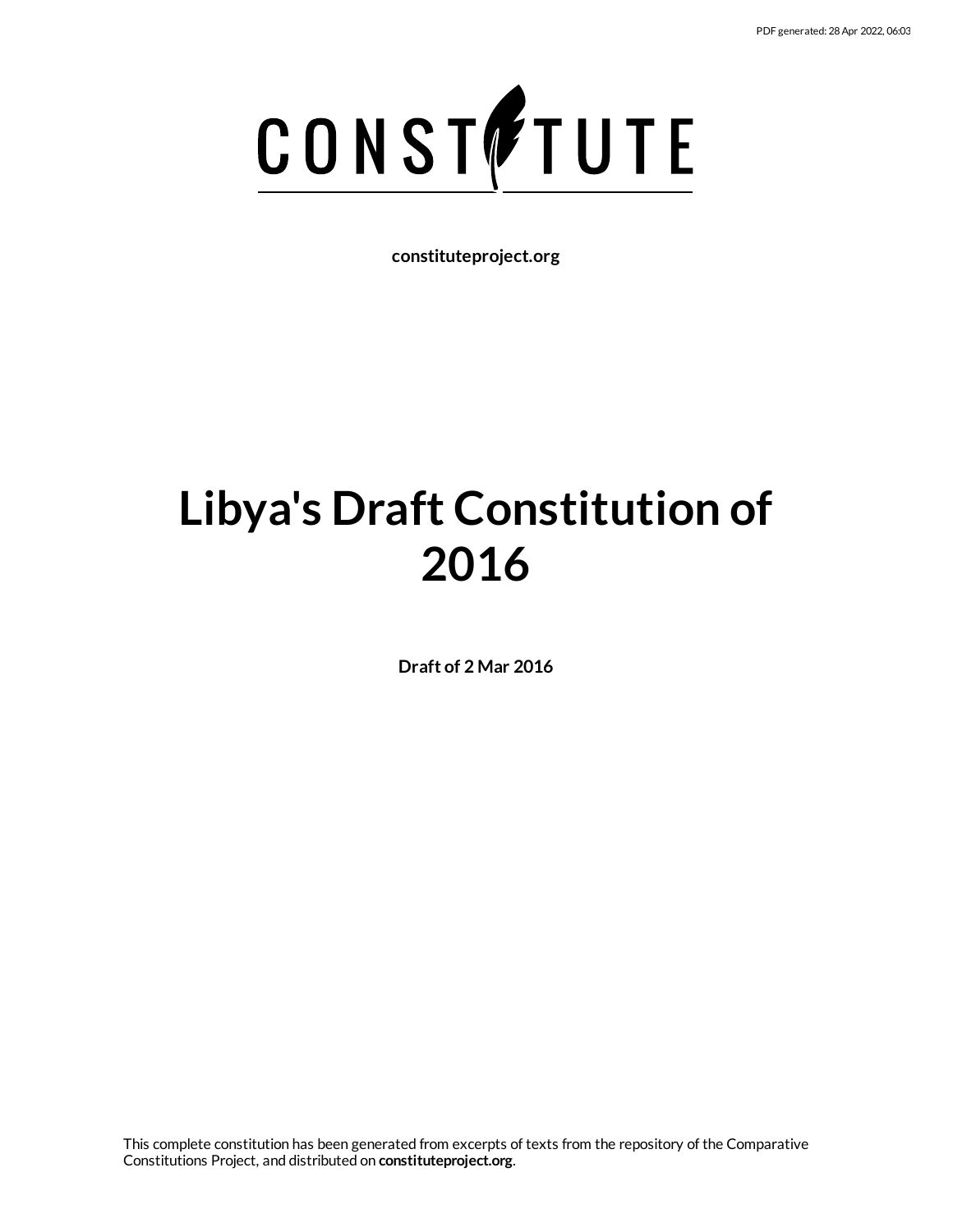# **Table of contents**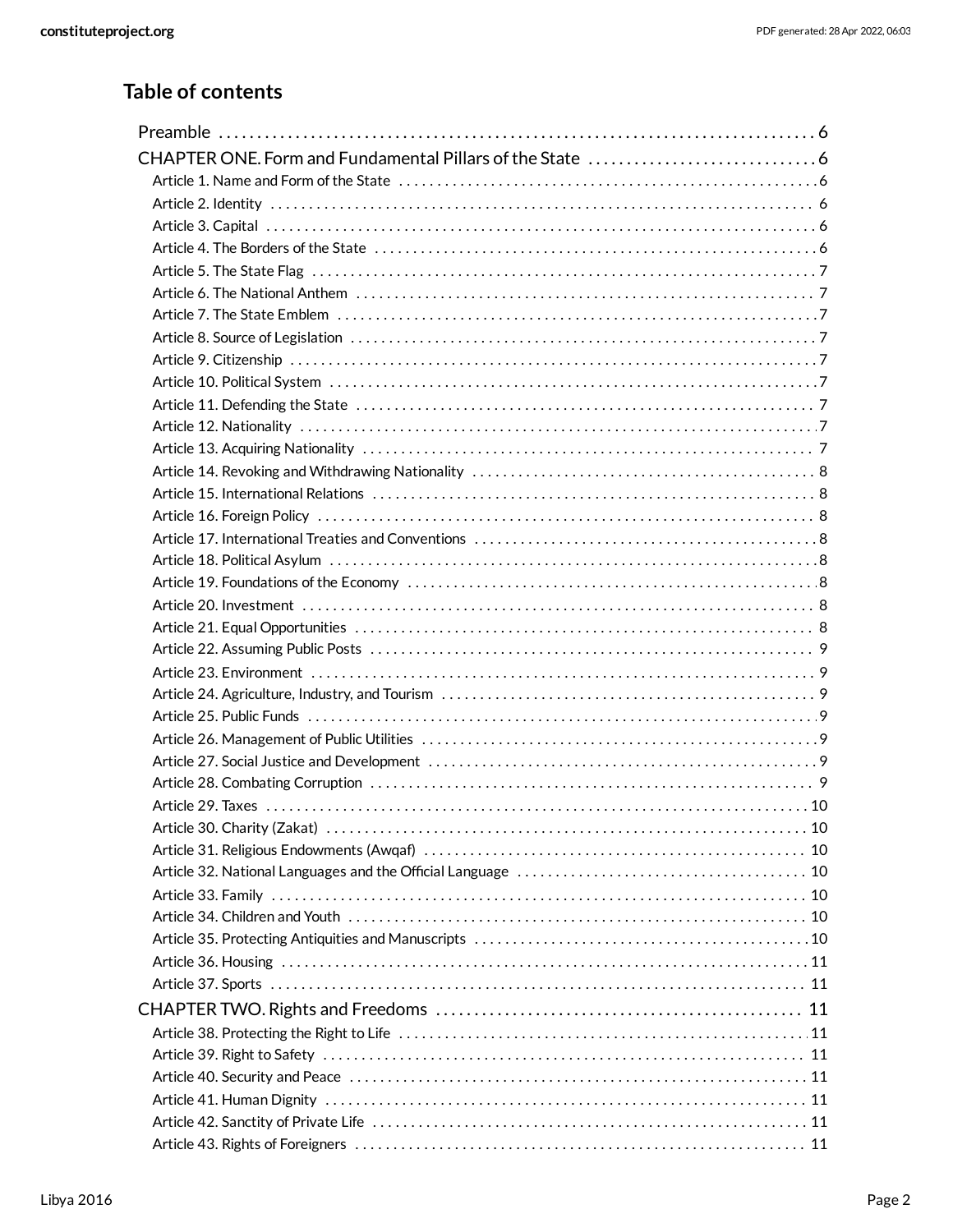| Article 52. Freedom of Assembly, Association, and Demonstration  13 |  |
|---------------------------------------------------------------------|--|
|                                                                     |  |
|                                                                     |  |
|                                                                     |  |
|                                                                     |  |
|                                                                     |  |
|                                                                     |  |
|                                                                     |  |
|                                                                     |  |
|                                                                     |  |
|                                                                     |  |
|                                                                     |  |
|                                                                     |  |
|                                                                     |  |
|                                                                     |  |
|                                                                     |  |
|                                                                     |  |
|                                                                     |  |
|                                                                     |  |
|                                                                     |  |
|                                                                     |  |
|                                                                     |  |
|                                                                     |  |
|                                                                     |  |
|                                                                     |  |
|                                                                     |  |
|                                                                     |  |
|                                                                     |  |
|                                                                     |  |
|                                                                     |  |
|                                                                     |  |
|                                                                     |  |
|                                                                     |  |
|                                                                     |  |
|                                                                     |  |
|                                                                     |  |
|                                                                     |  |
|                                                                     |  |
|                                                                     |  |
|                                                                     |  |
|                                                                     |  |
|                                                                     |  |
|                                                                     |  |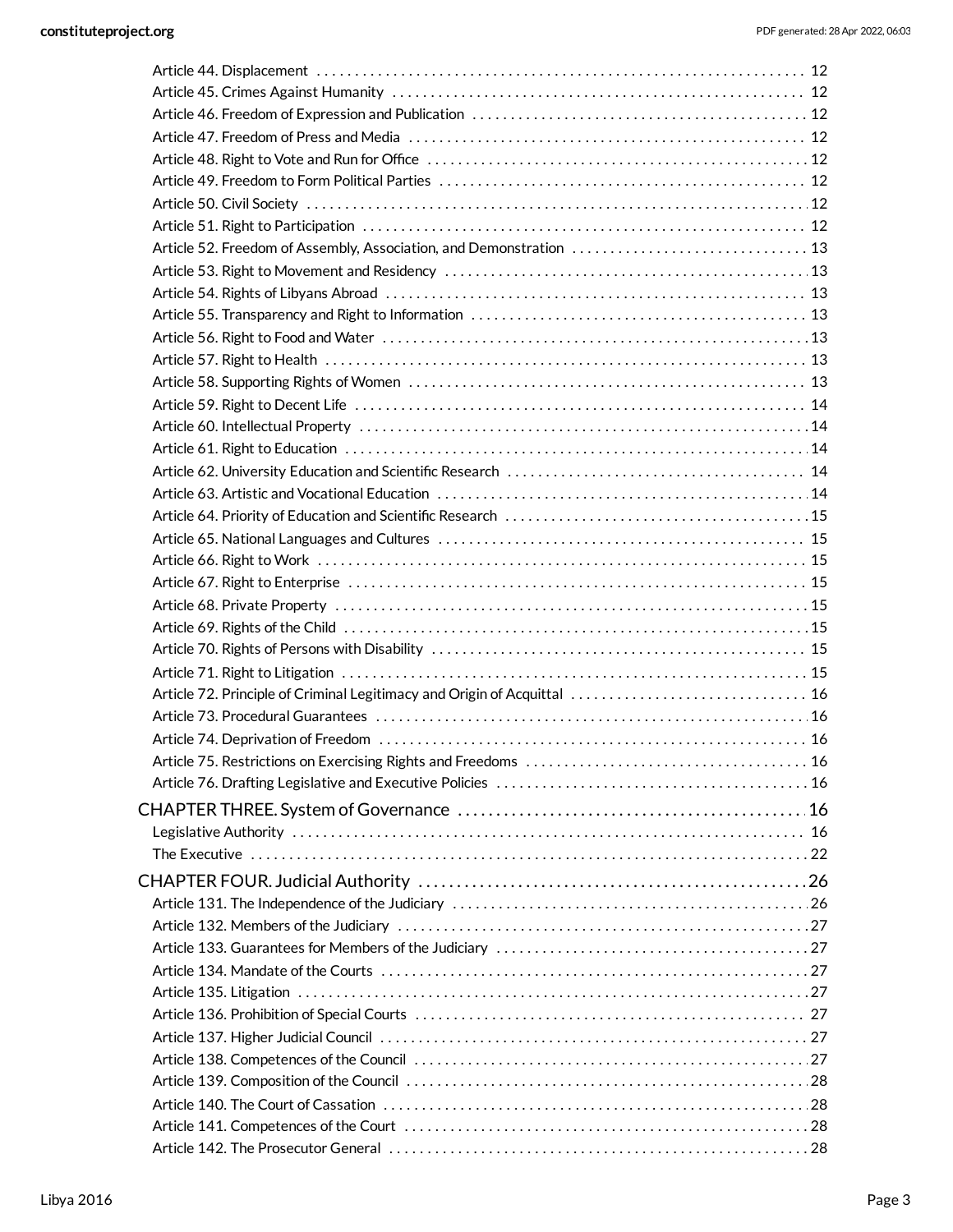| CHAPTER SEVEN. Independent Constitutional Bodies 32 |  |
|-----------------------------------------------------|--|
|                                                     |  |
|                                                     |  |
|                                                     |  |
|                                                     |  |
|                                                     |  |
|                                                     |  |
|                                                     |  |
|                                                     |  |
|                                                     |  |
|                                                     |  |
|                                                     |  |
|                                                     |  |
|                                                     |  |
|                                                     |  |
|                                                     |  |
|                                                     |  |
|                                                     |  |
|                                                     |  |
|                                                     |  |
|                                                     |  |
|                                                     |  |
|                                                     |  |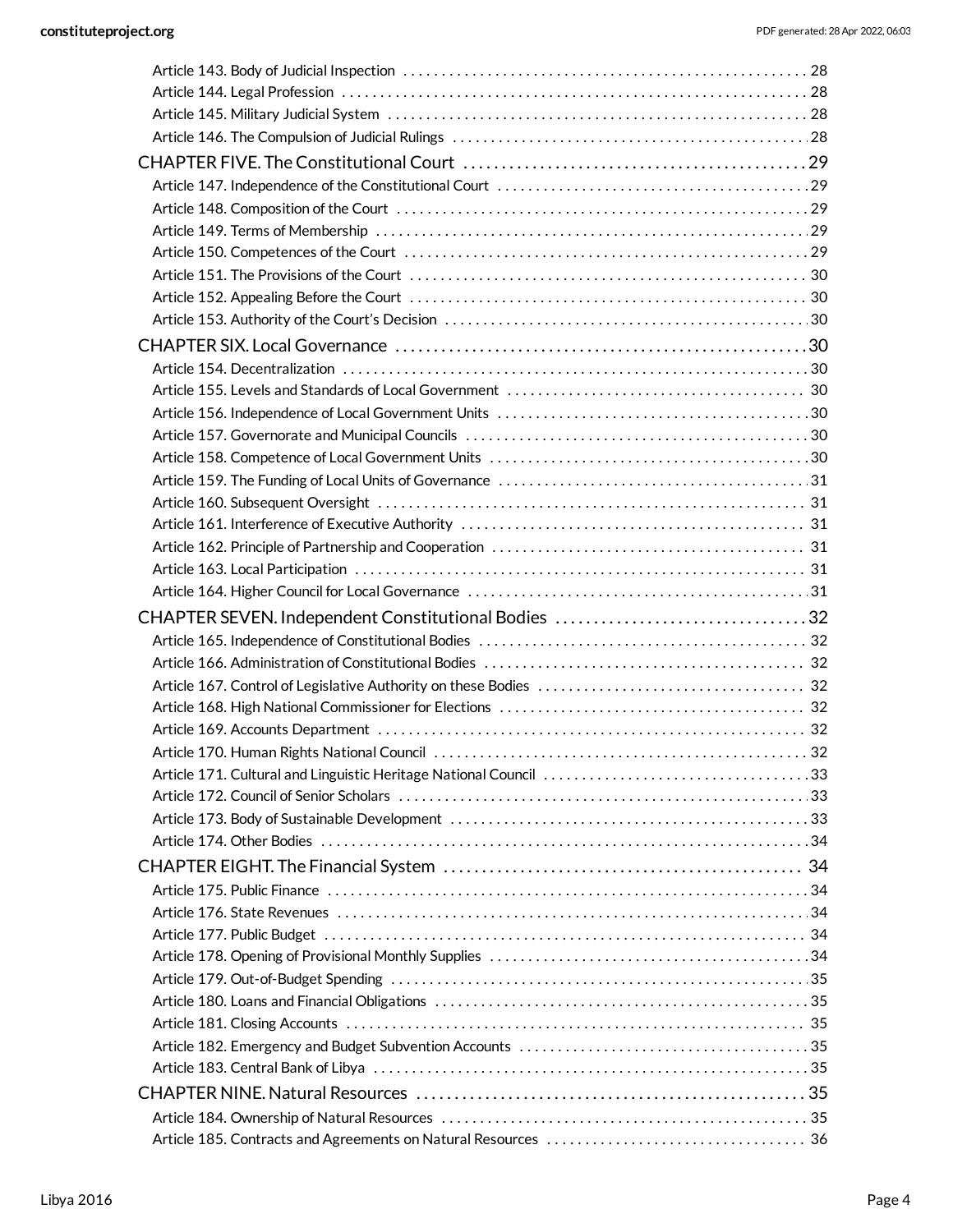| Article 202. Transitional Measure to Elect the First President of the Republic  38                  |  |
|-----------------------------------------------------------------------------------------------------|--|
| Article 203. Prohibition of a Provisional Extension of the term of the President of the Republic 39 |  |
|                                                                                                     |  |
|                                                                                                     |  |
|                                                                                                     |  |
|                                                                                                     |  |
|                                                                                                     |  |
|                                                                                                     |  |
|                                                                                                     |  |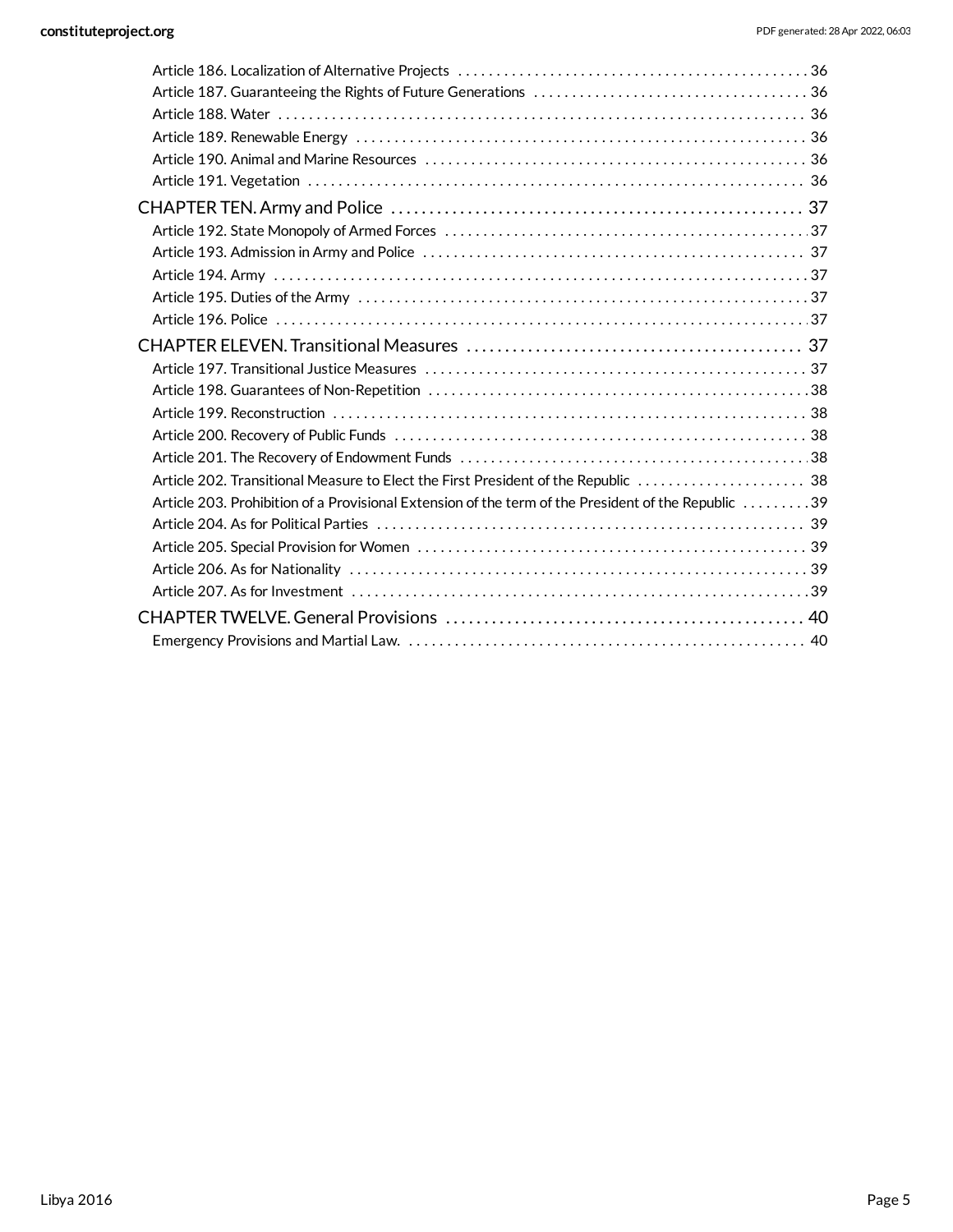- Motives for writing constitution  $\bullet$
- Preamble
- Reference to country's history
- <span id="page-5-0"></span>**Preamble**

Based on the values of our true religion, guided by the struggle of Libyans against colonization and dictatorship, barring their return of any kind, and recalling the bitter experiences of the country that violated rights and liberties,

<span id="page-5-8"></span>With loyalty of Libyans, past and present, some who become righteous martyrs, sacrificing so much for the sake of independence and liberation from injustice and tyranny, a victory for all the oppressed,

To move towards freedom, peace, and preservation of the country's unity, to completely break with autocracy, to build the rule of law, to achieve social and economic growth, to establish a society built on citizenship, peaceful rotation of power, good governance, and solidarity, justice, and equality for all Libyans, and in continuation of the Libyan State that was established in 1951, the three provinces (Cyrenaica, Tripolitania, and Fezzan), and the transition to a united state in 1963, • Reference to fraternity/solidarity

for us to build a State of Law and its institutions.

<span id="page-5-2"></span>**Article 1. Name and Form of the State**

- God or other deities
- Source of constitutional authority God or other deities

<span id="page-5-9"></span>We the people of Libya, in the name of the Merciful and Benevolent God and our Prophet Mohammad, peace be upon him, the Greatest Messenger, recognize this Constitution.

<span id="page-5-6"></span>With a view to work with the people of the world within the framework of equality, mutual interests, and respect for national sovereignty, God opened the horizons widely

# <span id="page-5-1"></span>**CHAPTER ONE. Form and Fundamental Pillars ofthe State**

Libya is a free, independent, and indivisible state. It shall not relinquish any part of its

The Libyan Republic is a part of the Arab and Muslim World, Africa, and the

sovereignty nor its territory. It shall henceforth be called the Libyan Republic.

#### Type of government envisioned

• Regional group(s)

National capital

#### Mediterranean Basin, it is based on inclusive and diverse principles, and cherishes all parts its social, cultural, and linguistic elements.

<span id="page-5-3"></span>**Article 2. Identity**

# <span id="page-5-4"></span>**Article 3. Capital**

The political Capital of the Libyan Republic is Tripoli; the economic Capital is Benghazi; and the tourist and cultural Capital is Sabha.

# <span id="page-5-5"></span>**Article 4. The Borders of the State**

The borders of the Libyan Republic are:

<span id="page-5-7"></span>North: The Mediterranean Sea. South: Sudan, Chad, and Niger. East: Egypt and Sudan. West: Tunisia and Algeria.

· National flag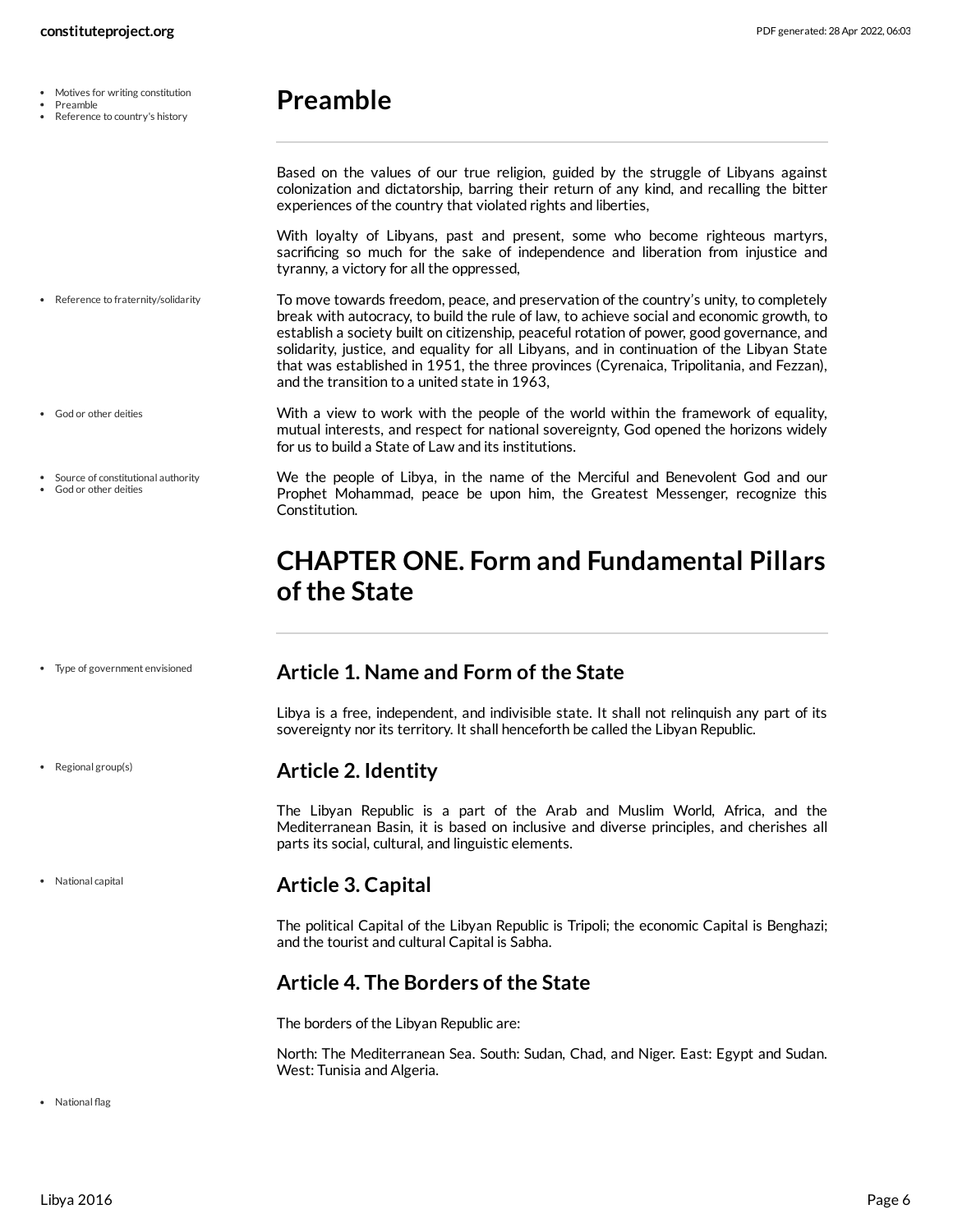# <span id="page-6-0"></span>**Article 5. The State Flag**

The shape and dimensions of the State flag will be as follows: its length shall double that of its width and shall be divided into three parallel colors, the top of which is red, followed by black, followed by green. The area of the black color shall equal the total area of the two other colors, which are equal in area. In the center of the flag shall be a white crescent and between its two ends shall be a white, five-pointed star. Its provisions shall be regulated by law.

# <span id="page-6-1"></span>**Article 6. The National Anthem**

The National Anthem shall be the independence anthem ("Ya Beladi" or "Oh My Country") and a law shall regulate this.

# <span id="page-6-2"></span>**Article 7. The State Emblem**

The State Emblem, medals, and insignia, and its official holidays shall be determined by law.

# <span id="page-6-3"></span>**Article 8. Source of Legislation**

Islam shall be the religion of the State, and Islamic Shariya shall be the source of legislation in accordance with the recognized doctrines and interpretations without being bound to a particular jurisprudential opinion on discretionary matters. The provisions of the Constitution shall be interpreted and bound in accordance with this.

# <span id="page-6-4"></span>**Article 9. Citizenship**

Male and female citizens shall be equal in and before the law. There shall be no discrimination between them by way of diminishing, restricting, or depriving [of rights] in accordance with the provisions of this Constitution.

# <span id="page-6-5"></span>**Article 10. Political System**

The political system shall be based on the principles of political pluralism, peaceful rotation of power, separation of powers, and balance and integration of powers on the basis of good governance predicated on transparency, oversight, and accountability.

# <span id="page-6-6"></span>**Article 11. Defending the State**

Every citizen, male and female, shall defend the State, its unity, and its independence.

# <span id="page-6-7"></span>**Article 12. Nationality**

- **1.** Every person who acquired Libyan citizenship in accordance with the provisions of the Libyan Constitution issued on 7 October 1951 and the laws passed thereunder shall be Libyan, and every person born to a Libyan father shall be Libyan.
- **2.** Every person who acquired Libyan citizenship by law shall be Libyan.
- **3.** Libyan nationality may be combined with another nationality.

# <span id="page-6-8"></span>**Article 13. Acquiring Nationality**

The regulatory law shall take into account national interest, demographics, and the ease of integration into Libyan society when granting citizenship. This shall be done according to the following:

National anthem

Equality regardless of gender

• Status of religious law Official religion

Requirements for birthright citizenship

- Requirements for naturalization
- Requirements for naturalization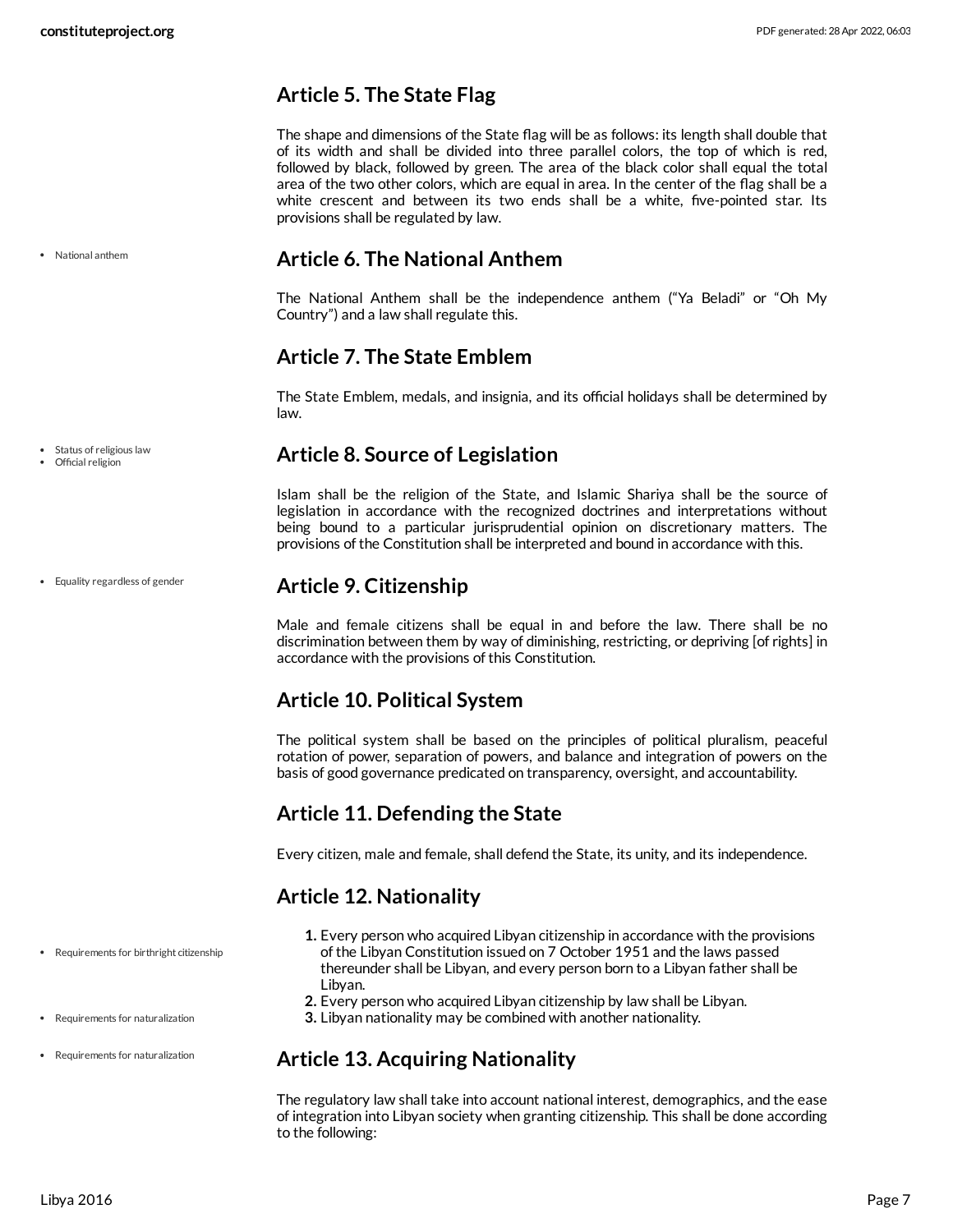Conditions for revoking citizenship

- **1.** The law shall define preferential stipulations for children of Libyan women.
- **2.** Legal entry and uninterrupted residence for a period no less than 15 years shall be among the necessary conditions to grant citizenship.
- **3.** The law shall regulate special conditions to grant citizenship to a foreigner married to a Libyan, and to those who possess rare and distinguished expertise.

## <span id="page-7-0"></span>**Article 14. Revoking and Withdrawing Nationality**

Libyan nationality shall not be revoked for any reason. It is permissible to withdraw it from whoever acquired it within ten years following its acquisition. The law shall explain cases of withdrawal and its effects.

# <span id="page-7-1"></span>**Article 15. International Relations**

Relations of the State shall be based on the principle of good neighborliness, noninterference in the internal affairs of other states, common interests, and resolution of disputes by peaceful means.

# <span id="page-7-2"></span>**Article 16. Foreign Policy**

Foreign policy shall be based on the principle of independence and sovereignty of the state, ensuring its national interests, developing cordial relations with other states, and cooperating with regional and international organizations within the framework of international law.

# <span id="page-7-3"></span>**Article 17. International Treaties and Conventions**

The international treaties and conventions that the State ratifies shall be superior to the law and inferior to the Constitution. The State shall adopt the necessary measures to enforce them in a manner that does not conflict with the provisions of this Constitution.

# <span id="page-7-4"></span>**Article 18. Political Asylum**

The State shall guarantee political asylum. Political refugees may not be extradited, unless to international judiciary. The conditions and circumstances shall be regulated by law.

# <span id="page-7-5"></span>**Article 19. Foundations of the Economy**

The State shall work to create a diverse economy that achieves welfare and prosperity, raises the standard of living, and is based on the standards of transparency, quality, accountability, balance between economic efficiency and social justice, competitiveness, and protecting the rights of consumers and producers. The State shall support and stimulate the private sector.

# <span id="page-7-6"></span>**Article 20. Investment**

The State shall work to promote private, public, and joint investment to meet the needs of society and to achieve comprehensive development.

# <span id="page-7-7"></span>**Article 21. Equal Opportunities**

<span id="page-7-8"></span>Equal opportunities are a right for all citizens. The State shall adopt the necessary measures to achieve this.

International law

- International organizations
- Legal status of treaties International law
- **•** Extradition procedure
- Protection of stateless persons
- Right to reasonable standard of living
- Protection of consumers

General guarantee of equality

Civil service recruitment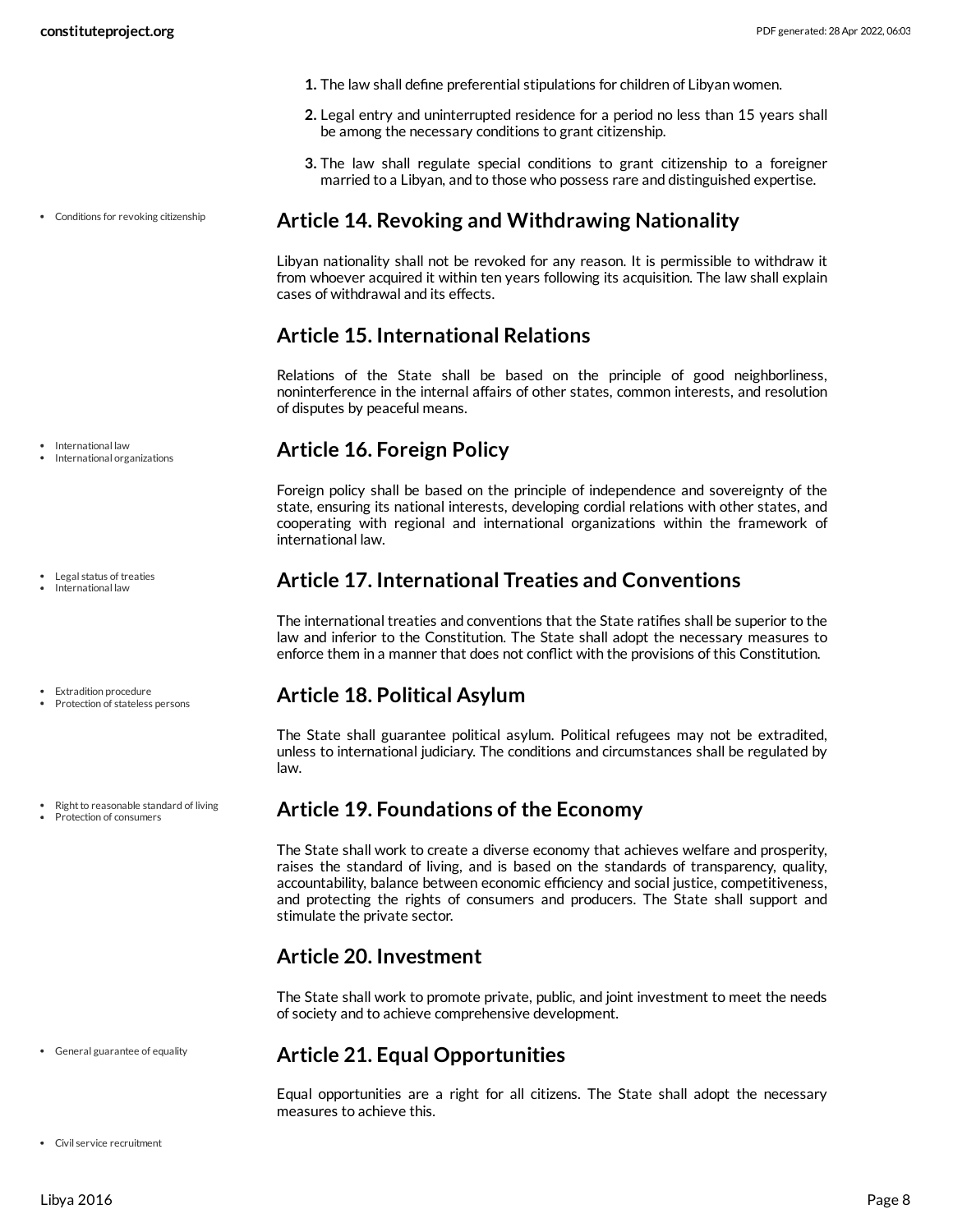# <span id="page-8-0"></span>**Article 22. Assuming Public Posts**

Public posts shall be open to all Libyans based on the criteria of merit and eligibility. The law shall determine the salaries of employees based on the standards of efficiency, responsibility, hierarchy, and needs of decent life.

Protection of environment

## <span id="page-8-1"></span>**Article 23. Environment**

The State, all persons residing in it, and persons crossing its territory shall protect the environment. The State shall adopt the necessary measures to develop and maintain its elements against pollution, to preserve natural biodiversity, and to exploit natural resources in a balanced and safe manner. The State ensures that damages inflicted by responsible officials shall be recompensed, and lawsuits on the wellbeing of the environment are a general right without judicial decrees. No statutory limitation shall apply to related crimes.

## <span id="page-8-2"></span>**Article 24. Agriculture, Industry, and Tourism**

Agriculture, industry, and tourism shall be considered among the key pillars of the national economy. The State shall pass legislation and adopt the necessary measures to support, promote, develop, and protect them.

# <span id="page-8-3"></span>**Article 25. Public Funds**

Public funds shall be preserved and may not be sequestered. The State shall protect, develop, and safeguard public funds. Encroaching on public funds or disposing of them in contravention of the provisions of the Constitution and the law shall be prohibited. The State shall guarantee the recovery of public funds and shall seek compensation for destroying or harming these funds. No statutory limitation shall apply to crimes involving public funds. These crimes shall not be pardonable.

# <span id="page-8-4"></span>**Article 26. Management of Public Utilities**

Public utilities shall be established and managed in accordance with the standards of good governance and respect for human rights. It shall be a guaranteed right of beneficiaries to receive services regularly and equally, to have their affairs dealt with equitably, and to submit appeals and complaints to which they receive a reply.

Management of public utilities shall be committed to justifying their decisions, simplifying their procedures, and periodically evaluating their performance in accordance with what the law determines.

# <span id="page-8-5"></span>**Article 27. Social Justice and Development**

The State shall develop cities and villages on the basis of the demands of social justice, sustainable and balanced development and its indicators, and the prudent exploitation of wealth. They shall also guarantee the fair and balanced distribution of projects, interests, public companies, and services between cities guaranteeing distribution of work opportunities and encouraging investment and appropriate activities therein. This is also to ensure the removal of the developmental imbalance.

# <span id="page-8-6"></span>**Article 28. Combating Corruption**

The State shall adopt the necessary measures to combat administrative and financial corruption. Any person who is sentenced a misdemeanor or felony for corruption shall be prohibited from assuming posts in the cases that are defined by the law.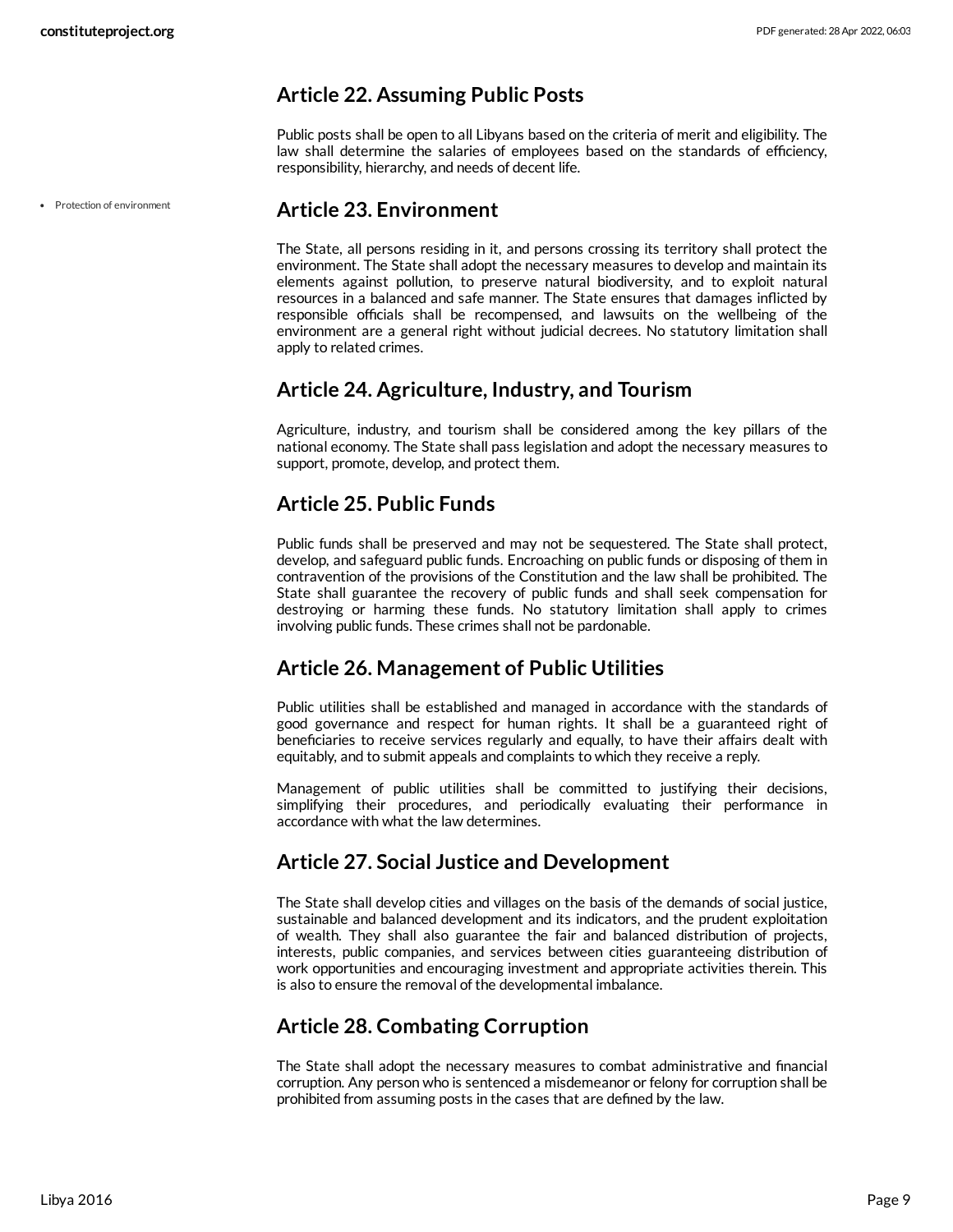# <span id="page-9-0"></span>**Article 29. Taxes**

To impose, exempt, or amend a tax shall only be done by a law. When imposing it, the interest of society and the achievement of social justice shall be taken into consideration.

# <span id="page-9-1"></span>**Article 30. Charity (Zakat)**

The State shall ensure the collection and disbursement of Zakat in its legitimate banks. It may not be mixed with public revenues.

# <span id="page-9-2"></span>**Article 31. Religious Endowments (Awqaf)**

- **1.** The religious endowments (awqaf) shall enjoy its sanctity and shall not be mixed with State funds. It may not be disposed of except with the permission of the responsible court and in a manner that achieves the interest of the endowment and within the bounds of what Islamic Sharia allows.
- **2.** A special body to administer, manage, and oversee the endowments shall be established by law to guarantee its development and the achievement of its goals and legitimate purposes within the limits of the law.

# <span id="page-9-3"></span>**Article 32. National Languages and the Official Language**

The languages spoken by a part of the Libyan people shall be considered national languages, a part of its cultural and linguistic heritage, and a common asset for all Libyans. Arabic shall be the official language of the State.

# <span id="page-9-4"></span>**Article 33. Family**

The family based on legal marriage between a man and a woman shall be the basis of society. It is founded on religion, ethics, complementary roles between its members, affection, and mercy. The State shall ensure its protection, sponsor and encourage marriage, protect motherhood and childhood, and seek to reconcile the obligations of the woman and her work.

# <span id="page-9-5"></span>**Article 34. Children and Youth**

The State shall create the appropriate environment to develop children and youth, provide ways to increase their capacities, and support their effective role in national life. The State shall open up opportunities for them to work, participate in development, and benefit from various sciences and human cultures that enables them to participate in political, social, and economic life with a spirit of citizenship and responsibility.

# <span id="page-9-6"></span>**Article 35. Protecting Antiquities and Manuscripts**

- **1.** The State shall be committed to protecting, preserving, restoring, and excavating antiquities, cities, and historical regions. Abusing, trafficking, or presenting them as gifts shall be prohibited. The State shall do what is necessary to recover any antiquities that have been seized. No statutory limitation shall apply to crimes involving antiquities.
- **2.** The State shall ensure the protection of historical manuscripts, documents, and coins and it shall work to maintain and preserve them. They may not be encroached upon or tampered with. No statutory limitation shall apply to crimes involving them.
- **3.** In the event that a private property is considered to be of historic nature, the relationship between the relevant owners and the State shall be subject to a special law that ensures the owners' legal rights.

Official or national languages

Rights of children Regulation of marriage • Right to found a family

• State support for children

- Rights of children
- Reference to science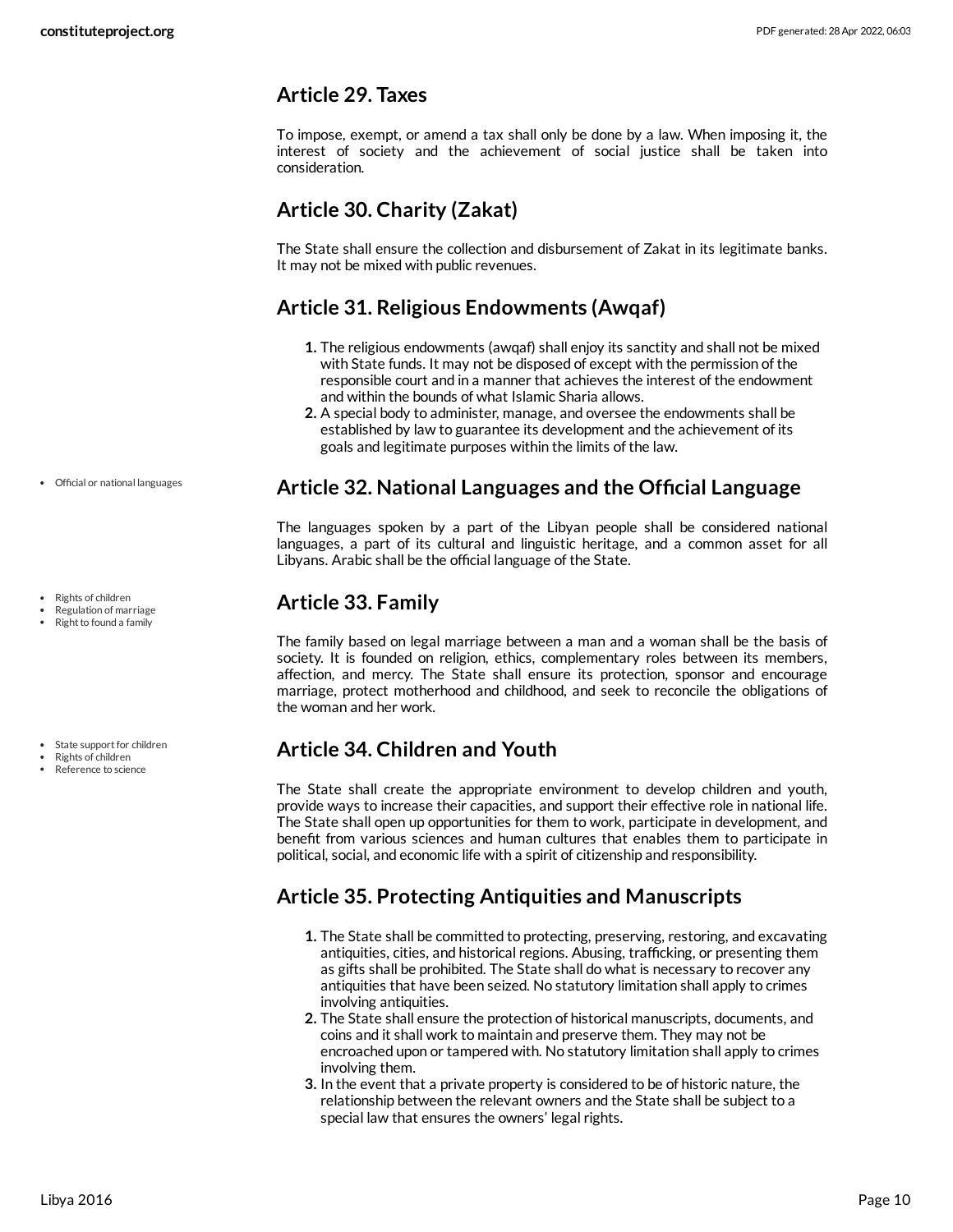• Right to shelter

## <span id="page-10-0"></span>**Article 36. Housing**

The State shall be committed to developing national policies and plans that provide adequate housing and shall take Libyan privacy into consideration to achieve balance between growth rates, the proper distribution of the population, and available resources. The State shall put policies into place that carefully regard families with few resources, promote the private sector, support individual enterprise, and regulate the use of State land for purposes of construction to achieve the general good.

# <span id="page-10-1"></span>**Article 37. Sports**

Practicing a sport as a hobby or a profession shall be a right for every individual. The State shall adopt the necessary measures to support, advance, encourage investment, and provide the proper sports facilities for the regions according to their needs. It shall ensure the independence of sports bodies and settle disputes between them in accordance with international standards.

# <span id="page-10-2"></span>**CHAPTER TWO. Rights and Freedoms**

• Right to life

- Prohibition of slavery
- Prohibition of cruel treatment
- Prohibition of torture
- Human dignity

Regulation of evidence collection Right to privacy

- Extradition procedure
- Power to deport citizens

## <span id="page-10-3"></span>**Article 38. Protecting the Right to Life**

Every human being has the right to life. The State shall adopt the necessary measures to ensure indemnity of the dead when the criminal is unknown in accordance with what the law regulates.

# <span id="page-10-4"></span>**Article 39. Right to Safety**

Every human being has the right to personal, physical, and mental safety. Material gain from a human being and its organs shall not be permissible. The State shall adopt the necessary measures to compensate victims of calamities for citizens and legal residents.

# <span id="page-10-5"></span>**Article 40. Security and Peace**

Every human being has the right to security and peace. The State shall be committed to providing security and peace to its citizens and residents in its territory.

# <span id="page-10-6"></span>**Article 41. Human Dignity**

The State shall be committed to protecting human dignity and preventing all types of violence, torture, and enforced disappearance. No statutory limitation shall apply to their crimes. All forms of human trafficking and degrading treatment shall be prohibited, as well as forced labor unless out of a necessity or an alternative penalty.

# <span id="page-10-7"></span>**Article 42. Sanctity of Private Life**

Private life shall enjoy its sanctity. Private places may not be entered except for a necessity, and they may not be searched except in the case of flagrante delicto or with a court warrant. Personal data may not be violated, and communications and correspondence may not be monitored except based on the permission of the authorized judge.

# <span id="page-10-8"></span>**Article 43. Rights of Foreigners**

Foreigners who have legal residency have the right to movement and may own a residence. Deporting them collectively or arbitrarily shall be prohibited. Extraditing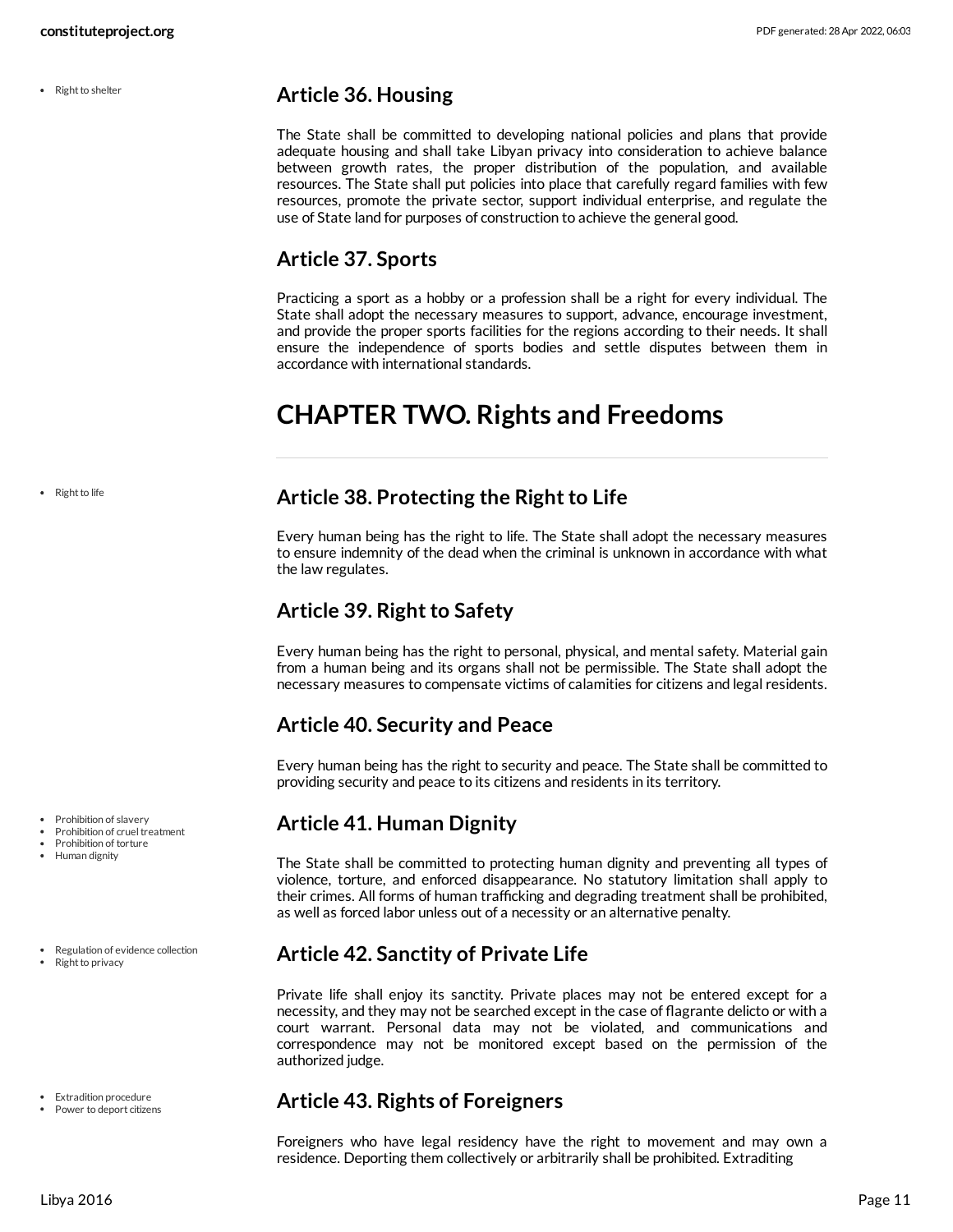those who are accused or sentenced shall be prohibited if they are expected to face torture, as is appropriate within judicial guarantees.

The State shall be committed to observing the interest of the Libyan husband, wife, and children in rulings of deportation, extradition, and granting visas and residency.

# <span id="page-11-0"></span>**Article 44. Displacement**

Forced displacement of all forms shall be prohibited, and the State shall guarantee reparations and the right of return.

# <span id="page-11-1"></span>**Article 45. Crimes Against Humanity**

All patterns of behavior that constitute crimes against humanity, war crimes, and genocide shall be prohibited. No statutory limitation shall apply to them, and they shall not be pardonable as is consistent with the provisions of this Constitution. International jurisdiction shall be left to the Libyan judiciary.

# <span id="page-11-2"></span>**Article 46. Freedom of Expression and Publication**

Freedom of expression and its preservation shall not be separated. The State shall guarantee freedom of expression and publication and shall adopt the necessary measures to protect private life. The State shall prohibit incitement to hatred, violence, and racism, as well as declaring others as infidels and imposing ideas by force.

# <span id="page-11-3"></span>**Article 47. Freedom of Press and Media**

The State shall guarantee the freedom, plurality, and independence of the press and media. Citizens shall have the right to ownership of press and media outlets. They shall be regulated in a way that agrees with the foundations of a democratic society and Libyan character. Press and media may not be banned except by a court order and dissolved except by a court ruling. Precautionary imprisonment in cases of journalism shall not be permissible.

# <span id="page-11-4"></span>**Article 48. Right to Vote and Run for Office**

Every citizen has the right to vote in referenda and to vote or run for office in free, fair, transparent, and equitable elections in which all citizens are equal in accordance with the law. No citizen may be deprived of referenda, nomination, or election except based on a court ruling.

# <span id="page-11-5"></span>**Article 49. Freedom to Form Political Parties**

Every individual shall have the right to choose his/her political leanings. The State shall guarantee the freedom to form political parties based on national unity, transparent financing, and renunciation of violence and hate speech. Every citizen may join or withdraw from political parties without discrimination.

# <span id="page-11-6"></span>**Article 50. Civil Society**

The State shall guarantee the freedom to form civil society organizations and right of affiliation according to the necessary standards for balancing the requirements of independence and the needs of transparency. They may not be suspended except by court order or dissolved except by court ruling.

# <span id="page-11-7"></span>**Article 51. Right to Participation**

The State shall guarantee for citizens and civil society organizations the right to democratic participation in their realm of activity by submitting petitions or legislative

Freedom of expression Freedom of press

Freedom of press

Referenda Restrictions on voting

State operation of the media

• Right to form political parties

• Freedom of association

- Right of petition
- Legislative initiatives by citizens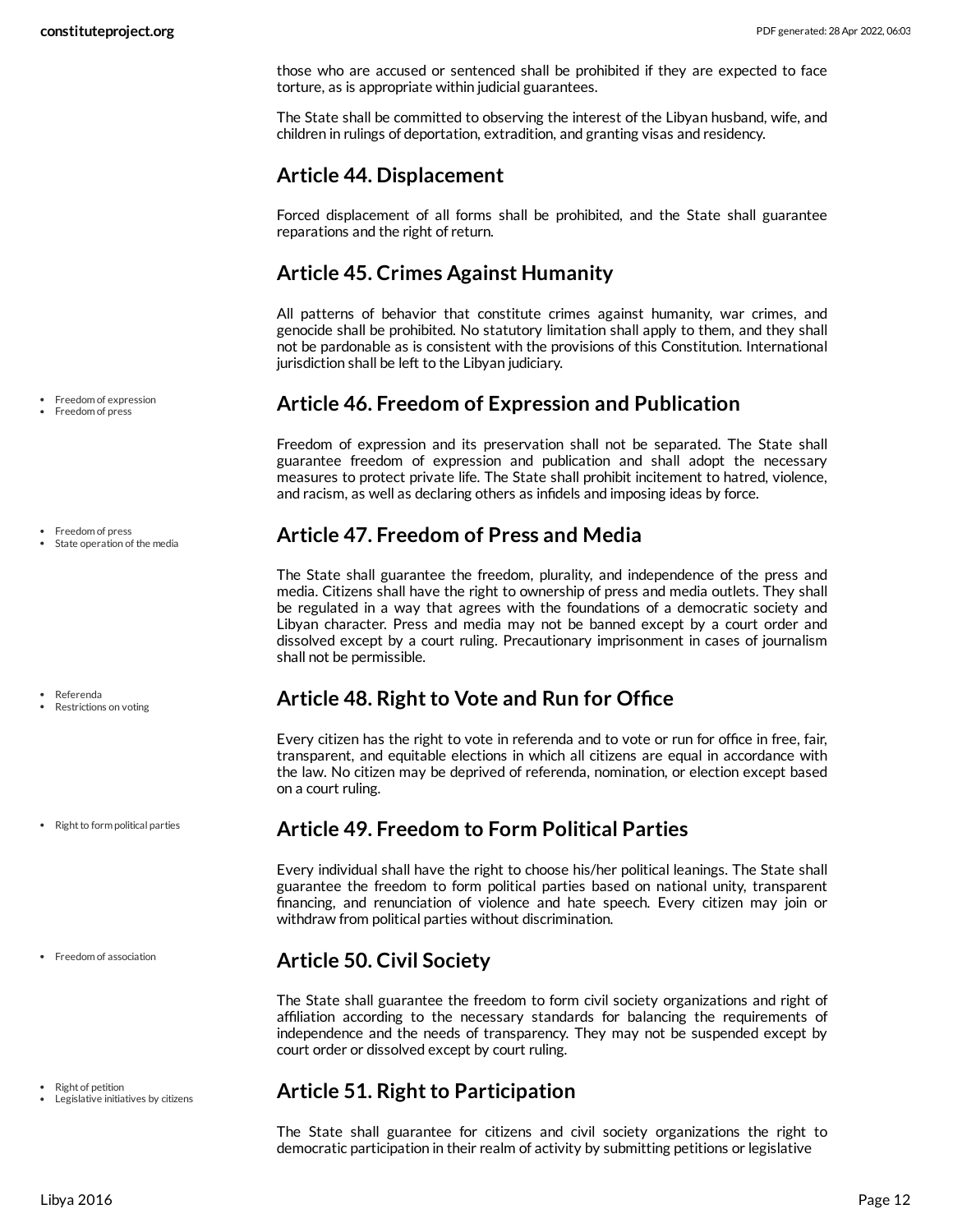- Freedom of association • Freedom of assembly
- International law
- Extradition procedure
- Freedom of movement
- Right to establish a business

• Right to information

- Right to water
- Right to health care

Equality regardless of gender

proposals in accordance with an issued regulatory law.

## <span id="page-12-0"></span>**Article 52. Freedom of Assembly, Association, and Demonstration**

The State shall guarantee the right to peaceful assembly, association, and demonstration, and it shall adopt the necessary measures to protect property and persons. It shall not use force except at a minimum level and in the case of necessity.

# <span id="page-12-1"></span>**Article 53. Right to Movement and Residency**

The State shall guarantee for all citizens the right to movement and residency, to move property, the freedom to exercise economic activity within the entirety of the country, freedom of travel, and the right to immigration. A travel ban shall only be by a court order and for a period defined by the law. No citizen may be deported or prevented from returning home. Extradition shall also be prohibited except based on international obligation by an international judicial body.

# <span id="page-12-2"></span>**Article 54. Rights of Libyans Abroad**

The State shall adopt the necessary measures to protect and preserve Libyans abroad, ensure their affiliation with their home country, participation in the electoral process, and their contribution to development. The State shall follow violation of their rights and extend the jurisdiction of the Libyan judiciary pertaining to these rights.

## <span id="page-12-3"></span>**Article 55. Transparency and Right to Information**

The State shall adopt the necessary measures for transparency and shall ensure the freedom of receiving, sending, exchanging, access to information, and multiplying its sources. This freedom shall not compromise military secrets, secrets of public security, the requirements of the administration of justice, the sanctity of private life, what was agreed upon with another country as secret, or the right to keep the source confidential.

# <span id="page-12-4"></span>**Article 56. Right to Food and Water**

The State shall guarantee to citizens the right to safe and adequate drink and food and shall formulate the necessary policies to achieve water and food security.

# <span id="page-12-5"></span>**Article 57. Right to Health**

Health is a right for every human being and is a duty upon the State and society. The right to live in a sound environment is guaranteed to all. The State shall guarantee comprehensive and quality healthcare to all citizens and shall provide preventive services to them. It shall also provide treatment services to them in all stages based on a system of mutual understanding of responsibility. It shall ensure the fair geographic distribution of health facilities. Not providing treatment in various forms to any human being in cases of emergency or a danger to life shall be prohibited.

# <span id="page-12-6"></span>**Article 58. Supporting Rights of Women**

<span id="page-12-7"></span>Women are sisters of men. The State shall be committed to supporting and caring for women, enacting laws to protect them, promoting their status in society, eliminating the negative culture and social customs that belittle their dignity, preventing discrimination against them, and ensuring accessible opportunities for them in all sectors. The State shall adopt the necessary measures to support their acquired rights.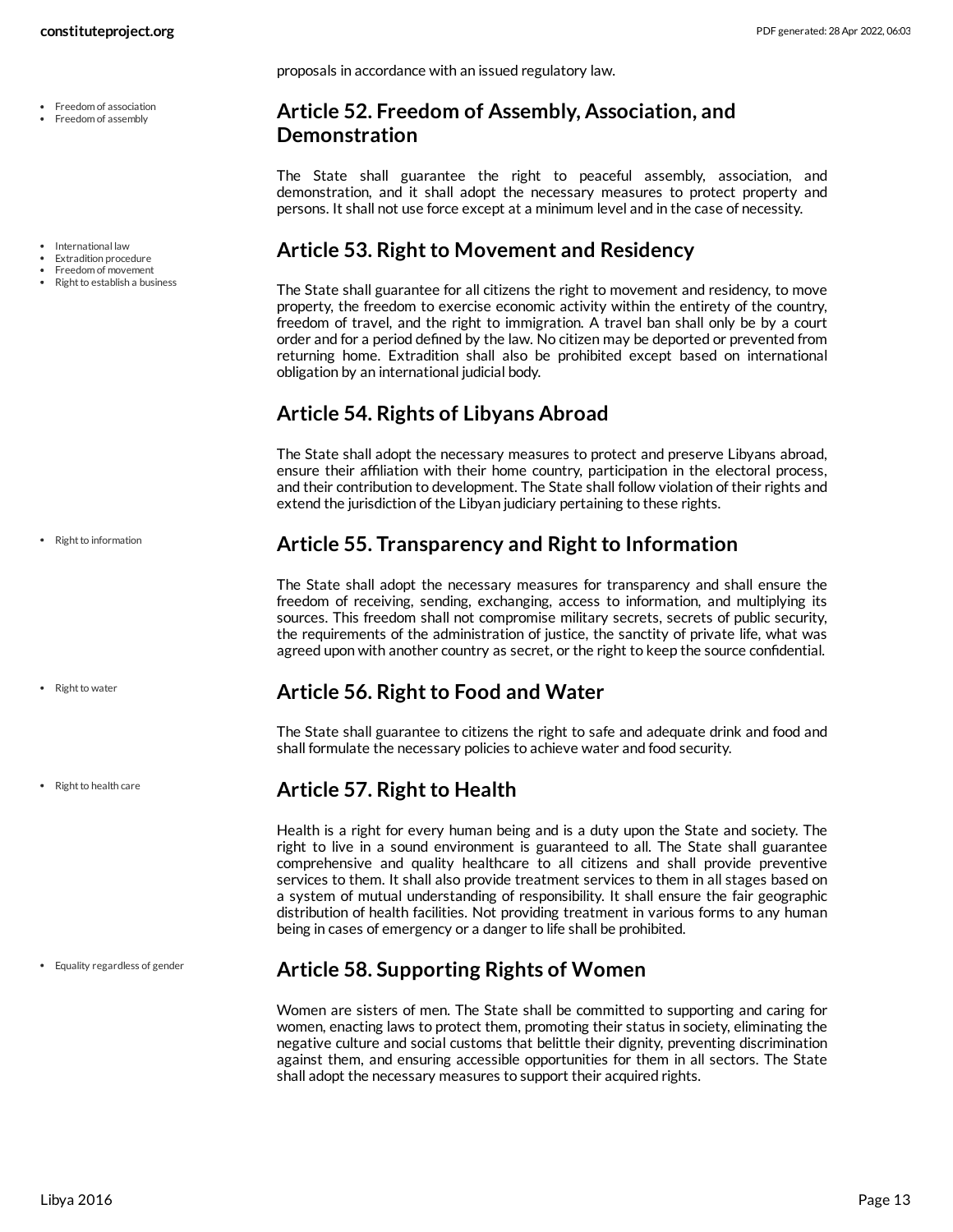- Right to reasonable standard of living
- State support for the elderly
- State support for children • Reference to fraternity/solidarity
- State support for children
- Rights of children
- Reference to fraternity/solidarity
- Provisions for intellectual property

- Compulsory education
- Reference to science Free education
- 

- Reference to science
- Right to academic freedom

Reference to art

# <span id="page-13-0"></span>**Article 59. Right to Decent Life**

- **1.** The State shall guarantee to all citizens decent life and welfare commensurate with its economic conditions.
- **2.** Social security is a right for citizens. The State shall protect the rights of its residents.
- **3.** Society shall be based on social solidarity. The State shall guarantee decent life to for the needy, including elderly, orphans, widows, divorcees, those who do not marry at an early age, and those who have lost support.
- **4.** The State shall guarantee the rights of the retired to ensure that pensions are compatible with legal positions irrespective of the date of retirement.
- **5.** The State shall be committed to providing social care and education for children of unknown parentage to ensure their integration within society and that they enjoy all rights without discrimination. The law shall regulate their situations to achieve this.
- **6.** With the exception of political rights, the foreign children of Libyan women shall enjoy all the rights that the Libyan citizen enjoys.

<span id="page-13-6"></span>In all events, the State shall draft the necessary regulations to achieve cooperation and social solidarity between citizens.

## <span id="page-13-1"></span>**Article 60. Intellectual Property**

The State shall protect the material and intangible rights of intellectual property in all forms and in all domains. The State shall support it in accordance with what is specified by the law.

# <span id="page-13-2"></span>**Article 61. Right to Education**

<span id="page-13-5"></span>Education shall be a protected right, which the State shall be committed to promoting and providing to every citizen based on his mental and scientific capacities without discrimination. Education shall be compulsory until the age of eighteen and free to citizens in all stages at public education institutions and in accordance with what the law determines for resident foreigners. The State shall support private education and ensure its compliance with educational policies. The State shall also ensure the inviolability of educational institutions.

Educational curricula shall be based on the standards of quality in accordance with international standards and the teachings and values of the Islamic religion, benefiting from human experiences, strengthening the concept of citizenship, social harmony, and peaceful coexistence, and teaching human rights and fundamental freedoms.

# <span id="page-13-3"></span>**Article 62. University Education and Scientific Research**

The State shall adopt the necessary measures for the independence of universities and research centers and shall guarantee competitiveness and academic freedom for them in line with general national standards. The right of affiliation shall not be restricted except according to the standards of appropriate scientific knowledge for the specialization.

The State shall adopt the necessary measures to develop scientific research and provide it with institutional frameworks. It shall ensure the rights of researchers and their creations and innovations, sponsor creative, innovative, and talented persons, and provide them with the means to display and develop their competencies.

# <span id="page-13-4"></span>**Article 63. Artistic and Vocational Education**

The State shall promote and develop artistic and vocational education in line with the requirements of development.

• Reference to science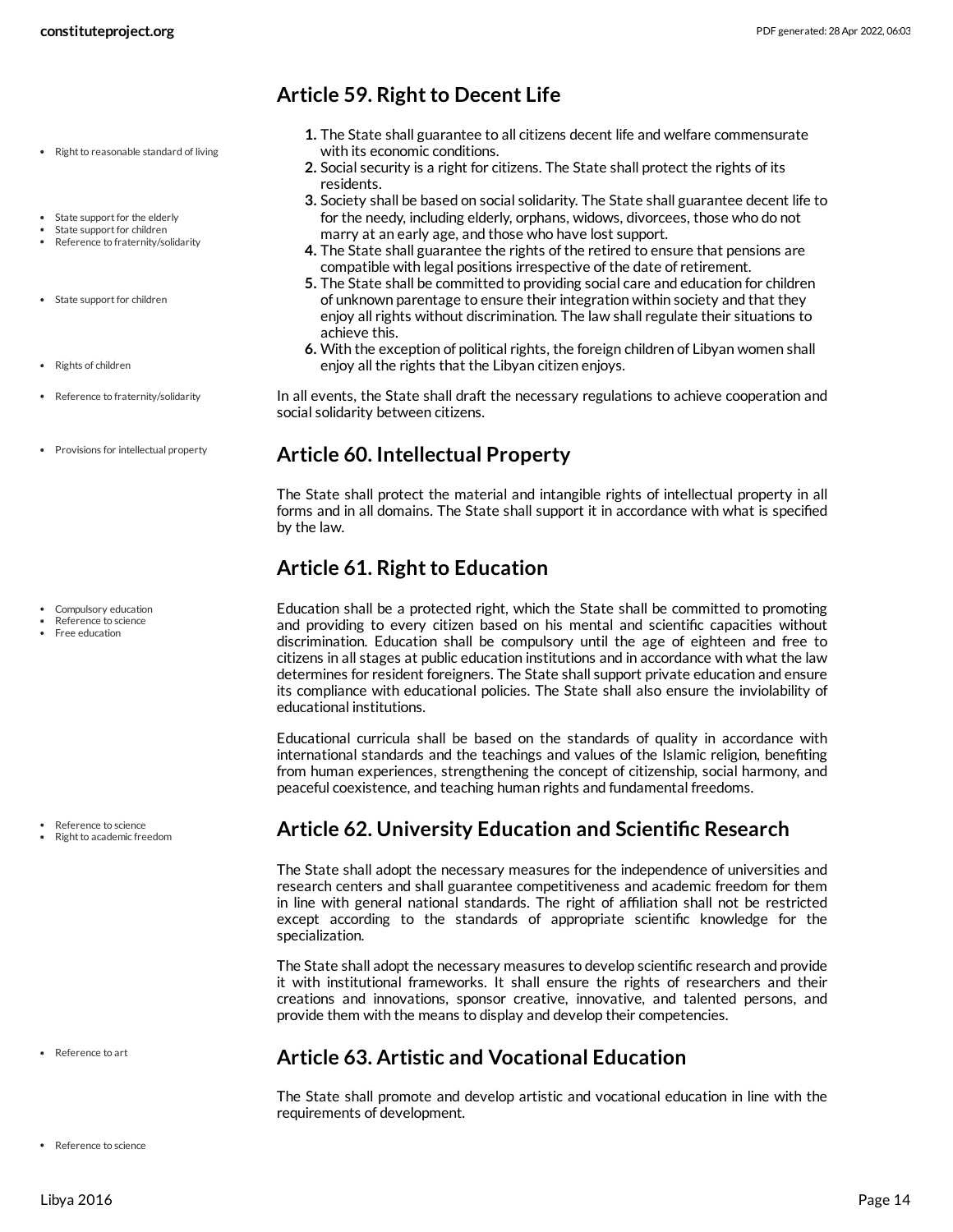- Reference to art
- Right to culture Protection of language use
- Right to join trade unions
- Right to work
- Right to choose occupation • Right to safe work environment
- 
- Right to establish a business
- Right to competitive marketplace
- Protection from expropriation
- Right to own property **•** Emergency provisions

- Rights of children
- State support for the disabled

- Right to speedy trial
- Right to fair trial

# <span id="page-14-0"></span>**Article 64. Priority of Education and Scientific Research**

Priority shall be given to various levels of education and to scientific research in the progressive distribution of national income ratios to agree with international standards.

# <span id="page-14-1"></span>**Article 65. National Languages and Cultures**

Every person shall have the right to use and learn national languages and to participate in cultural life, either individually or collectively. The State shall protect national languages and provide the necessary means to learn and use them in the media. The State shall also guarantee the protection and promotion of local cultures, heritage, traditional knowledge, literature, and arts, and shall disseminate cultural services.

# <span id="page-14-2"></span>**Article 66. Right to Work**

Every citizen has the right to work. The State shall work to provide safe and healthy conditions. The employee has the right to choose the type of work and the fairness of its terms, and to join trade and labor unions. The State shall promote this and provide opportunities for job seekers.

# <span id="page-14-3"></span>**Article 67. Right to Enterprise**

The State shall guarantee the right to enterprise under free competition while barring monopolistic practices and not to harm others or harm the interest of society.

# <span id="page-14-4"></span>**Article 68. Private Property**

Private property shall be safeguarded as a right. No custodianship shall be imposed on private property except by a court order and in the cases that are determined by the law. It shall not be taken away except for the general good and in exchange for fair compensation. In cases other than emergency and martial law, compensation for property shall be paid in advance and property shall not be seized except by a court order. General seizure shall be prohibited.

# <span id="page-14-5"></span>**Article 69. Rights of the Child**

The State shall adopt all measures for the child to fully enjoy his/her rights and protect him/her from conditions that endanger his/her interests, education, and growth. The State shall adopt legislation and policies based on the child's best interest.

## <span id="page-14-6"></span>**Article 70. Rights of Persons with Disability**

The State shall be committed to guaranteeing the health, social, educational, economic, and entertainment rights of persons with disability. The State shall protect persons with disability and create the necessary institutional framework to meet their needs. It shall provide the proper working conditions, accommodating environment for them, support communications and ways to integrate them into society in a complete and effective manner.

# <span id="page-14-7"></span>**Article 71. Right to Litigation**

The right to litigation shall be guaranteed for all. Every person shall have the right to a fair trial before his normal judge and within a reasonable period in which all guarantees shall be provided. No legislation shall be immune from appeal, and no conduct detrimental or threatening to rights and freedoms may be excluded from the jurisdiction of the judiciary.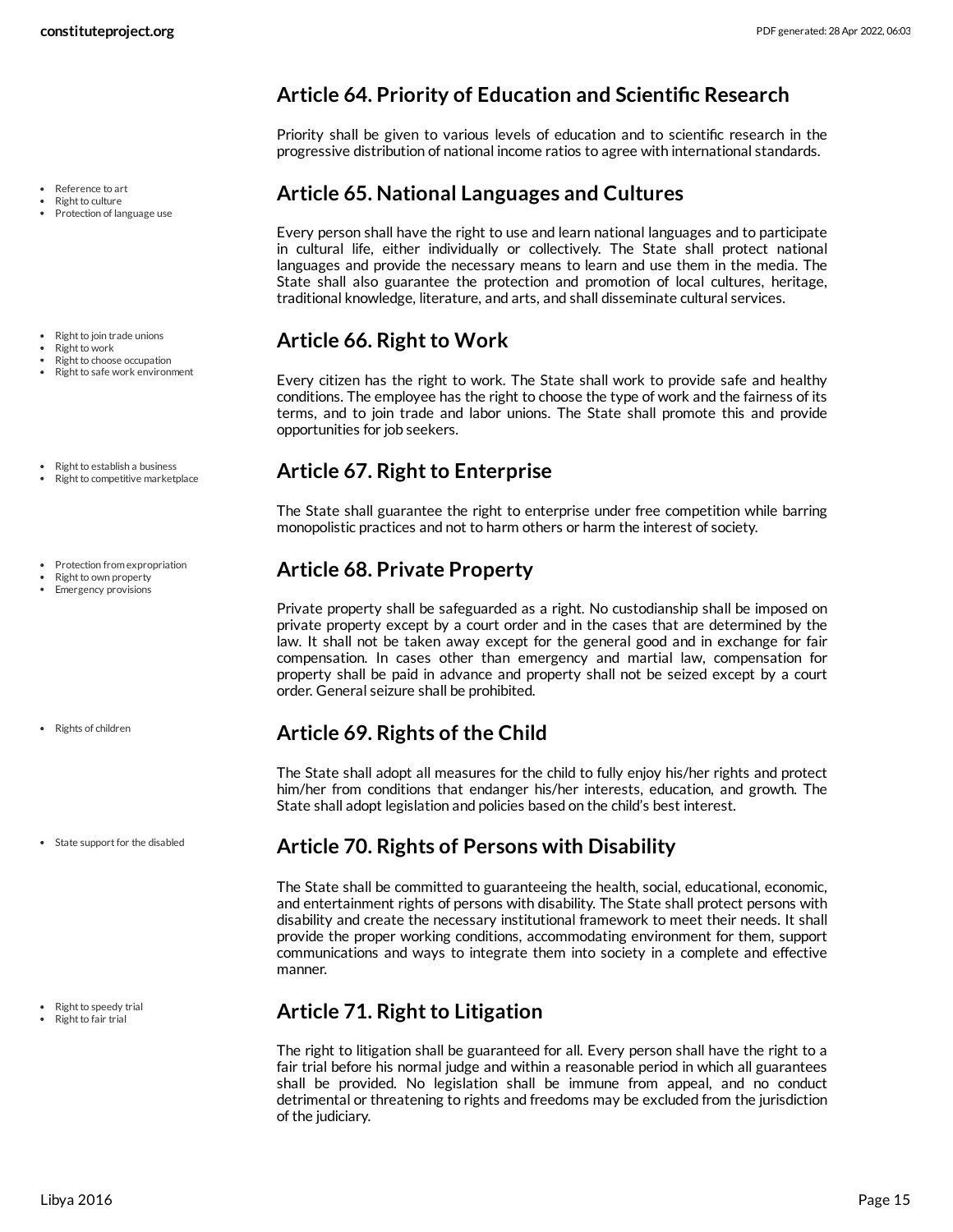- Principle of no punishment without law
- Protection from ex post facto laws
- Presumption of innocence in trials

- Protection from self-incrimination
- Human dignity
- Right to counsel
- Trial in native language of accused

# <span id="page-15-0"></span>**Article 72. Principle of Criminal Legitimacy and Origin of Acquittal**

Crimes shall be classified into felonies, misdemeanors, and violations. There shall be no felony or misdemeanor except by law; there shall be no sentence depriving them of freedom for violations; there shall be no sentence except for actions that are committed after a law becomes effective. The sentence shall be personal and proportionate to the crime and its perpetrator. An accused person shall be innocent until proven guilty

## <span id="page-15-1"></span>**Article 73. Procedural Guarantees**

Every individual shall enjoy the respect of human dignity, as is his/her right, in all criminal proceedings. The competent authorities shall provide grounds for their orders that affect rights and freedoms. There shall be no detention except in designated places and for a specific legal period that is proportionate to the accusation, while making this known to the competent judicial body and the family or chosen person of the detained. His place shall be specified and he shall be given enough time and the necessary facilities to prepare his defense. He shall be informed of his right to not be forced to submit evidence against himself or his responsibility for any statements he makes, to choose and contact an attorney, and to seek the help of a translator. The State shall guarantee judicial assistance.

## <span id="page-15-2"></span>**Article 74. Deprivation of Freedom**

Every individual has the right to personal freedom. There shall be no deprivation of freedom except in the case of insufficient measures, procedures, or alternative penalties. Any person who is deprived of his/her freedom as a precaution or in implementation of a sentence shall be entitled to proper reparations upon acquittal or an order that there is no cause for punishment because of an unsubstantiated crime or a lack of evidence based on the stipulations of the law.

# <span id="page-15-3"></span>**Article 75. Restrictions on Exercising Rights and Freedoms**

Any restriction of rights and freedoms must be necessary, clear, defined, and proportionate to the interest to be protected and the characteristics of democratic society. Going back on legal guarantees shall be prohibited by law in a way that does not contradict the provisions of this Constitution.

# <span id="page-15-4"></span>**Article 76. Drafting Legislative and Executive Policies**

All legislative and executive policies and development programs shall be founded on the protection and promotion of human rights. In this regard, the State shall periodically evaluate its legislation and policies with subsequent publication of the bases and results of the evaluation in the official newspaper.

# <span id="page-15-5"></span>**CHAPTER THREE. System of Governance**

# <span id="page-15-6"></span>**Legislative Authority**

## **Article 77. The Shura Council**

<span id="page-15-8"></span>The legislative authority in the Shura Council shall be made up of two assemblies: the House of Representatives and the Senate.

<span id="page-15-7"></span>The Shura Council shall have the authority to enact legislation, to ratify State public policy, the public plan for economic and social development, and the public budget for the

• Protection from false imprisonment

• Economic plans

• Structure of legislative chamber(s)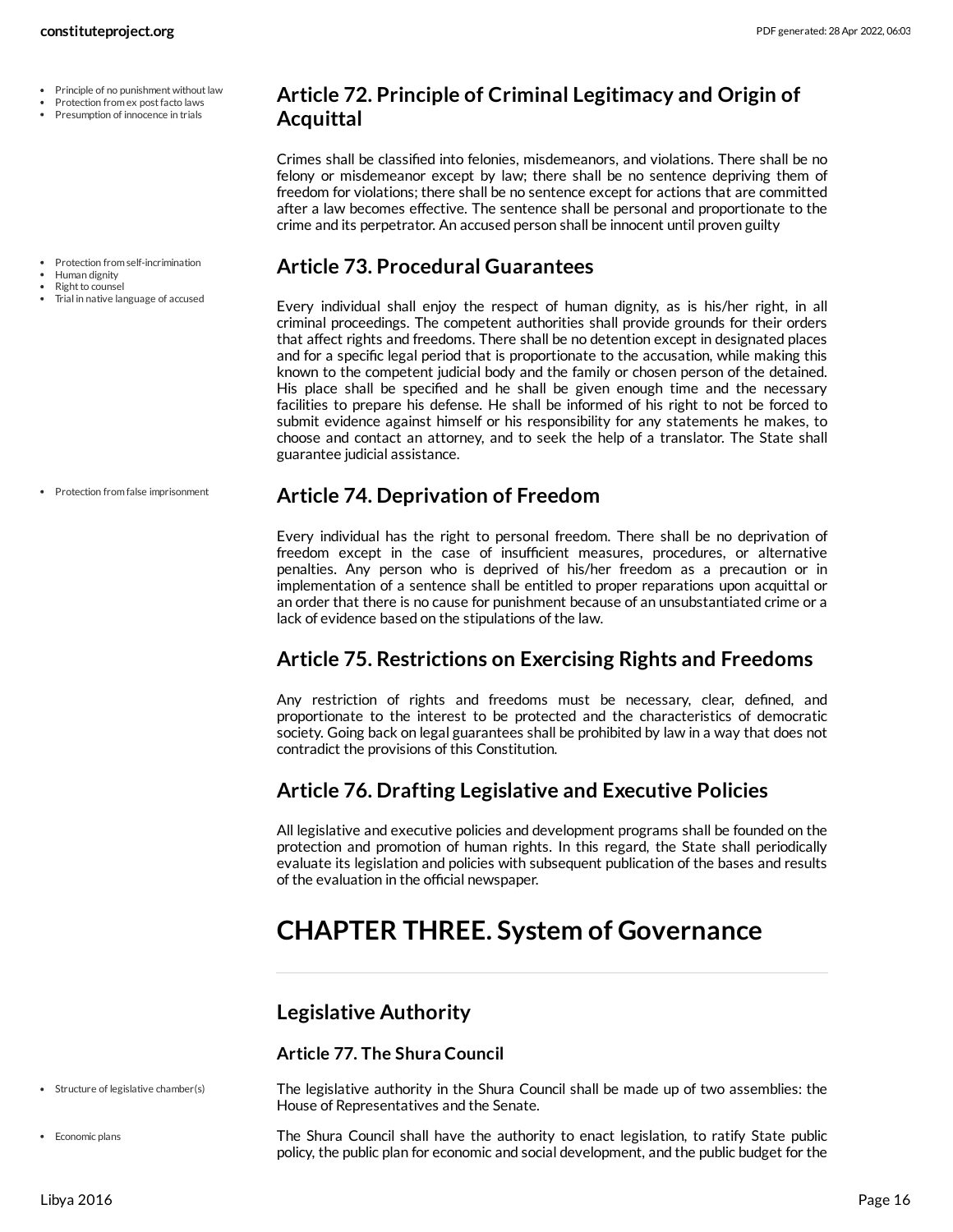State, to exercise control over the works of the executive branch, and that which is described in the Constitution.

## **PART I. The House of Representatives**

### <span id="page-16-3"></span>**Article 78. Forming the House of Representatives**

The House of Representatives shall be composed of a number of members elected by general, free, confidential, and direct election in accordance with the standard population with consideration for the geographic criterion in a manner that guarantees equal representation for voters. No one under the age of eighteen years old shall be permitted to vote under the provisions of the electoral law.

### <span id="page-16-2"></span>**Article 79. Membership of the House of Representatives**

The candidate for membership in the House of Representatives shall be: Libyan; Muslim; shall not carry another citizenship; shall enjoy his/her civil and political rights; shall hold a bachelor's degree or its equivalent; shall not be younger than twenty five years old on the day of candidacy; and any other conditions the law determines.

### <span id="page-16-7"></span>**Article 80. Term of the House of Representatives**

The term for the House of Representatives shall be four years starting on the first day of the first session. The election of the new council shall be held during the ninety days prior to the expiration of the council.

## <span id="page-16-5"></span>**Article 81. Presidency of the Council**

The Council shall convene its first sessions under the presidency of the oldest member, and the youngest shall be the rapporteur. During the first sessions, members shall elect the President and two vice presidents. Council elections for presidency of the House of Representatives shall be held every two years.

## **Article 82. Presence Quorum and Voting**

<span id="page-16-6"></span>Council sessions shall not be considered valid without the presence of at least the absolute majority of its members. Decisions shall be reached with the absolute majority of members when proposed legislation and bills are being considered, taking into account the other cases stipulated by the Constitution.

<span id="page-16-1"></span>The Council shall take the necessary measures to set bylaws ensuring the regulatory attendance of its members.

## <span id="page-16-4"></span>**Article 83. Proposals and Draft Legislation**

Each draft law from the Head of State or the Prime Minister shall be sent to the concerned committees in the House of Representatives for review so to reach a decision and submit it therein to the Council within one month of the day it was received. Draft legislation presented by at least ten representatives and in agreement with Article 51 shall be sent to the concerned committees for review within a period not to exceed 60 days. In the case of its rejection, the decision shall be substantiated. Proposals shall advance before draft legislation if the legislature is congested.

## <span id="page-16-0"></span>**Article 84. Issuing and Publishing the Laws**

If the House of Representatives ratifies a proposal or draft legislation, then it must proceed to the Head of State within a maximum period of seven days for his enactment and publication in the official newspaper, which shall take place within a period not to exceed fifteen days from the date of its ratification. If the President of the Republic does not publish the law, then it is upon the President of the House of Representatives to issues and publish it with his signature.

The new legislation shall become legally effective two days after the date it was published, unless stated otherwise.

First chamber selection

• Restrictions on voting Secret ballot

- Eligibility for second chamber
- Eligibility for first chamber Minimum age for first chamber
- Scheduling of elections Term length for first chamber
- Leader of first chamber

- Quorum for legislative sessions
- Attendance by legislators
- Initiation of general legislation
- Legislative committees

- Veto override procedure
- Approval or veto of general legislation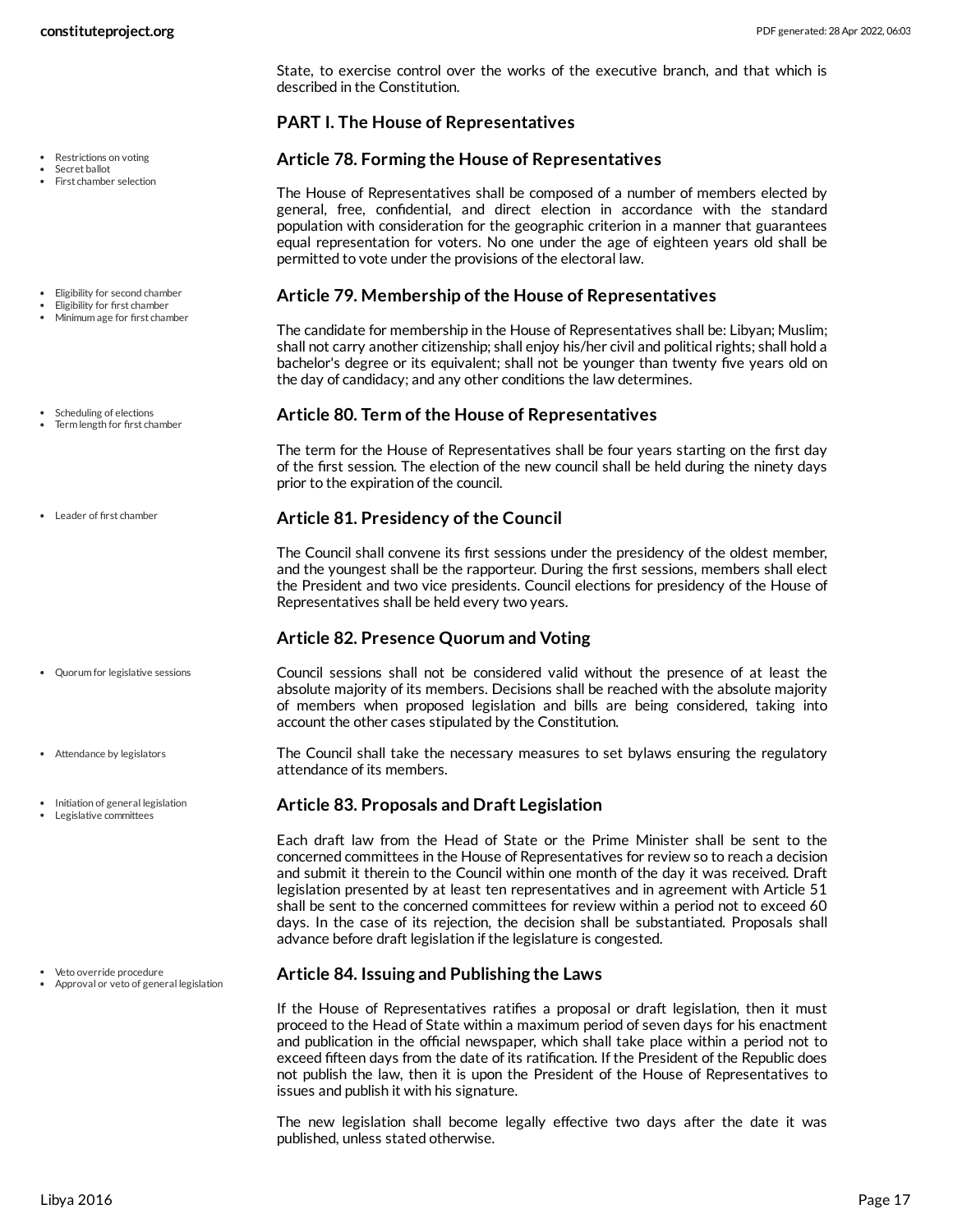Legislative oversight of the executive

Size of second chamber Second chamber selection • Restrictions on voting

• Secret ballot

- Eligibility for second chamber
- Minimum age for second chamber
- Scheduling of elections
- Term limits of second chamber
- Term length of second chamber
- Leader of second chamber
- Attendance by legislators Quorum for legislative sessions
- Division of labor between chambers
- Second chamber reserved policy areas
- Budget bills

If the president sends the legislation that has been ratified back to the Council for amendments, the Council shall ratify it with or without his amendments within fourteen days with the absolute majority of its elected members.

#### <span id="page-17-5"></span>**Article 85. Inquiry and Hearing**

Each member of the Council shall address inquiries to the Prime Minister or ministers and their request for questioning is in accordance with the internal procedures of the Council.

#### **PART II. The Senate**

### <span id="page-17-6"></span>**Article 86. Forming the Senate**

The Senate shall be composed of seventy-two members chosen by general, free, confidential, and direct poll by way of individual election where no voter shall be less than eighteen years old. Representation in the Senate shall similar to the election of a constituent body, taking into account the geographic balance in the distribution of seats inside each electoral district.

#### <span id="page-17-3"></span>**Article 87. Membership of the Senate**

Membership to the Senate shall be the same conditions for membership to the House of Representatives, and the nominee shall not be younger than forty years old on the day of his candidacy.

## <span id="page-17-7"></span>**Article 88. Term of the Senate**

The term of the Senate shall last six years beginning from the first day of the first session. A member may not be reelected for more than two election cycles. Elections for the new Senate shall be held during the ninety days prior to the expiration of the Council.

#### <span id="page-17-4"></span>**Article 89. Presidency of the Council**

The Council shall convene its first sessions under the presidency of the oldest member, and the youngest shall be the rapporteur. During the first sessions, members shall elect the President and two vice presidents. Council elections for presidency of the Senate shall be held every two years.

#### <span id="page-17-0"></span>**Article 90. Presence Quorum and Voting**

Council sessions shall not be considered valid except with the attendance of the absolute majority of its elected members. Decisions shall be made on matters stipulated in Articles 50 and 51 with the exact majority, not to be less than six members from each electoral district. The Council shall take the necessary measures to set internal rules of procedure ensuring the regulatory attendance of its members.

#### <span id="page-17-2"></span>**Article 91. Legislative Competence of the Council**

<span id="page-17-1"></span>The Senate shall review legislation that has been submitted by the House of Representatives for ratification or amendment in the following areas:

- **1.** State Financial System Law.
- **2.** Public Budget Law.
- **3.** Local Government Law.
- **4.** Citizenship and Immigration Law.
- **5.** Referendum and Elections Laws.
- **6.** Natural Resources Law.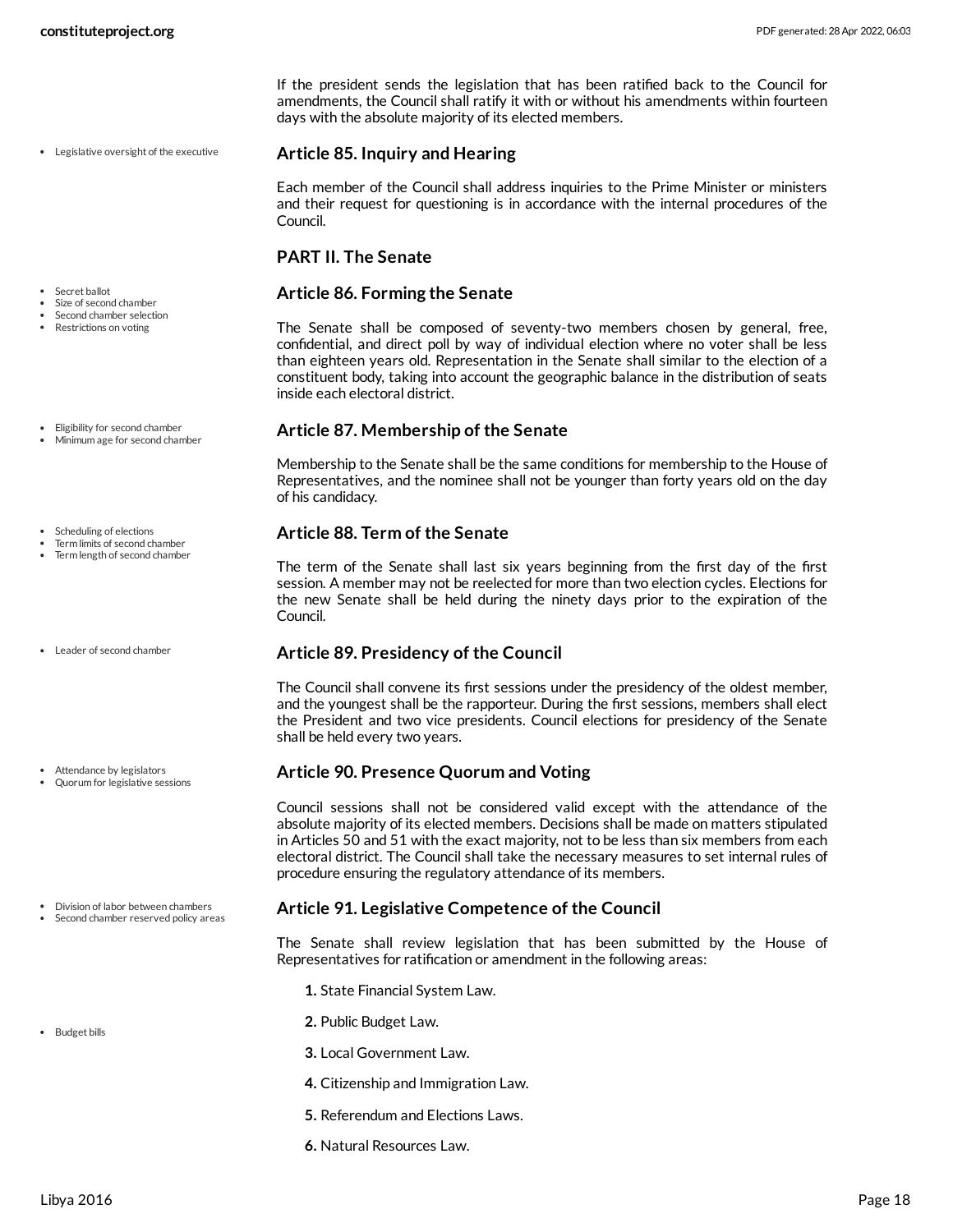- Emergency provisions
- National anthem
- National flag
- Treaty ratification
- International law Constitution amendment procedure
- **7.** Emergency and Martial Law.
- **8.** General Amnesty Law.
- **9.** Laws related to State insignia, the State flag, national anthem, and State emblem.
- **10.** Ratification of international treaties and conventions.
- **11.** Proposed constitutional amendments.

The Senate shall request clarification from the concerned bodies regarding any draft law entering their jurisdiction.

### **Article 92. Council Jurisdiction on Some Functions**

<span id="page-18-1"></span>The Senate shall confirm the nominations for the House of Representatives for the following posts:

- **1.** Constitutional Court judges selected by the Legislature.
- **2.** Presidents and members of management of independent constitutional bodies.
- **3.** The Governor of the Central Bank of Libya and his Deputy.

<span id="page-18-4"></span>In all situations, the President of the Republic shall nominate the candidates. The Senate shall ratify presidential nominations for ambassadors and state representatives to international organizations adhering to standards of integrity, eligibility, merit, and achievement of the higher interests of the nation within the time period and according to the conditions that the law determines.

## <span id="page-18-0"></span>**Article 93. The Joint Committee**

If the two councils differ on a law set forth in Article 52, then a joint committee of equal number from the two chambers shall be formed to resolve the dispute and propose a compromised text to be submitted to the two chambers for their ratification and referral to the President of the Republic for his enactment. If the joint committee is unable to reach a compromise within a period not to exceed thirty days from the day the draft was presented, it shall be sent to the Senate for ratification with a two-thirds majority, then to the House of Representatives for submission to the President of the Republic for his enactment. Should this be impossible to accomplish, the law shall be postponed until the following parliamentary session. The two Councils shall remain in session until the adoption of the Budget Law.

## <span id="page-18-2"></span>**Article 94. Senate Consultation**

The House of Representatives shall send draft bills to the Senate for advisory feedback.

The Senate shall return it to the House of Representatives within a period no longer than thirty days from the day it was submitted.

## **PART III. General Provisions for the Two Chambers**

## **Article 95. Non-restrictive Agency**

Members of the Shura Council represent all of the people and may not limit their agency on restriction or condition.

## <span id="page-18-3"></span>**Article 96. Oath of the Shura Council**

Every member of the Shura Council must swear in the presence of the Council before he/she begins his/her work the following oath: "In the name of the Almighty God, I swear to be faithful to God and my country, to respect the Constitution and the Law, and to perform my job in faithfulness and truth".

- Constitutional court selection
- Electoral commission
- Human rights commission Central bank
- Head of state powers
- International organizations
- Budget bills
- Legislative committees

Division of labor between chambers

God or other deities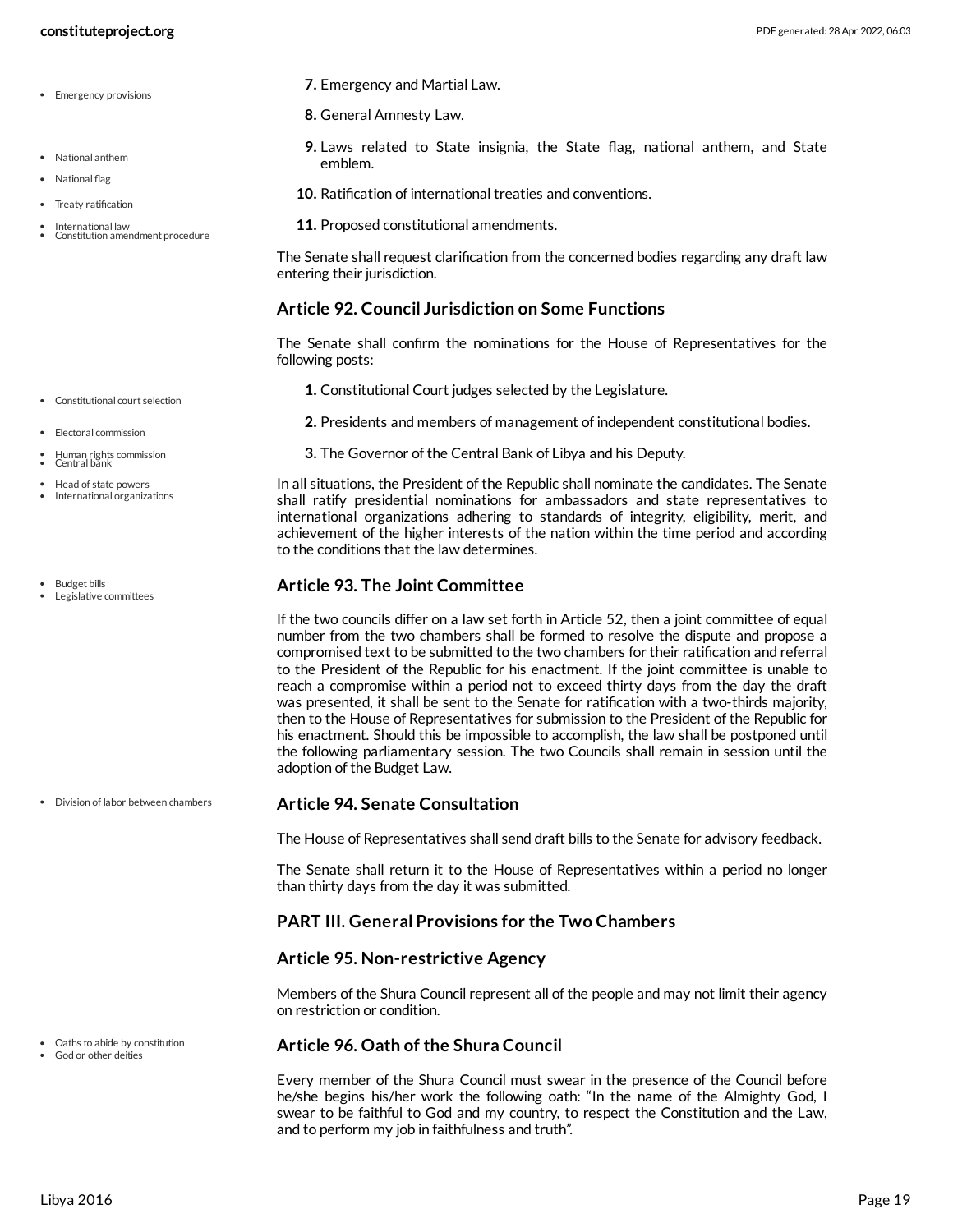## **Article 97. Member's Devotion to the Shura Council**

One may not be a member of both Councils. The member shall carry out his/her work full-time and keep his/her job in accordance with what the law regulates.

• Immunity of legislators

Removal of individual legislators

#### <span id="page-19-0"></span>**Article 98. Immunity**

- **1.** Every member of the Shura Council shall enjoy full liberty to express an opinion within the bounds of the internal procedures of his/her affiliated council. No one shall be permitted to question voting, a stated opinion, or a speech made during council or committee sessions.
- **2.** If either of the two councils indicts any member and there is sufficient and available evidence that he/she committed a crime of high treason, a serious breach of the Constitution, or crimes against confidentiality or honor during the fulfillment of work, then the individual case shall be sent to the Attorney General for the enactment of the necessary legal procedures.
- **3.** In the case of a non-flagrante delicto, urgent criminal proceedings may not be taken without prior permission from the affiliated council and a written request from the Attorney General as are the rights and freedoms of the Member. While the council is not in session, the Presidency of the Council may issue the order and the council shall be notified in the first session. That shall be in accordance with the provisions of the internal procedures of the council.

#### **Article 99. By-laws of the Two Councils**

Each of the two councils shall issues bylaws with its internal procedures during the period not to exceed thirty days from the date of the first session. Bylaws shall be published in the official newspaper when each council enacts its internal procedures, taking into consideration the complementarity and consistency with the other council.

#### **Article 100. Expiration of Membership**

<span id="page-19-3"></span>Membership of the Shura Council shall expire for one of the following reasons:

- **1.** Inability to perform the tasks
- **2.** Resignation
- **3.** Dismissal
- **4.** Losing of one of the conditions for candidature
- **5.** Death

A decision to terminate membership shall be issued by the affiliated council of the member, as stipulated by the bylaws.

#### <span id="page-19-4"></span>**Article 101. Vacancy of a Seatin the Shura Council**

If one of the members of the Shura Council should vacate his/her seat for any reason enumerated in the previous article before the expiration of his membership by at least six months, the law shall determine how to fill the seat.

#### <span id="page-19-2"></span>**Article 102. Headquarters and Provisions of the Shura Council**

Headquarters of the Shura Council shall be in the city of Benghazi, and its meetings may be held in any other place inside the country. Both of the two councils shall convene their normal hearings by rule of law in the two regular sessions, each one of them lasting five months. Length of legislative sessions

> <span id="page-19-1"></span>Session dates shall be one for each of the two chambers. The first session shall start within fourteen days from the date the final results of the elections were announced.

Leader of first chamber

Replacement of legislators

Leader of second chamber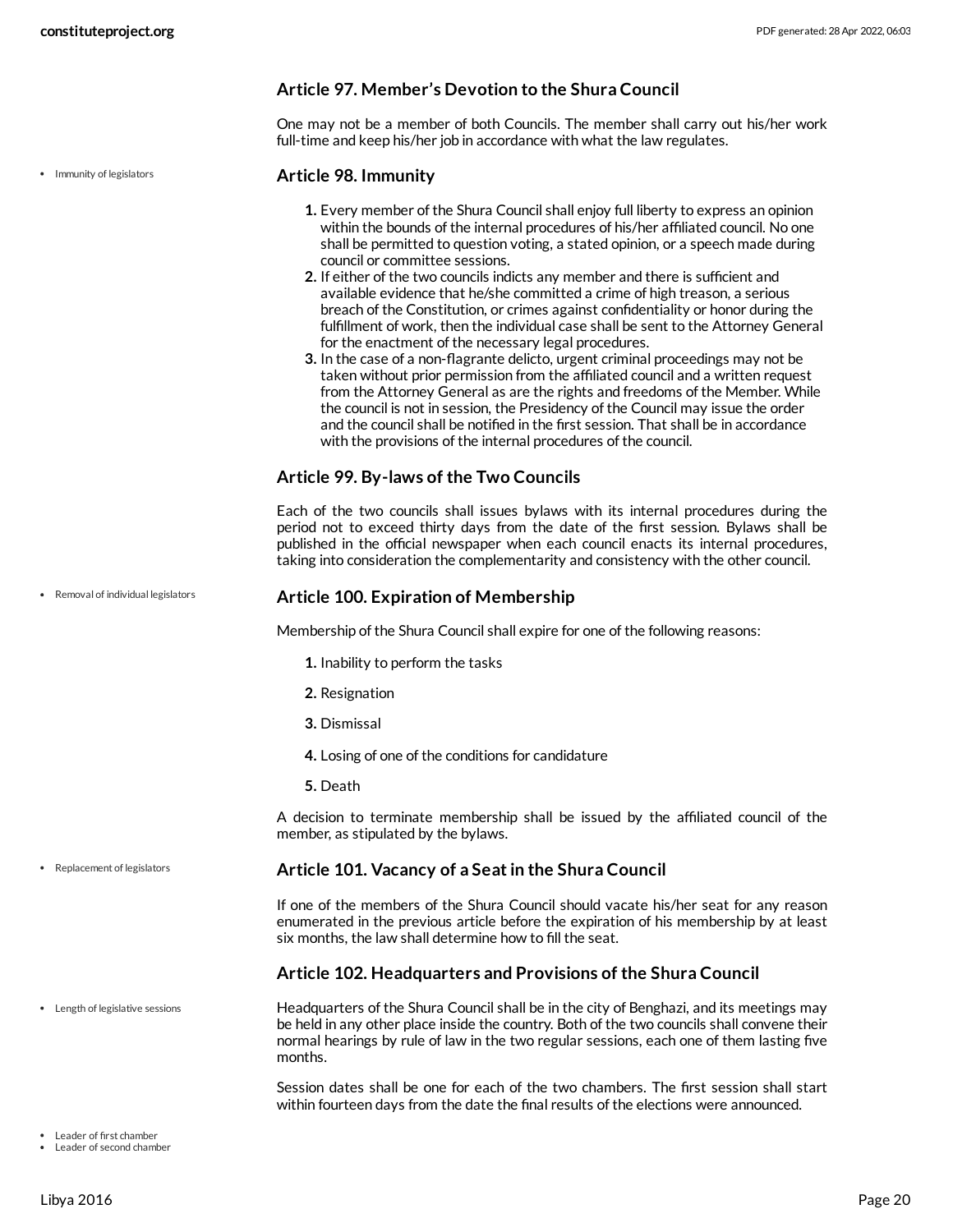## **Article 103. Shura Council Meetings**

The Shura Council with the majority of the members from both chambers shall meet under the leadership of the president of the Senate. In the event of his/her absence, the president of the House of Representatives shall assume this responsibility. If the president of the House of Representative is absent, the oldest member shall assume leadership. Shura Council meetings will convene under the following circumstances:

- **1.** The opening of the legislative session.
- **2.** The President of the Republic takes his oath.
- **3.** Listening to the speeches of kings and presidents.
- **4.** Listening to an address by the President of the Republic on issues of national importance.
- **5.** Holding advisory sessions for the two chambers.

#### <span id="page-20-2"></span>**Article 104. Special Sessions of the Shura Council**

<span id="page-20-1"></span>The Shura Council may convene for a special session at the request of the President of the Republic or whoever succeeds him according to the provisions of the Constitution, or at the request of one third of the members of each chamber, and in the following cases:

- **1.** Authorization declaring a state of war or the end of war.
	- **2.** Institution of a state of emergency or martial law.
	- **3.** Authorization of sending military forces beyond the State's borders.
	- **4.** Consideration of a specific agenda.

The president of the Senate shall head special sessions or his successor. Decisions shall be adopted by the majority of the members present. The number of attendees should be at least half of the members from each council.

## <span id="page-20-3"></span>**Article 105. Public Hearings**

The hearings of both councils shall be public. The deliberations shall be documented in the minutes as prescribed by the bylaws for each chamber and published according to what the law determines. Either one or both of the councils may convene for a secret session with the approval of the majority of those present at the request of twelve members or a request of the executive authority.

#### **Article 106. Awarding of Medals and Decorations**

Members of the Shura Council shall not be awarded any medals or decorations during their term of membership.

## **Article 107. Devolution of Competencies of One of the Chambers to the Other**

If one of the chambers has dissolved and until the election of a new council, then the tasks entrusted to the dissolved council shall devolve to the standing council according to Articles 103-104.

#### <span id="page-20-0"></span>**Article 108. Financial Remuneration**

Each member of the Shura Council shall receive remuneration defined by law. No amendment to this law shall be valid unless considered from the beginning of the following session by those who issued the amendment.

Power to declare/approve war

Extraordinary legislative sessions

- Emergency provisions
- Designation of commander in chief
- Public or private sessions
- Publication of deliberations

Compensation of legislators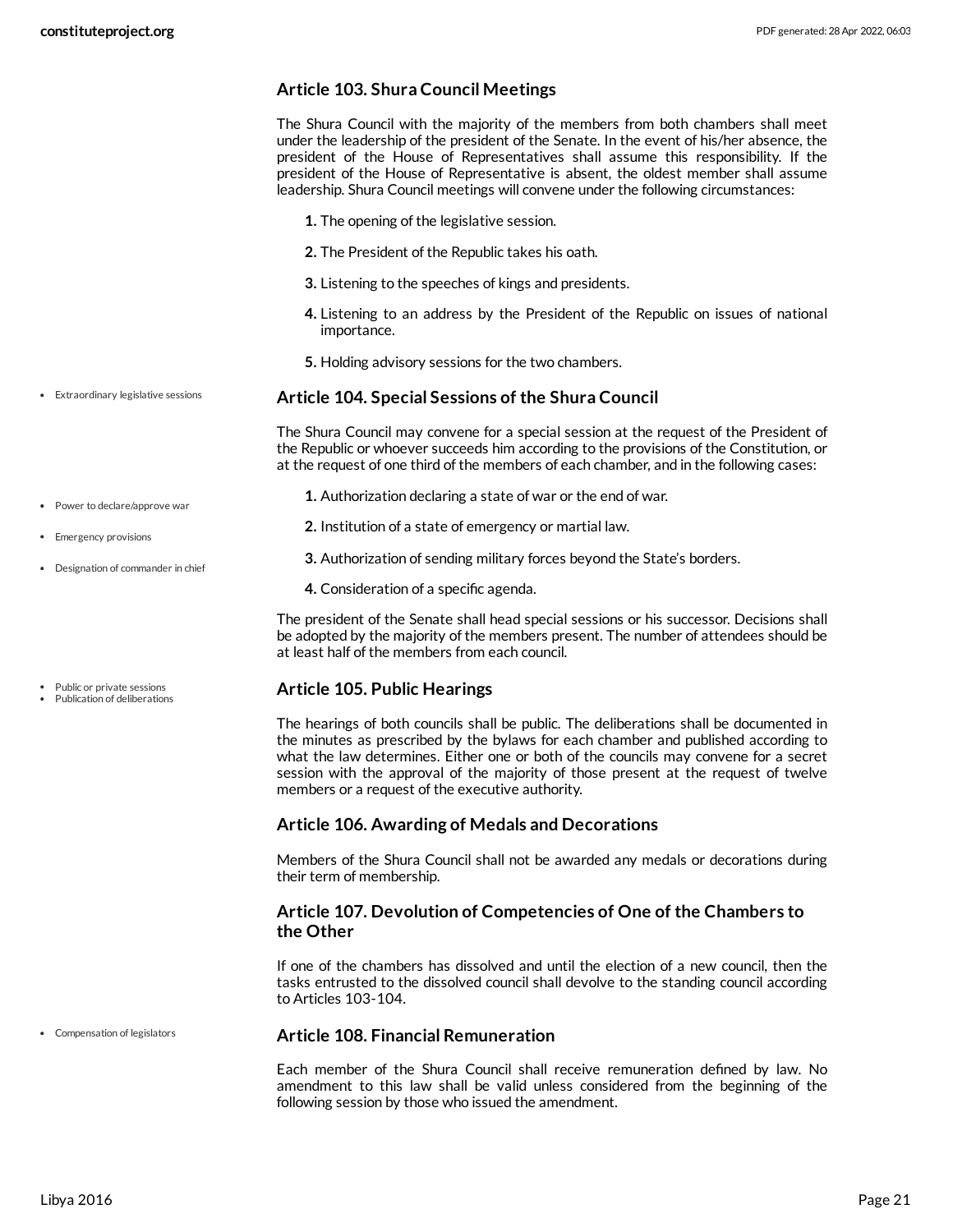# <span id="page-21-5"></span><span id="page-21-4"></span><span id="page-21-2"></span><span id="page-21-1"></span><span id="page-21-0"></span>**The Executive**

<span id="page-21-7"></span><span id="page-21-6"></span><span id="page-21-3"></span>

| Name/structure of executive(s)     | Article 109                                                                                                                                                                                                                                                                                                                                                                                                                                                                                                                                          |
|------------------------------------|------------------------------------------------------------------------------------------------------------------------------------------------------------------------------------------------------------------------------------------------------------------------------------------------------------------------------------------------------------------------------------------------------------------------------------------------------------------------------------------------------------------------------------------------------|
|                                    | Executive authority shall be vested in the President of the Republic and his/her<br>government in accordance with the provisions of this Constitution. Headquarters of the<br>executive branch shall be in Tripoli; meets may be held and decisions may be made in<br>any other place inside the country.                                                                                                                                                                                                                                            |
|                                    | <b>PART I. The President of the Republic</b>                                                                                                                                                                                                                                                                                                                                                                                                                                                                                                         |
|                                    | Article 110                                                                                                                                                                                                                                                                                                                                                                                                                                                                                                                                          |
|                                    | The President of the Republic shall preserve the unity of the country, the independence<br>of the nation, and the safety of its lands. The President shall also ensure the interests of<br>the people, hold free, confidential, and direct elections, and perform his functions and his<br>defined responsibilities as stated in the provisions of the Constitution.                                                                                                                                                                                 |
| Eligibility for head of state<br>۰ | Article 111. Conditions to Run for the Presidency of the Republic                                                                                                                                                                                                                                                                                                                                                                                                                                                                                    |
|                                    | The following conditions shall apply to the presidential candidate of the Republic:                                                                                                                                                                                                                                                                                                                                                                                                                                                                  |
|                                    | 1. The candidate shall be Libyan and Muslim, and born to Libyan and Muslim<br>parents.                                                                                                                                                                                                                                                                                                                                                                                                                                                               |
|                                    | 2. The candidate shall not have held another citizenship or shall have renounced<br>another citizenship five years prior to the date of candidacy.                                                                                                                                                                                                                                                                                                                                                                                                   |
|                                    | 3. The candidate shall not be married to a foreigner.                                                                                                                                                                                                                                                                                                                                                                                                                                                                                                |
|                                    | 4. The candidate shall have obtained a university degree or its equivalent.                                                                                                                                                                                                                                                                                                                                                                                                                                                                          |
| Minimum age of head of state       | 5. The candidate shall not be younger than forty years old.                                                                                                                                                                                                                                                                                                                                                                                                                                                                                          |
|                                    | 6. The candidate shall enjoy civil and political liberties, and shall not have been<br>convicted of a deliberate felony or a dishonorable or treacherous misdemeanor,<br>even if he/she has been rehabilitated.                                                                                                                                                                                                                                                                                                                                      |
|                                    | 7. The candidate shall be capable of executing his/her work.                                                                                                                                                                                                                                                                                                                                                                                                                                                                                         |
| Restrictions on the armed forces   | 8. In the event that the candidate served in the military or belonged to the security<br>apparatus, at least two years shall have passed from the end of his/her service<br>before assuming the candidacy.                                                                                                                                                                                                                                                                                                                                           |
|                                    | 9. The candidate shall have resided in Libya for a period of no less than five<br>consecutive years before candidature.                                                                                                                                                                                                                                                                                                                                                                                                                              |
| • Head of state selection          | <b>Article 112. Presidential Election</b>                                                                                                                                                                                                                                                                                                                                                                                                                                                                                                            |
| Secret ballot                      | The President shall be elected by public, free, confidential, and direct election, by the<br>absolute majority of the valid votes, and with balance between the two criteria,<br>population and geography, to ensure geographic distribution of the votes. The law<br>regulates this.                                                                                                                                                                                                                                                                |
| Scheduling of elections            | The President of the Republic shall be elected ninety days before the expiration of the<br>incumbent president's term in the time of presidential elections. The final results shall be<br>announced two weeks before the end of the previous term. In the case that presidential<br>elections are unable to be held for compelling reasons or because of recognized, present<br>danger as decided by the Constitutional Court, the Shura Council shall determine the<br>necessary procedures and dates to conduct the presidential elections later. |
| Head of state term limits          | No one may assume the presidency for more than two complete, consecutive or<br>nonconsecutive terms. In the event of resignation, that period shall be considered a full<br>presidential term.                                                                                                                                                                                                                                                                                                                                                       |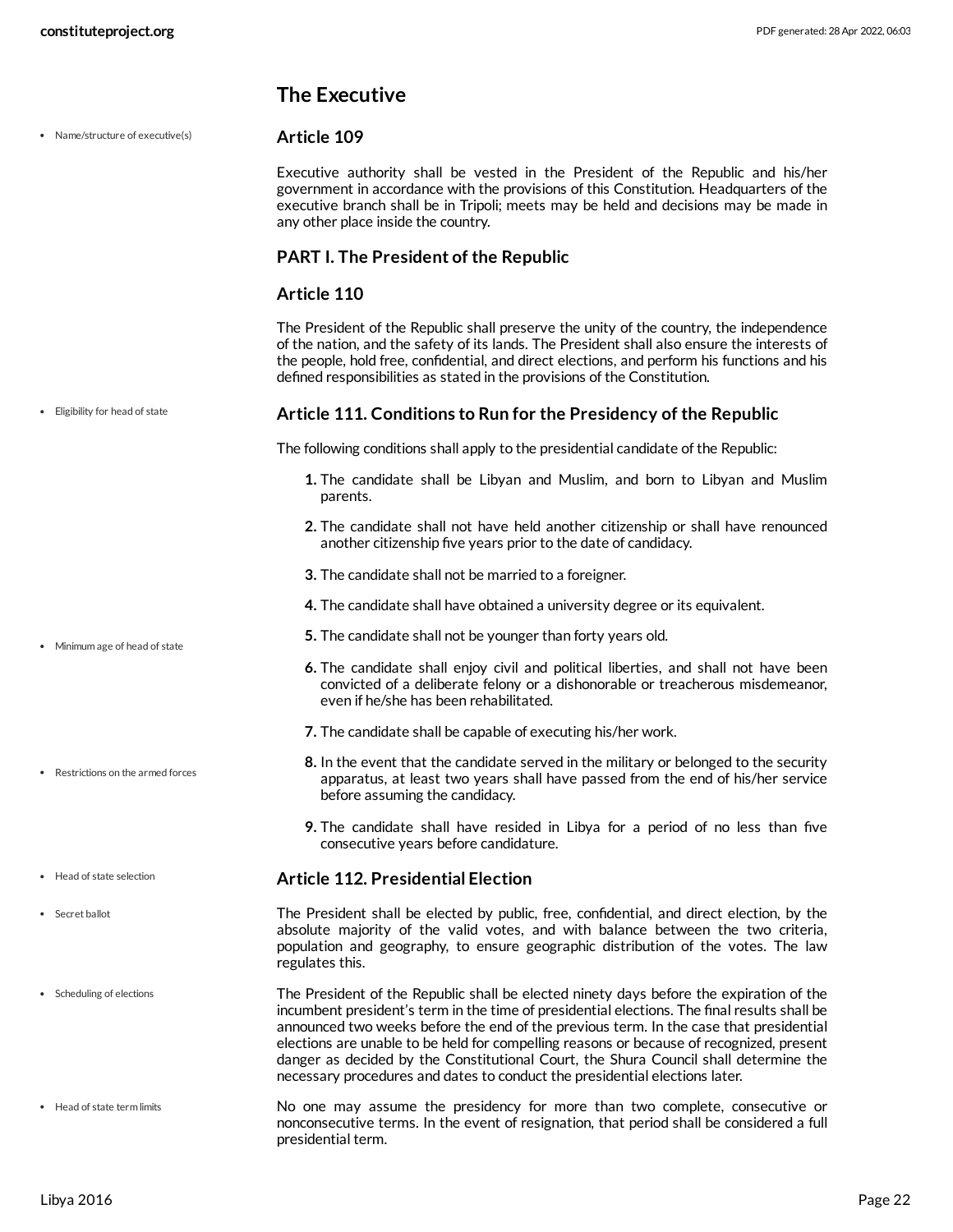## **Article 113. Special Cases**

- **1.** Presidential elections shall be cancelled and new elections held in the event of the death of the winning candidate before the announcement of his/her victory.
- **2.** If a candidate dies before the second round is executed, a candidate withdraws, or a legal barrier arose preventing the candidature, the next candidate in line shall take his or her place according to the announced results.

#### <span id="page-22-5"></span>**Article 114. Term of Presidency**

The term of presidency shall be five years from the date he/she is sworn in and shall be renewable one time.

### <span id="page-22-1"></span>**Article 115. Oath of the President**

The President-elect of the Republic shall take his/her oath before the Shura Council before assuming his/her duties according to the following model: "In the name of the Almighty God, I swear that I will perform my duties wholeheartedly, I will respect the Constitution and the law, I will preserve the independence of the country and its unity, and I will protect the interests of the people and the nation".

#### <span id="page-22-3"></span>**Article 116. Vacancy of the Presidency**

The office of the president shall be considered permanently vacant in the following cases:

- **1.** Resignation by written notice addressed to the Shura Council.
- **2.** Dismissal.
- **3.** Loss of one or more of the conditions of candidacy as determined by ruling of the Constitutional Court.
- <span id="page-22-4"></span>**4.** Death.

The Constitutional Court shall convene to officially establish the permanent vacancy of the office. The Prime Minister shall assume responsibility of the president's duties. Within a period no longer than fifteen days from the date the Prime Minister was notified of the Constitutional Court's resolution, the Shura Council shall announce within ninety days the beginning of the new presidential race and the new presidential election.

If the presidential office is temporarily vacant because of an illness, travel, or any other compelling reason, the Prime Minister shall fill his position for a period not to exceed one hundred and twenty days. In the event that this period is exceeded, the office of the President shall be considered vacant.

#### <span id="page-22-2"></span>**Article 117. Competences of the President**

<span id="page-22-0"></span>The president shall have authority over the following matters:

- **1.** Appointing the Prime Minister, forming of the government, and making ministerial changes.
- **2.** Defining and directing the general policies of the Executive Branch.
- **3.** Calling for a referendum in the cases and under the conditions stipulated in the Constitution.
- **4.** Calling the Shura Council to special sessions and identifying the issues that shall be addressed.
- **5.** Issuing the laws and their publication in the official newspaper in accordance with the Constitution.
- **6.** Proposing draft legislation. The conclusion of international agreements of a technical nature as established by law.
- Head of state term length
- 

Oaths to abide by constitution God or other deities

• Head of state removal

Head of state replacement

- Head of state powers
- Head of government selection
- Cabinet selection
- Referenda
- Extraordinary legislative sessions

• Initiation of general legislation

Libya 2016 Page 23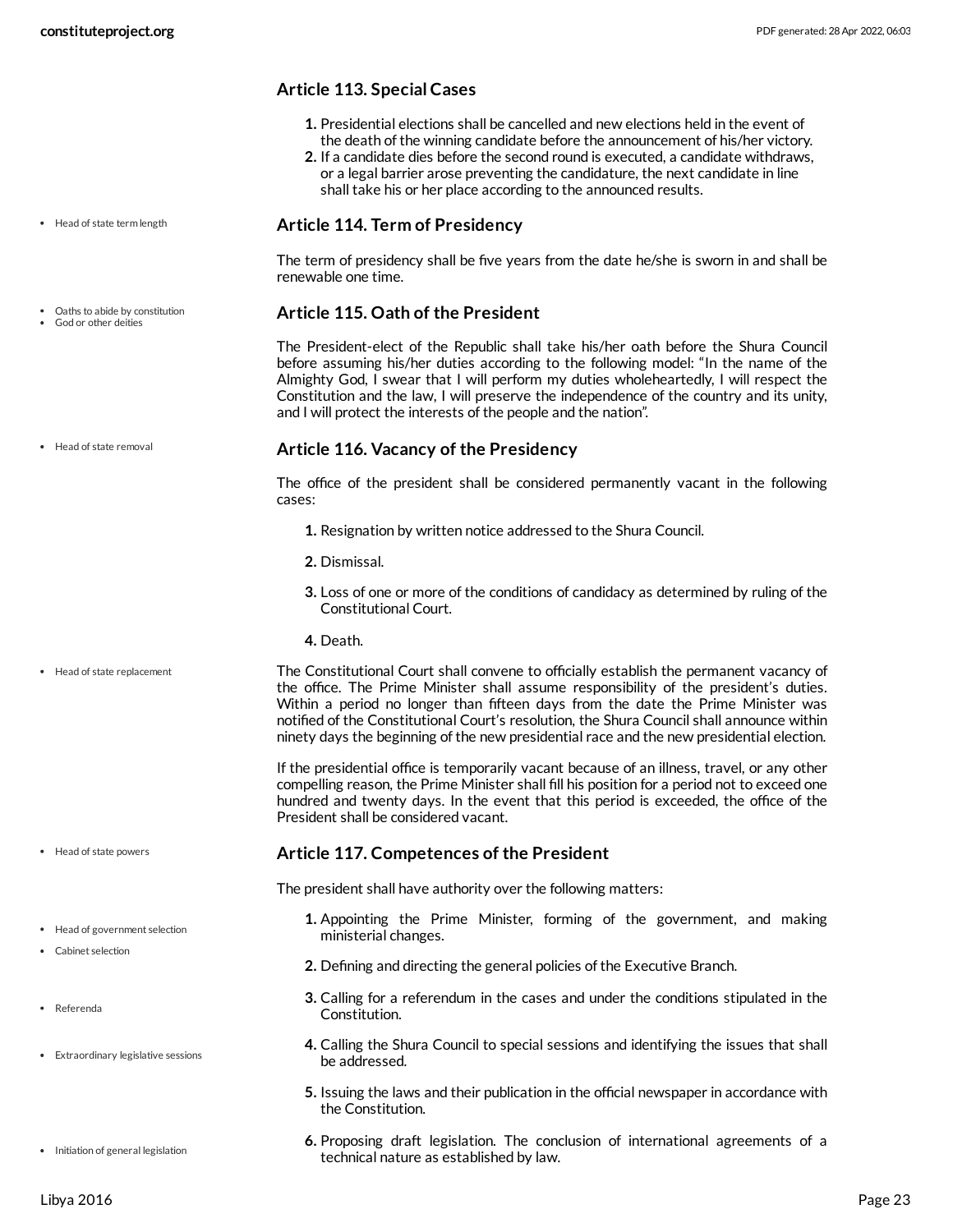- International organizations
- Emergency provisions
- Establishment of judicial council
- Power to pardon
- Designation of commander in chief Power to declare/approve war
- Treaty ratification
- International law
- Foreign affairs representative
- Head of state decree power

- Dismissal of the legislature
- Referenda

- Head of government removal
- Cabinet removal
- Head of state removal
- **Emergency provisions**
- Head of state removal
- Head of state immunity
- **7.** Accreditation of representatives of diplomatic missions to nations and international organizations.
- **8.** Awarding medals and decorations according to the law.
- **9.** Appointments and exemptions in senior positions headed by the State and affiliated institutions.
- **10.** Declaring a state of emergency and requesting the declaration of martial law in accordance with the provisions of the Constitution.
- **11.** Any other competences that the Constitution stipulates.

#### <span id="page-23-4"></span>**Article 118. Special Amnesty**

The President of the Republic shall issue a special pardon after considering the opinion of the Prime Minister and the President of the Higher Judicial Council in a manner that does not conflict with the provisions of the Constitution.

#### <span id="page-23-1"></span>**Article 119. Commander-in-Chief of the Armed Forces**

The President of the Republic shall be the Commander-in-Chief of the Armed Forces. He shall declare war and invoke peace in accordance with the provisions of the Constitution.

#### <span id="page-23-5"></span>**Article 120. State Representation Abroad**

The President of the Republic shall represent the State in its foreign relations. The President shall ratify treaties and conventions according to the Constitution.

#### <span id="page-23-6"></span>**Article 121. Decrees with Power of Law**

In the event that the two councils are not in session or if the House of Representatives has been dissolved, the President of the Republic shall issue decrees with power of law in a necessary, urgent event as regulated by law. The House of Representatives shall review all such decrees within seven days from the date of the beginning of the following session for their ratification or repeal. No decrees may be issued concerning the Shura Council's competence.

#### <span id="page-23-2"></span>**Article 122. Dissolution of Legislative Authority by the President**

<span id="page-23-0"></span>The President of the Republic may dissolve the House of Representatives, the Senate, or both councils in a general referendum for valid reasons associated with the obstruction of the State's public policy, the development plan, or budget suspension without real justification and in accordance with the following:

- **1.** The President of the Nation shall refer the reasons and justifications to the Constitutional Court to urgently give its advisory opinion on the seriousness and relevance of the evidence.
- **2.** If the court determines that the reasons are serious and the President holds a general referendum resulting in favor of dissolving one or both of the councils, the President shall issue a decree for its dissolution. If the referendum results in "No" then the President shall form a new government.
- **3.** If the court determines that the reasons are not serious or relevant and the President holds a referendum that rejects the dissolution of one or both of the councils, then the President shall submit his resignation.
- <span id="page-23-7"></span><span id="page-23-3"></span>In all cases, neither one of the two councils may be dissolved during its first year of assembly, a state of emergency, a declaration of martial law, or in the last six months of the President's term.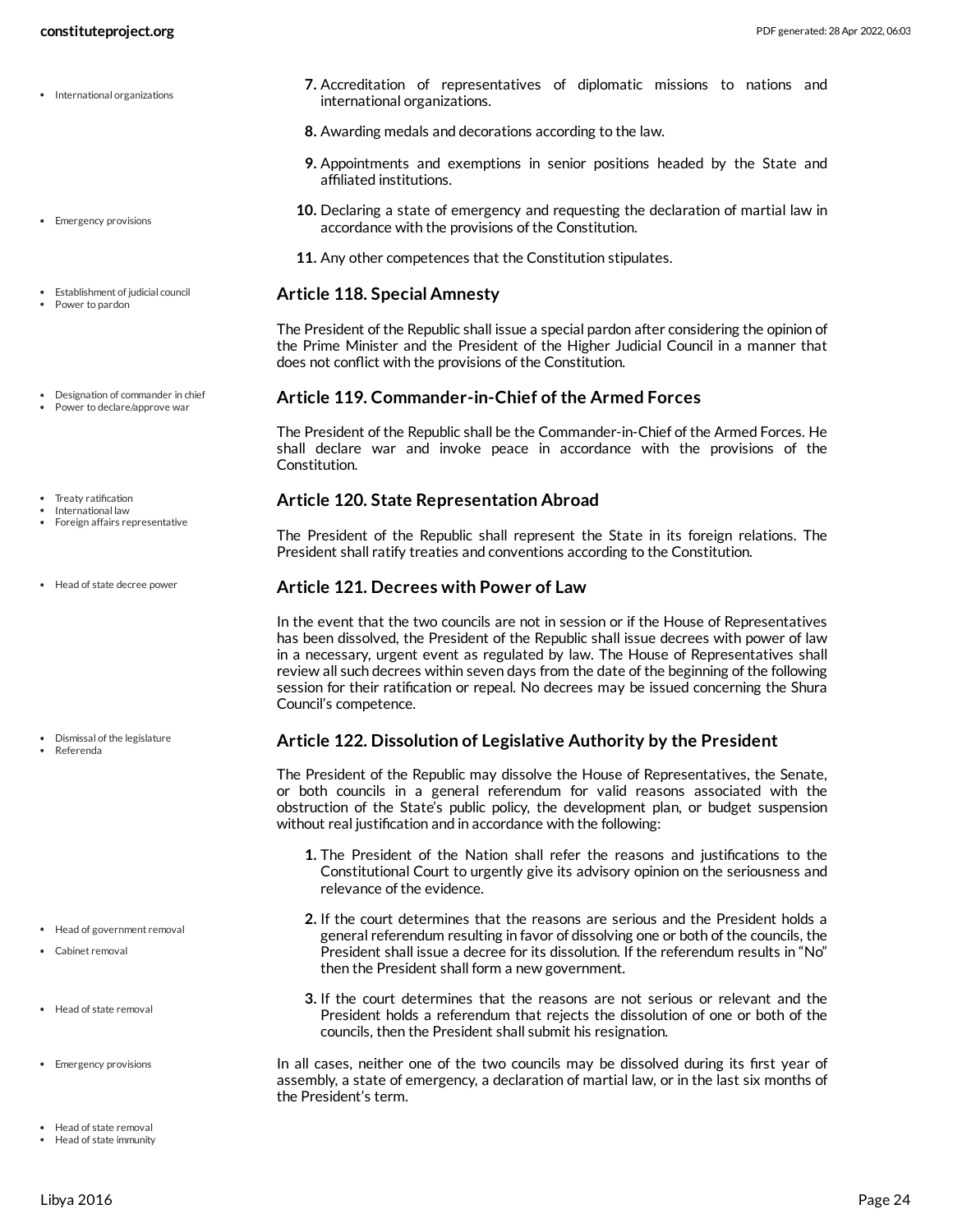## **Article 123. Presidential Impeachment**

The House of Representatives or the Senate may charge the President of the Republic upon a substantiated request from the absolute majority of the elected members of each council with high treason, a serious breach of the Constitution, or committing dishonorable or treacherous crimes. Two-thirds majority of the Shura Council shall be required to issue the accusation after the Attorney General conducts an investigation.

The President shall stop his/her work when the indictment is issued until a verdict has been reached in the trial. This is considered a temporary vacancy of the office. The President of the Republic shall be tried before a special court comprised of a president and four members, led by the President of the Higher Judicial Court and with the two oldest counselors of the Court of Cassation and the two oldest counselors of the Courts of Appeals. The Attorney General is the prosecutor before the court. The Court's rulings are final. The law shall regulate the investigation and trial procedures. If the ruling convicts the President of the Republic, s/he shall be dismissed from office without prejudice to other procedures. The office shall be considered permanently vacant and the provisions of Article 116 of this Constitution shall be applied.

In cases besides those, urgent criminal action may not be taken, as is the President's freedom. Nor shall criminal action be brought against him until after the end of his term. All periods of prescription shall be discontinued, as is his right.

### **PART II. The Government**

#### <span id="page-24-3"></span>**Article 124. Composition of the Government**

The government shall be composed of the Prime Minister and Ministers.

## <span id="page-24-5"></span>**Article 125. Competences of the Prime Minister**

<span id="page-24-1"></span>The Prime Minister shall assume the following responsibilities:

- **1.** Forming the government, presiding over its hearings, and suggesting amendments to it.
- **2.** Managing the government and supervising its works.
- **3.** Coordinating the duties of the members of the government without infringing upon their competences and direct responsibilities.

The law shall establish the general foundations for organizing ministries and various state agencies. The Prime Minister shall delegate some of his competences to the Ministers.

#### <span id="page-24-2"></span>**Article 126. Terms of Appointmentfor Members of Government**

Whoever shall be appointed Prime Minister shall be Libyan and Muslim born to two Libyan parents; he/she shall not be younger than thirty five years old; he/she shall have obtained a university degree or its equivalent; he or his spouse shall not carry another citizenship; he/she shall enjoy civil and political liberties; he/she shall not have had a court rule issued against him/her for a deliberate felony, a dishonorable or treacherous misdemeanor, even if s/he has been rehabilitated; in addition to the terms above, a minister shall not be younger than thirty years old.

## <span id="page-24-4"></span>**Article 127. Taking the Oath**

<span id="page-24-0"></span>The Prime Minister and ministers shall take their oath before the President of the Republic according to the following model: "In the name of the Almighty God, I swear to be faithful to God and then my country, to respect the Constitution and the Law, and to perform my job in faithfulness and truth".

Establishment of cabinet/ministers Name/structure of executive(s)

- Head of government powers
- Cabinet selection

- Eligibility for head of government
- Minimum age of head of government

- Oaths to abide by constitution
- God or other deities
- Cabinet removal

Head of government removal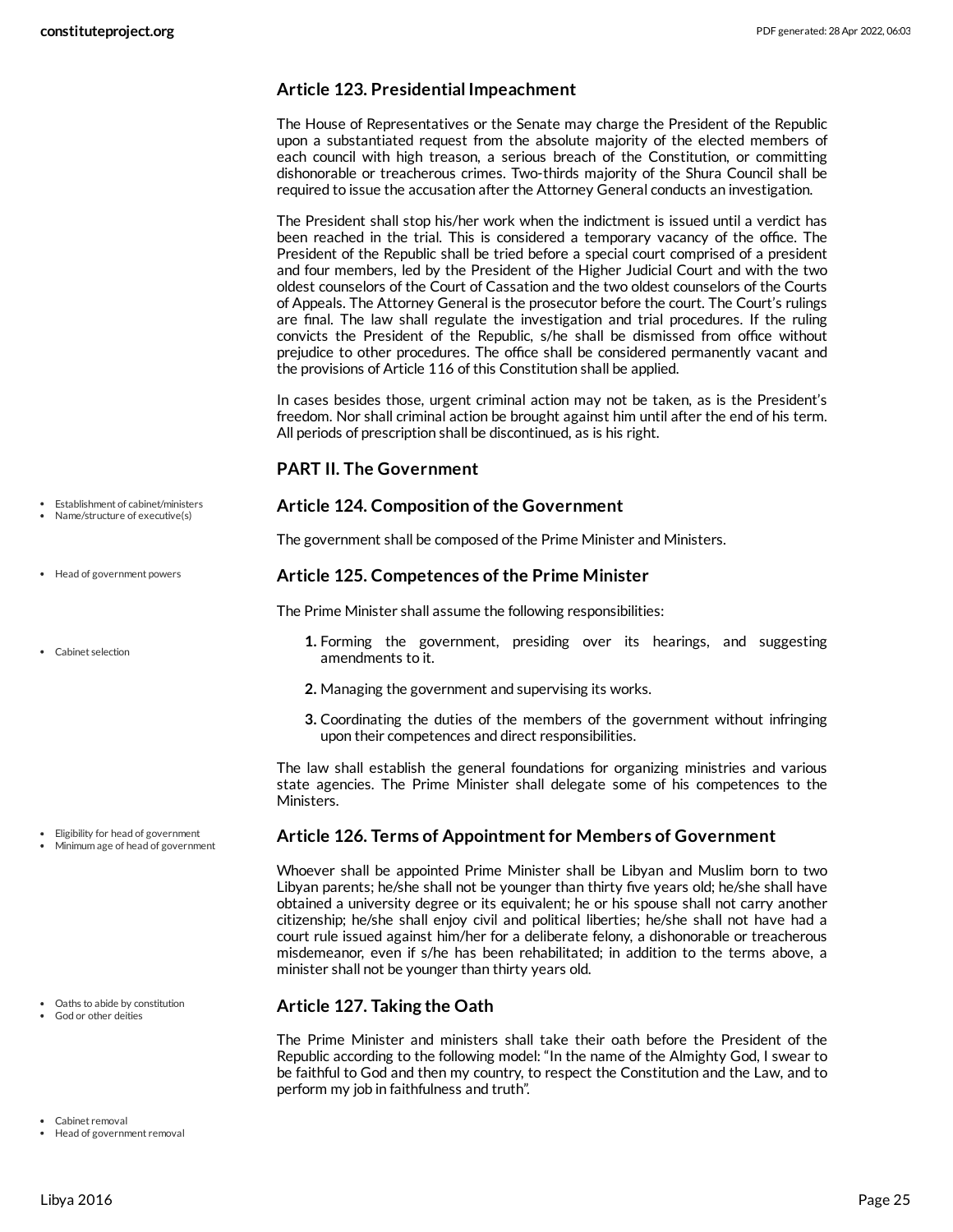Powers of cabinet

• Initiation of general legislation

• Budget bills

## **Article 128. No-Confidence in the Government**

If the House of Representatives decides with the two-thirds majority of its elected members that it does not trust the government, then the government shall be forced to resign. If the decision pertains only to one of the ministers, then the absolute majority of the House of Representatives' elected members is required, and he shall resign from the ministry. The House of Representatives shall not consider a request to prevent the faith in the government until after the hearing upon written request submitted by at least fifteen members. This request may not be up for discussion until eight days after the day of its submission and opinions regarding the matter shall not be taken until two days after the completion of the discussion.

**Article 129. Responsibility of the Prime Minister and Ministers** • Head of government immunity

> <span id="page-25-3"></span>The law shall define the procedures of indictment for the Prime Minister and Ministers for crimes that occur amongst them while performing their jobs.

#### **Article 130. Competences of the Cabinet of Ministers**

<span id="page-25-5"></span><span id="page-25-2"></span>The Cabinet of Ministers shall have authority over the following matters:

- **1.** Executing the general plan.
- **2.** Preserving the nation's safety, protecting the rights of citizens, and ensuring respect for the laws and governments.
- **3.** Proposing legislation.
- **4.** Drafting the general budget law.
- **5.** Drafting the general plan of the State.
- **6.** Establishing, dissolving, and integrating general utilities, institutions, companies, and interests.
- **7.** Regulating and overseeing affiliated State departments, institutions, and agencies.
- **8.** Discussing proposals, plans, and policies of each ministry in regards to the implementation of its duties.
- **9.** Issuing regulatory and enforcement regulations, control regulations, regulating public utilities within the scope of its jurisdiction.
- **10.** Appointing undersecretaries to the Ministries and senior positions in the government based on the principles of equal opportunities, merit, transparency, and that which the law determines.
- **11.** Any other competences that the law prescribes.

# <span id="page-25-0"></span>**CHAPTER FOUR. Judicial Authority**

Judicial independence

- Supreme court selection
- Ordinary court selection

# <span id="page-25-1"></span>**Article 131. The Independence of the Judiciary**

<span id="page-25-4"></span>The Judiciary shall be independent. Its function shall be the establishment of justice, the guarantee of the rule of law, and the protection of rights and freedoms. Judges shall be independent in performing their tasks and subject to nothing other than the law. Judges shall commit to the principles of neutrality and impartiality. Interference with the work of the judiciary shall be a crime to which no statutory limits shall apply.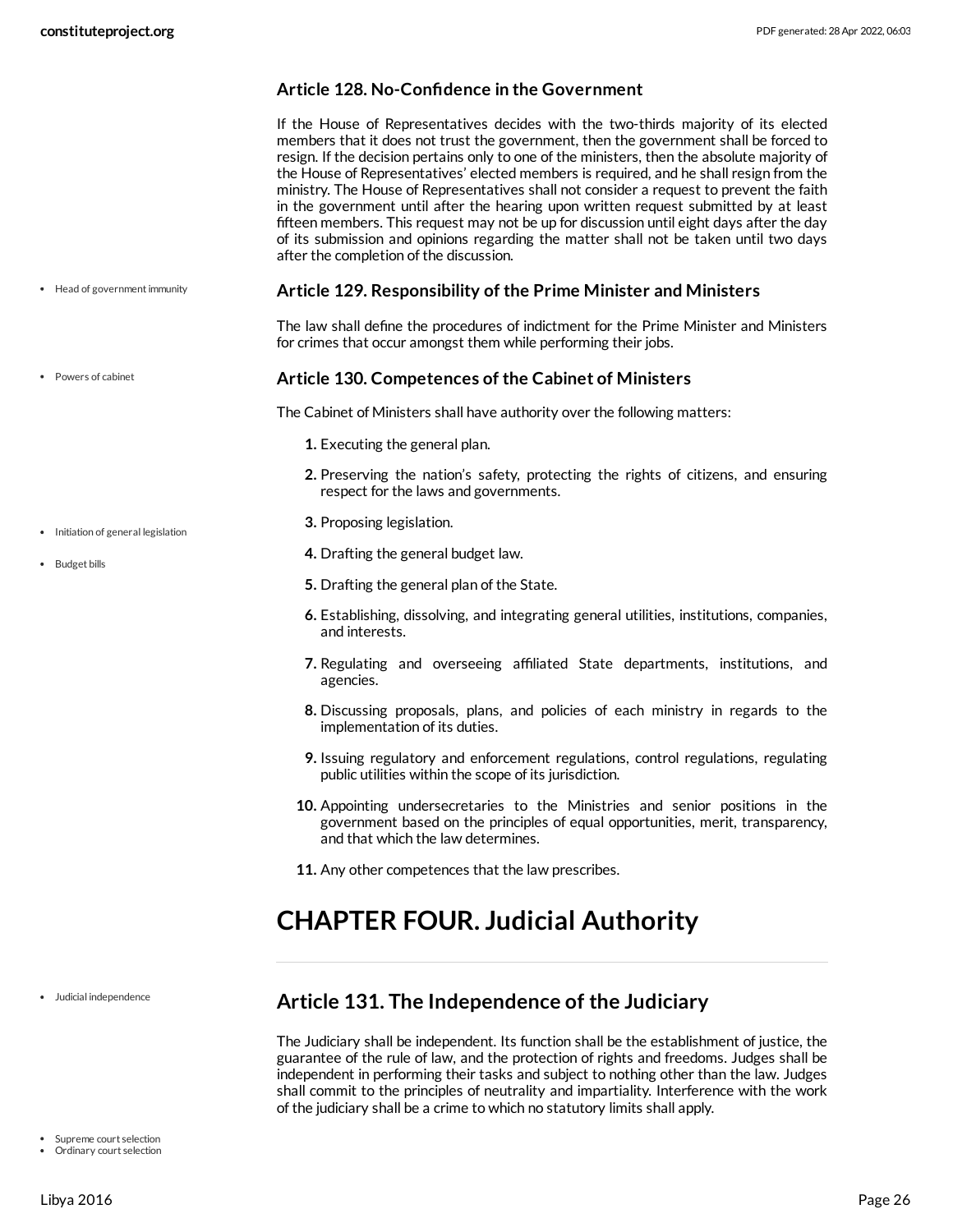## <span id="page-26-0"></span>**Article 132. Members of the Judiciary**

The members of the Judiciary shall be comprised of: the judges and the members of the department of the public prosecutor. The law shall determine the conditions for their appointment and advancement, as to ensure their selection and the advancement of the best and most capable. Their rights, duties, and the rest of their functional affairs shall be established by law.

- Establishment of judicial council
- Supreme/ordinary court judge removal

Privileges for juveniles in criminal process

 $\bullet$  Right to public trial

## <span id="page-26-1"></span>**Article 133. Guarantees for Members of the Judiciary**

A member of the judiciary shall not be dismissed, removed from his or her work, or punished in a disciplinary fashion, except by a justified decision from the Higher Judiciary Council, in accordance with the safeguards and cases defined by the law. In cases of non-flagrante delicto, urgent procedures may not be taken that infringe upon rights and liberties, except with prior approval of the Higher Judiciary Council. The member of the Judiciary shall be charged only with work that agrees with its independence and neutrality according to the law.

## <span id="page-26-2"></span>**Article 134. Mandate of the Courts**

The courts, regardless of their variation or rank, shall be in charge of rendering judgment on disputes and crimes, in accordance with the system of judicial specialization and the requirements of justice. Judicial proceedings shall be public except in juvenile courts, or when the court decides that observance of public order and etiquette requires the proceedings to be private. All judicial pronunciations shall be public, according to the law.

# <span id="page-26-3"></span>**Article 135. Litigation**

Except for misdemeanors and cases of de minimis importance as defined by the law, trials shall be organized in two degrees. The law shall determine the jurisdiction of the courts and the procedures they follow.

# <span id="page-26-4"></span>**Article 136. Prohibition of Special Courts**

Special courts shall not be established.

# <span id="page-26-5"></span>**Article 137. Higher Judicial Council**

The judiciary shall have a council called the Higher Judicial Council, which shall ensure the proper functioning of the judiciary and its independence. It shall enjoy a legal personality and financial and administrative independence. The draft budget for the council shall be prepared for its discussion in front of the legislative authority. Its headquarters shall be in Tripoli and the Council shall be permitted to hold its meetings anywhere inside the country.

#### Establishment of judicial council

Establishment of judicial council

## <span id="page-26-6"></span>**Article 138. Competences of the Council**

The Higher Judicial Council shall be dedicated to appointing, promoting, moving, and disciplining the members of the judiciary along with all of its functional affairs. It shall also be dedicated to establishing courts and judicial powers according to the law, passing opinion on bills related to the judiciary, proposing the establishment or removal of independent judicial bodies, and finally, preparing an annual evaluation report on the validity of legislation and its application, which shall be circulated in the official newspaper. The law shall regulate the other jurisdictions and powers of the High Council.

Establishment of judicial council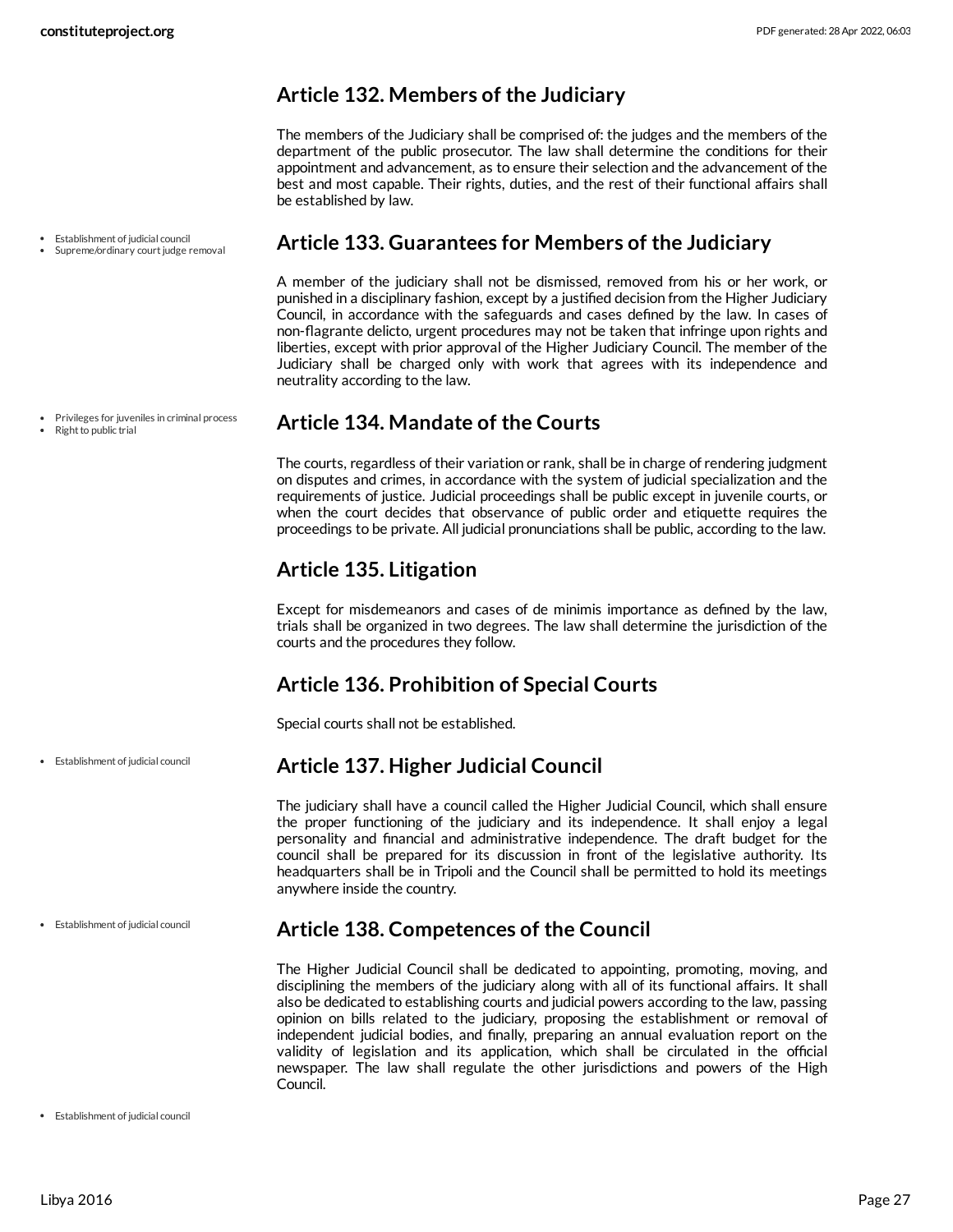# <span id="page-27-0"></span>**Article 139. Composition of the Council**

The Higher Judicial Council shall be comprised of twelve members led by a counselor from the Court of Cassation who is chosen by all the General Assembly, counselors of the Courts of Appeal, judges of primary courts, members of the public prosecution, two individuals with legal specialization outside of the judiciary and not belonging to any political party, and that which is in accordance with the law.

# <span id="page-27-1"></span>**Article 140. The Court of Cassation**

The Court of Cassation shall be comprised of the president, the deputy, and a sufficient number of counselors, whose ranks may be no less than that of President of the Court of Appeals, or its equivalent, to be chosen for the Higher Judicial Council. The President, Deputy, and three oldest counselors shall be chosen by the General Assembly.

# <span id="page-27-2"></span>**Article 141. Competences of the Court**

The Court of Cassation shall be dedicated to appeals of cassation. The law shall specify its other jurisdictions and powers.

# <span id="page-27-3"></span>**Article 142. The Prosecutor General**

The Public Prosecutor's Office shall be a part of the judiciary and shall be led by the Prosecutor General. The members of the Public Prosecutor's Office shall be the Prosecutor General's agents in exercising his jurisdictions relating to criminal proceedings, with the exception of what is excluded by the law. The appointment of the Prosecutor General shall be issued by a decree from the President of the Republic, based upon the nomination of the Higher Judicial Council. Nominees shall be chosen from the counselors of the Court of Cassation, the presidents of the Courts of Appeal, or the public attorneys from group (A), for a period of six years or until reaching retirement, whichever comes sooner, for one term only.

# <span id="page-27-4"></span>**Article 143. Body of Judicial Inspection**

The Body of Judicial Inspection shall be a judicial body. Its designated members shall be introduced by a decision from the Higher Judicial Council. The Judicial Inspector Authority shall be comprised of a president, a deputy, and a sufficient number of counselors, whose ranks may be no less than that of a deputy of the Courts of Appeal, or its equivalent rank. The Judicial Inspector Authority shall have authority over inspecting the members of the judicial authority, and any other domains determined by the law.

# <span id="page-27-5"></span>**Article 144. Legal Profession**

The legal profession is a partner in achieving justice and lawyers shall enjoy legal safeguards, which shall allow them to perform their duties to contribute to the establishing justice and defending rights and freedoms. The law shall regulate this.

# <span id="page-27-6"></span>**Article 145. Military Judicial System**

The military judiciary shall be a judiciary that has authority over military crimes, which are committed by military persons, in accordance with the procedures defined by the law, as to ensure fair trial. This includes the right to appeal according to what the law determines.

# <span id="page-27-7"></span>**Article 146. The Compulsion of Judicial Rulings**

Judicial rulings shall be binding for all. Refraining from the implementation of judicial rulings or the obstruction of their enforcement without a legal cause to do so is

- Structure of the courts
- Supreme court selection Number of supreme court judges
- Right to appeal judicial decisions
- Attorney general
- Establishment of judicial council

Establishment of judicial council

Establishment of military courts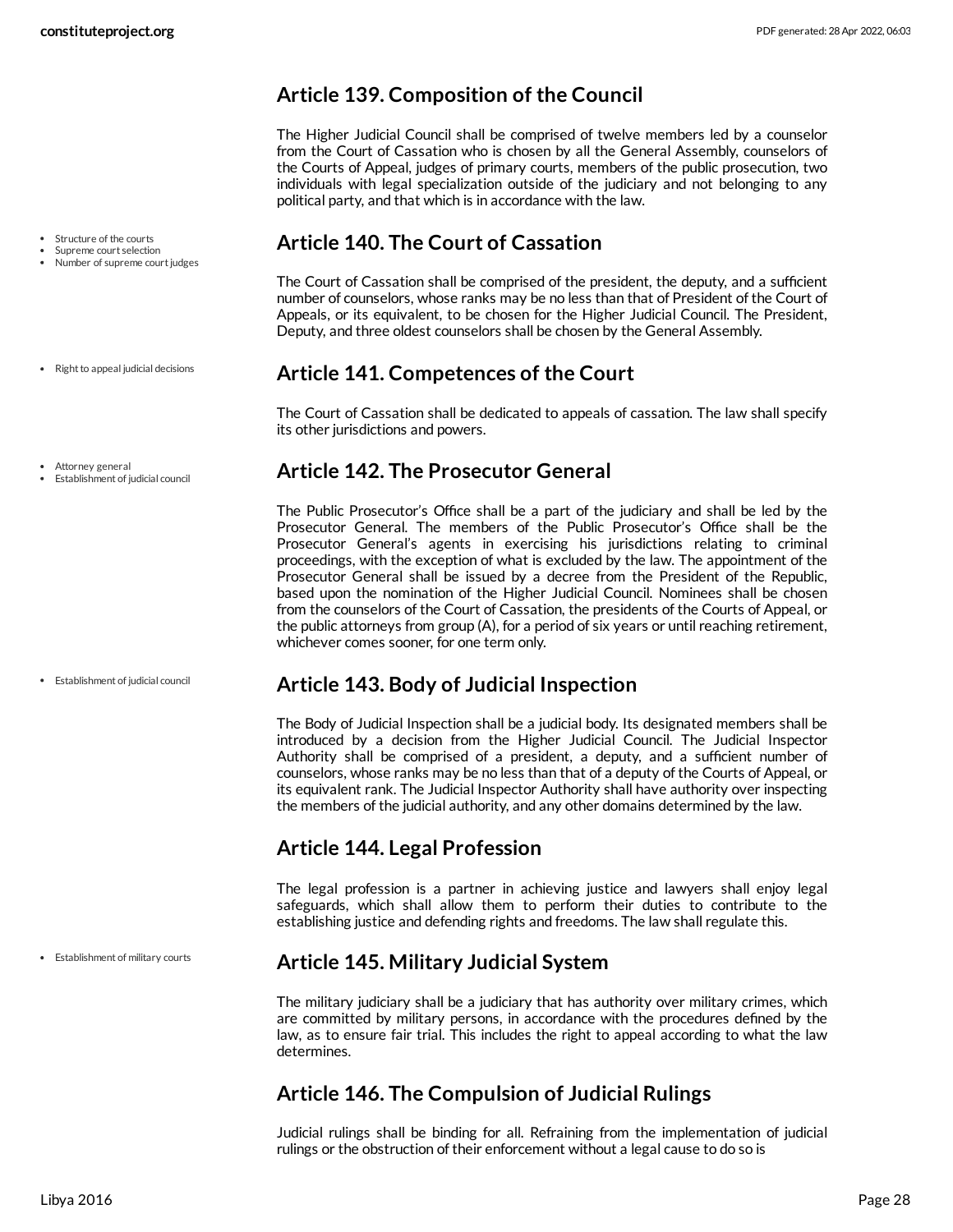prohibited.

Establishment of constitutional court

- Constitutional court selection
- Eligibility for const court judges
- Establishment of judicial council

- Eligibility for const court judges
- Constitutional court term length
- Constitutional court term limits
- Min age of const court judges

- Constitutional court powers
- Constitutional interpretation
- 

- International law
- Treaty ratification
- Constitutional interpretation

# <span id="page-28-0"></span>**CHAPTER FIVE. The Constitutional Court**

## <span id="page-28-1"></span>**Article 147. Independence of the Constitutional Court**

The Constitutional Court is a legal personality that with full administrative and financial independence. The Court shall submit its draft budget to the legislative authority, express its opinion on related legislation, and its members shall enjoy safeguards and prescribed benefits for members of the judiciary. Its headquarters shall be in Sabha and the Court may hold its hearings and practices its competences in any other city within the country.

# <span id="page-28-2"></span>**Article 148. Composition of the Court**

The Constitutional Court shall consist of twelve members, including a president and a deputy. The Higher Judicial Council shall choose six counselors to be heads of Courts of Appeal. The President of the Republic shall choose three members, and the legislative authority shall choose three members. Those chosen by the president and legislative authority shall possess the competencies and carry high degrees in at least law, political science, and Islamic Sharia for non-members of the judiciary. They shall also possess more than twenty years of work experience in their field of expertise. The General Assembly of the Higher Judiciary Council shall choose the president and deputy of the Constitutional Court. A vacancy shall be filled by the exact party who chose the original member in accordance with the same standards. The President of the Republic shall issue a decree naming the nominees.

## <span id="page-28-3"></span>**Article 149. Terms of Membership**

A member of the Court shall be Libyan; the member shall not carry another citizenship; the member shall not be younger than forty five years old; the member shall not belong to any political party; the member may not engage in any other post or work during his/her membership to the Court. Membership shall last eight years for one term and every four years half of the members shall be renewed according to the principle of rotation. The law regulates workflow, the procedures the Court will follow, the rights and duties of its members, and other functional affairs.

## <span id="page-28-4"></span>**Article 150. Competences of the Court**

<span id="page-28-5"></span>The Constitutional Court and no other court shall have the following authority:

- **1.** Judicial oversight of the constitutionality of laws and the regulations of the House of Representatives and the Senate.
- **2.** Consideration of the constitutionality of the procedures for constitutional amendments.
- **3.** Litigation relating to the legislative authority's failure to fulfill its constitutional obligations.
- **4.** Decision regarding disputes that arose from the implementation of rendered verdicts.
- **5.** Review international treaties and conventions before ratification and subsequent submission to the Senate.
- **6.** Review electoral and referenda laws before enactment.
- **7.** Review laws ruled unconstitutional before being reissued.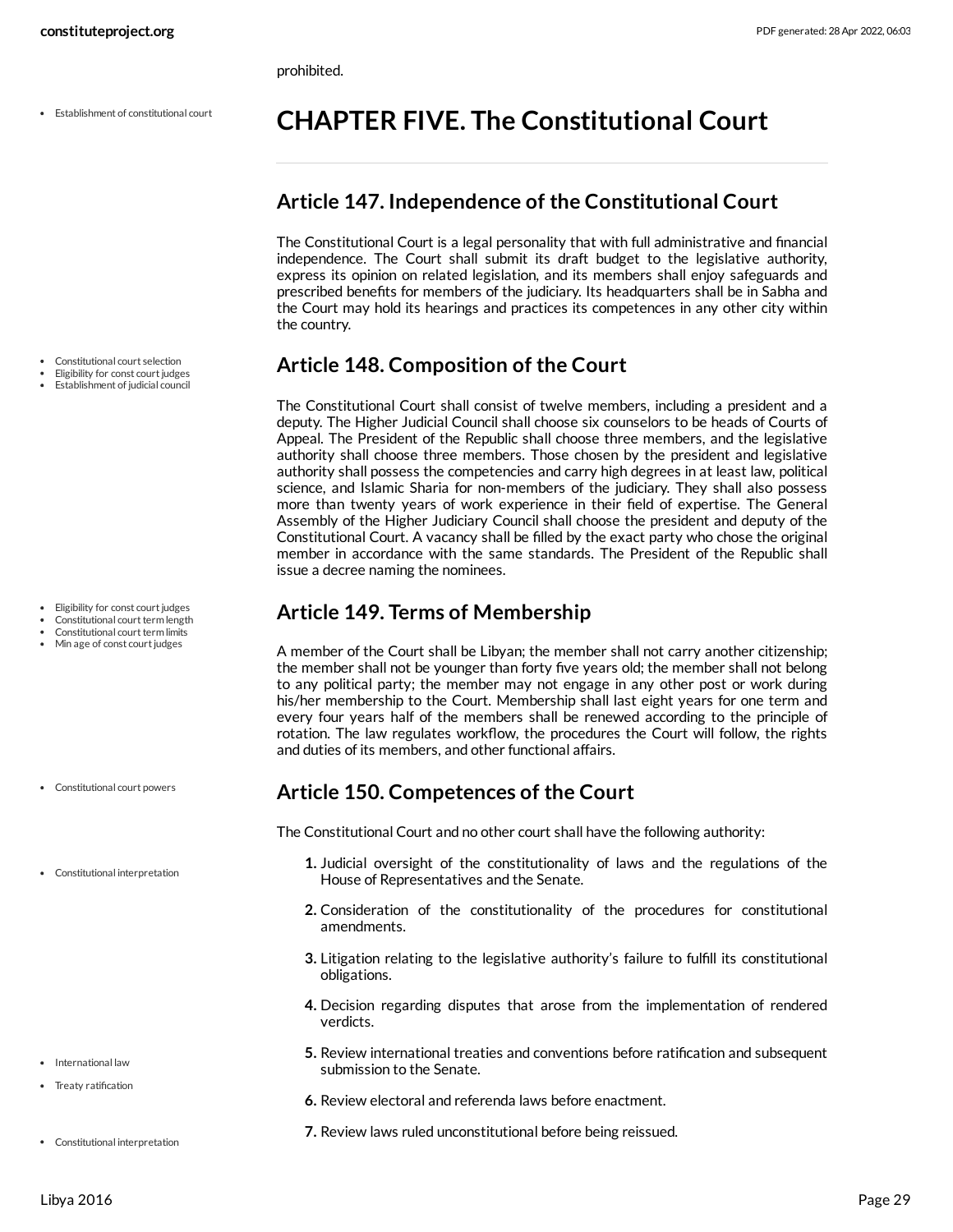Constitutional court opinions

Constitutionality of legislation

Constitutionality of legislation

**8.** Any other area of jurisdiction that the law prescribes.

## <span id="page-29-0"></span>**Article 151. The Provisions of the Court**

The Court's decisions shall be justified with a majority of its members and may deviate from the principles it established in accordance with what the law determines.

# <span id="page-29-1"></span>**Article 152. Appealing Before the Court**

Every individual with a personal, direct interest may appeal to the Constitutional Court to challenge the constitutionality of a law or join in a pending case before the Court, according to what the law regulates.

# **Article 153. Authority of the Court's Decision**

<span id="page-29-2"></span>The decisions of the Constitutional Court shall be final and binding for all, and shall be published in the official newspaper. Article law that has been ruled unconstitutional shall lose its binding force on the day following the publication of the ruling. The Court shall determine the effective date of the ruling of unconstitutionality.

# <span id="page-29-3"></span>**CHAPTER SIX. Local Governance**

# <span id="page-29-4"></span>**Article 154. Decentralization**

Local governance shall be based off the principle of extended decentralization. The State shall support this within the framework of State unity.

# <span id="page-29-5"></span>**Article 155. Levels and Standards of Local Government**

The State may be divided into governorates and municipalities in accordance with the demands of national security and the balancing of residential standards, space and geographical contiguity, necessities of social justice, peace and communal harmony, economic and historical factors, and requirements of development, while taking efficiency and effectiveness into account. It shall be permissible to create, integrate, or dissolve administrative units if the public interest requires it, as prescribed in the law.

# <span id="page-29-6"></span>**Article 156. Independence of Local Government Units**

Local government units shall enjoy legal personality and financial and administrative independence. Local interests shall be administered in accordance with the principle of free measure.

# <span id="page-29-7"></span>**Article 157. Governorate and Municipal Councils**

Governorate and Municipal councils shall be chosen directly through free elections, taking into account the formation of the governorate assembly, which represent municipalities located in its circumscription, as the law regulates.

# <span id="page-29-8"></span>**Article 158. Competence of Local Government Units**

Local government councils shall enjoy autonomous, transferrable, and shared powers from and with the central government. Shared and transferrable powers shall be distributed. Governorates shall also be charged with issuing regulatory legislation in accordance with the law.

Subsidiary unit government Municipal government

- Subsidiary unit government
- Municipal government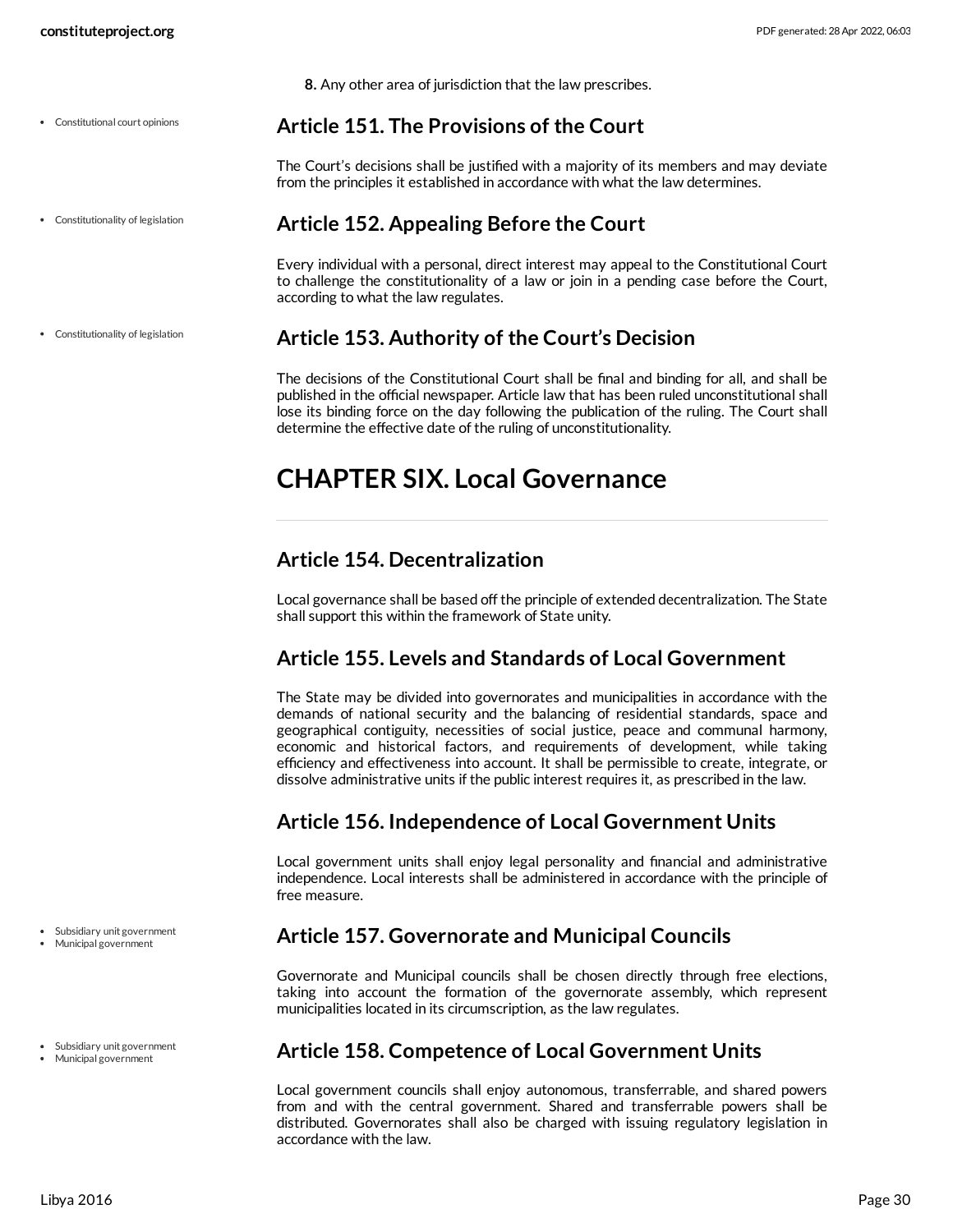- Municipal government
- Reference to fraternity/solidarity

## <span id="page-30-0"></span>**Article 159. The Funding of Local Units of Governance**

There shall be for the governorates and municipalities centralized funds, which shall be consistent with the necessary amount of funds required to execute their duties, along with localized funds derived from duties, sanctions, local taxes, investment returns, and what shall be received from donations and wills, in addition to what shall be obtained through loans and other returns specified by the law. The State shall guarantee financial balance between the local government units to ensure solidarity among them. Every competence transferred to local government units by the central government shall be connected to the appropriate financial resources. Local government units, within the bounds of its ratified budget, shall be free to spend its resources according to the rules of good governance.

## <span id="page-30-1"></span>**Article 160. Subsequent Oversight**

The local government units shall be subject to subsequent oversight regarding the legitimacy of its works.

# <span id="page-30-2"></span>**Article 161. Interference of Executive Authority**

The executive authority shall not interfere with the competences of local government units, except to prevent the transgression of jurisdictional boundaries, when it is to the detriment of public interests, national security, or the other interests of local units. The executive authority may also intervene if the units cannot perform their tasks or they fail to comply with national standards, plans, and policies. Interference shall be done with a direct decree clarifying the length of inability to perform their tasks and determine the remedies as the law regulates.

# <span id="page-30-3"></span>**Article 162. Principle of Partnership and Cooperation**

The local government units may establish mutual partnerships in accordance with the principle of integration to implement programs or to achieve works of shared interest. They may also establish economic regions between them and coordinate with the central government to establish foreign relationships for partnerships and cooperation, to serve developmental purposes. All of this shall be according to the precepts defined by the law.

# <span id="page-30-4"></span>**Article 163. Local Participation**

Local units of government shall adopt the necessary measures to ensure citizens' and civil society's contributions to plan local development programs and their implementation according to the law.

# <span id="page-30-5"></span>**Article 164. Higher Council for Local Governance**

<span id="page-30-6"></span>The Higher Council for Local Governance shall be made up of governors and shall be responsible for the following tasks:

- **1.** Expressing opinions on draft legislation on local planning, budget, and finances, and any other laws relating to local governance. The Council may also present draft laws.
- **2.** Strengthen the coordination and cooperation between local units of government and with relevant executive bodies.
- **3.** Resolve conflicts between local units of government.

Headquarters of the Council shall be in Sabha. The Council may hold meetings in any other city in the country. The law regulates this.

Municipal government

Subsidiary unit government

• Initiation of general legislation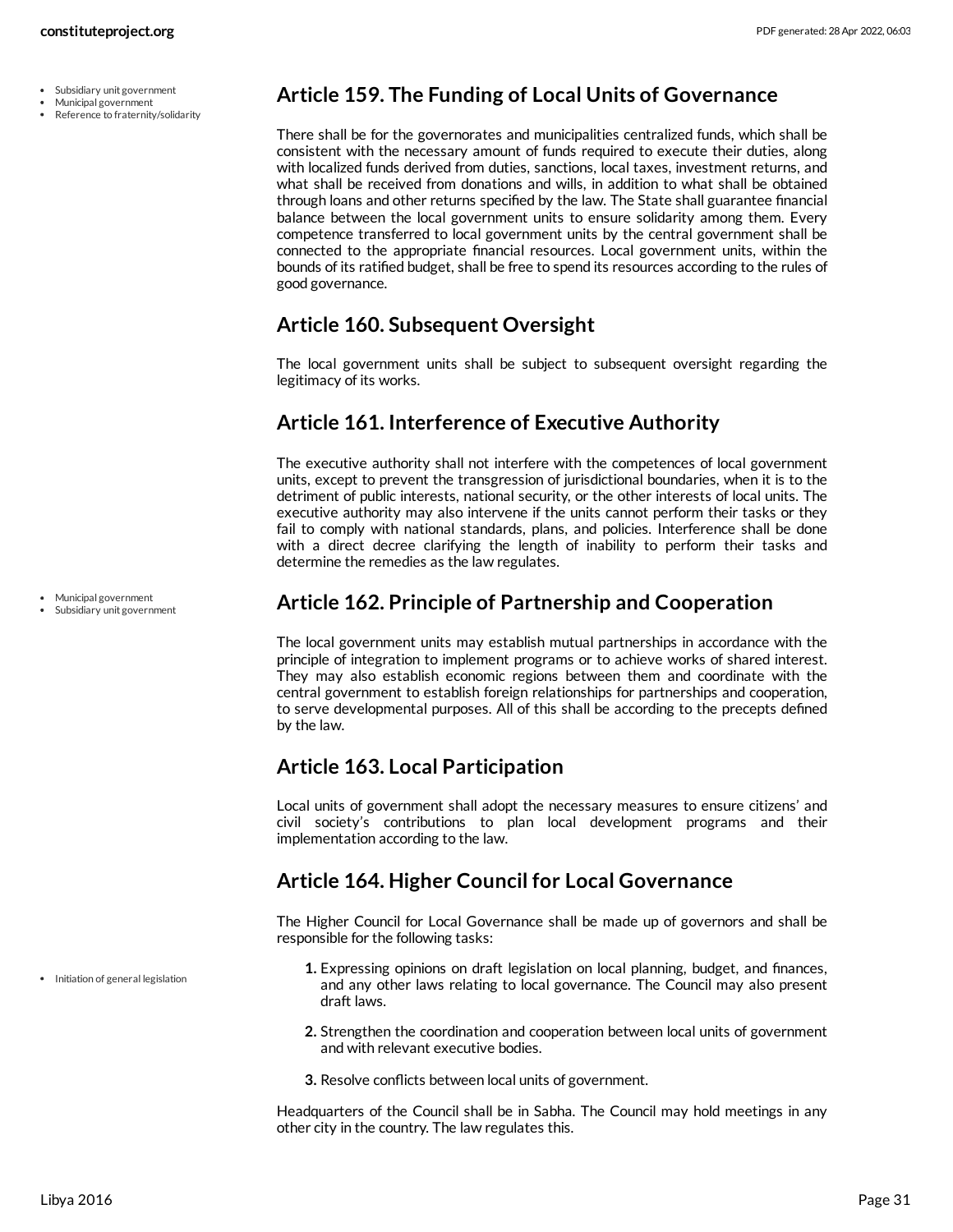# <span id="page-31-0"></span>**CHAPTER SEVEN. Independent Constitutional Bodies**

# <span id="page-31-1"></span>**Article 165. Independence of Constitutional Bodies**

The bodies stipulated in this chapter shall enjoy a legal personality and technical, administrative, and financial independence. They may be consulted on draft laws that are relevant to their area of expertise. They shall carry out their work in accordance with the provisions of the Constitution and law. They shall be distributed geographically throughout the country.

# <span id="page-31-2"></span>**Article 166. Administration of Constitutional Bodies**

The legislative authority shall elect independent persons who are competent and honest to administer these bodies. Those persons may not be dismissed before the end of their term unless they lose any of the conditions of their election or in the cases that are stipulated by the law.

# <span id="page-31-3"></span>**Article 167. Control of Legislative Authority on these Bodies**

Constitutional bodies shall be subject to the control of the House of Representatives and shall submit reports to it and the Cabinet of Ministers about their work in accordance with what is regulated by the law. The House of Representatives may publish these reports after discussing them.

# <span id="page-31-4"></span>**Article 168. High National Commissioner for Elections**

The High National Commissioner for Elections shall, to the exclusion of all others, manage and organize public referenda and general and local elections in all stages with transparency and credibility, including the announcement of the final results. The commission shall be managed by a board made up of nine members, and the legislative authority shall elect one of them to be the chairman of the board. They shall carry out their tasks for one term lasting six years. One third of them shall be renewed every two years.

# <span id="page-31-5"></span>**Article 169. Accounts Department**

The Accounts Department is the highest authority for financial oversight and audit in the State. It shall have comprehensive oversight of State funds, the parties that the State finances wholly or partially, and any other bodies specified by the law. It shall also enjoy the authority to keep track of these funds.

The Accounts Department shall be managed by a president and a vice president who will undertake their duties for a six-year term that is eligible for renewal one time.

# <span id="page-31-6"></span>**Article 170. Human Rights National Council**

<span id="page-31-7"></span>The Human Rights National Council shall strengthen the values of human rights and public freedoms as stated in Islamic Shariya and international conventions and shall promote them and disseminate their culture. It shall also be concerned with the following:

**1.** Observing human rights conditions and monitoring violations thereof. It shall report them to the competent national authorities and follow up on this.

Electoral commission

Human rights commission

• Electoral commission

Referenda

Human rights commission

• International law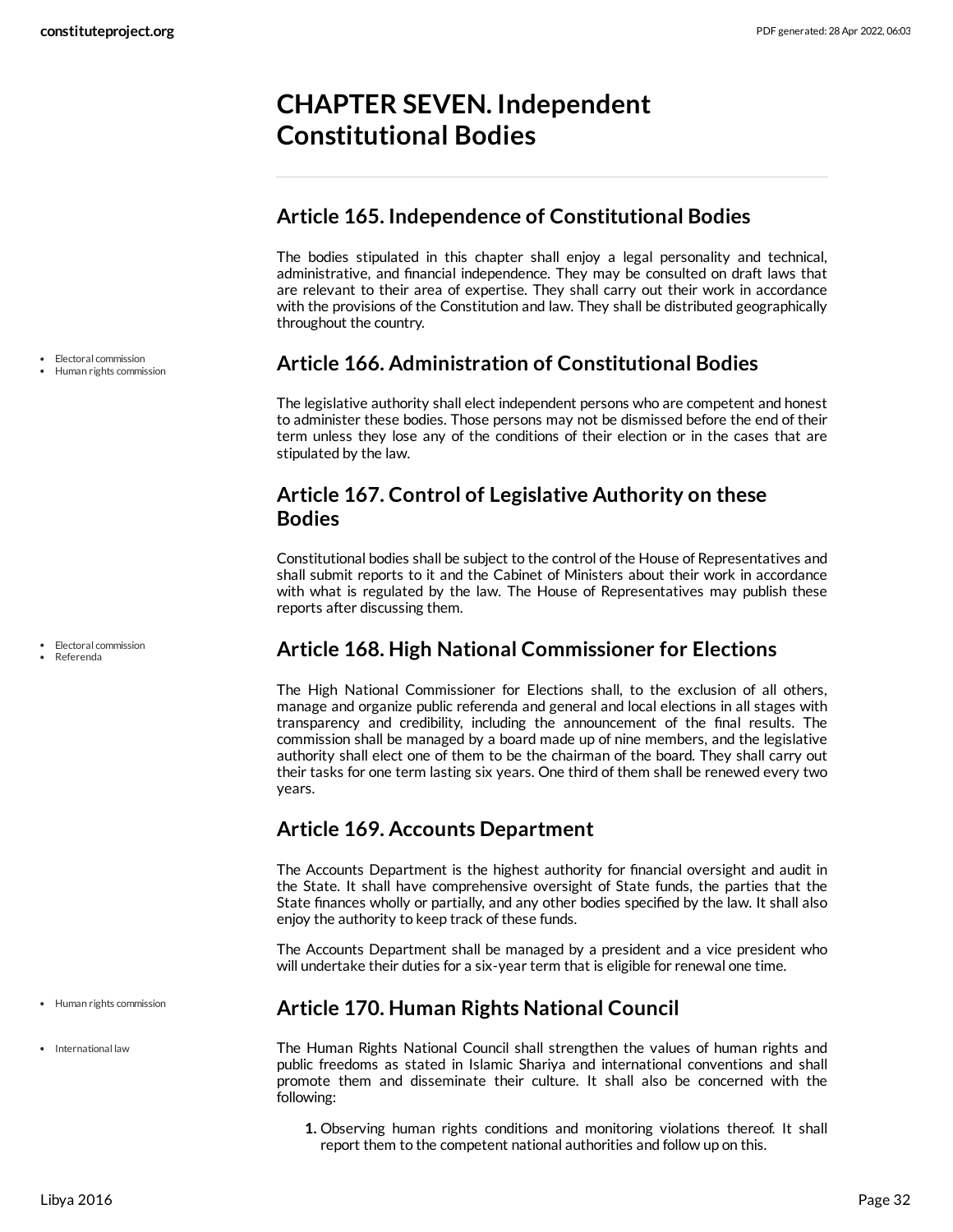• Treaty ratification

• Right to culture

• International organizations

- **constituteproject.org** PDF generated: 28 Apr 2022, 06:03
	- **2.** Supporting citizens in obtaining their rights as stipulated by the Constitution and the law.
	- **3.** Recommending the ratification of, or accession to, international covenants of human rights in a way that does not conflict with the provisions of the Constitution.
	- **4.** Promoting cooperation with national and international human rights organizations.

The Council shall be comprised of nine members and shall take care to represent women and youth. The legislative authority shall elect one of them to be commissioner and another as vice chairman, and they shall carry out their tasks for one term lasting six years. One third of them shall be renewed every two years.

# <span id="page-32-0"></span>**Article 171. Cultural and Linguistic Heritage National Council**

The Council shall preserve and document the diverse cultural and linguistic heritage of the Libyan people and shall devote attention to ensure the preservation of its authenticity, integration, and peaceful coexistence among Libyans. The Council shall be managed by nine members, who reflect the cultural and linguistic diversity of the Libyan people. The legislative authority shall elect a chairman for one term lasting six years.

# <span id="page-32-1"></span>**Article 172. Council of Senior Scholars**

The Council of Senior Scholars shall assume the following duties:

- **1.** Expressing opinions on matters referred to it by State authorities to analyze and form opinions of them based on legal (Shariya) evidence.
- **2.** Conducting specialized Shariya research to address modern religious issues, seeking the help of specialists in all fields, and giving recommendations therein.
- **3.** Issuing individual fatwas on the affairs of beliefs, acts of worship, and personal transactions.

The Council shall be made up of fifteen members who are specialized in Islamic Shariya selected by the legislative authority for a six-year renewable term. There shall be a president and vice president presiding over the Council for three-year terms. The Council shall also have a number of specialists in various fields. Geographic distribution shall be taken into consideration when selecting the members of the Council, and it shall have branches in accordance with what the law regulates.

# <span id="page-32-2"></span>**Article 173. Body of Sustainable Development**

The Body of Sustainable Development shall assume the following tasks:

- **1.** Recommending the appropriate measures for achieving sustainable and balanced development.
- **2.** Proposing the appropriate policies, plans, and programs for building and developing human capacities, the diversity of resources, and identifying the priorities of national development to ensure close development levels between the various regions.
- **3.** Offering technical advice on development plans to the local and national levels.
- **4.** Assessing development plans and how to implement them in light of the indicators of sustainable and balanced development and the need for maintaining the rights of future generations.

The body shall be managed by a council made up of six members elected by the legislative authority, who will determine the president and vice president, for six-year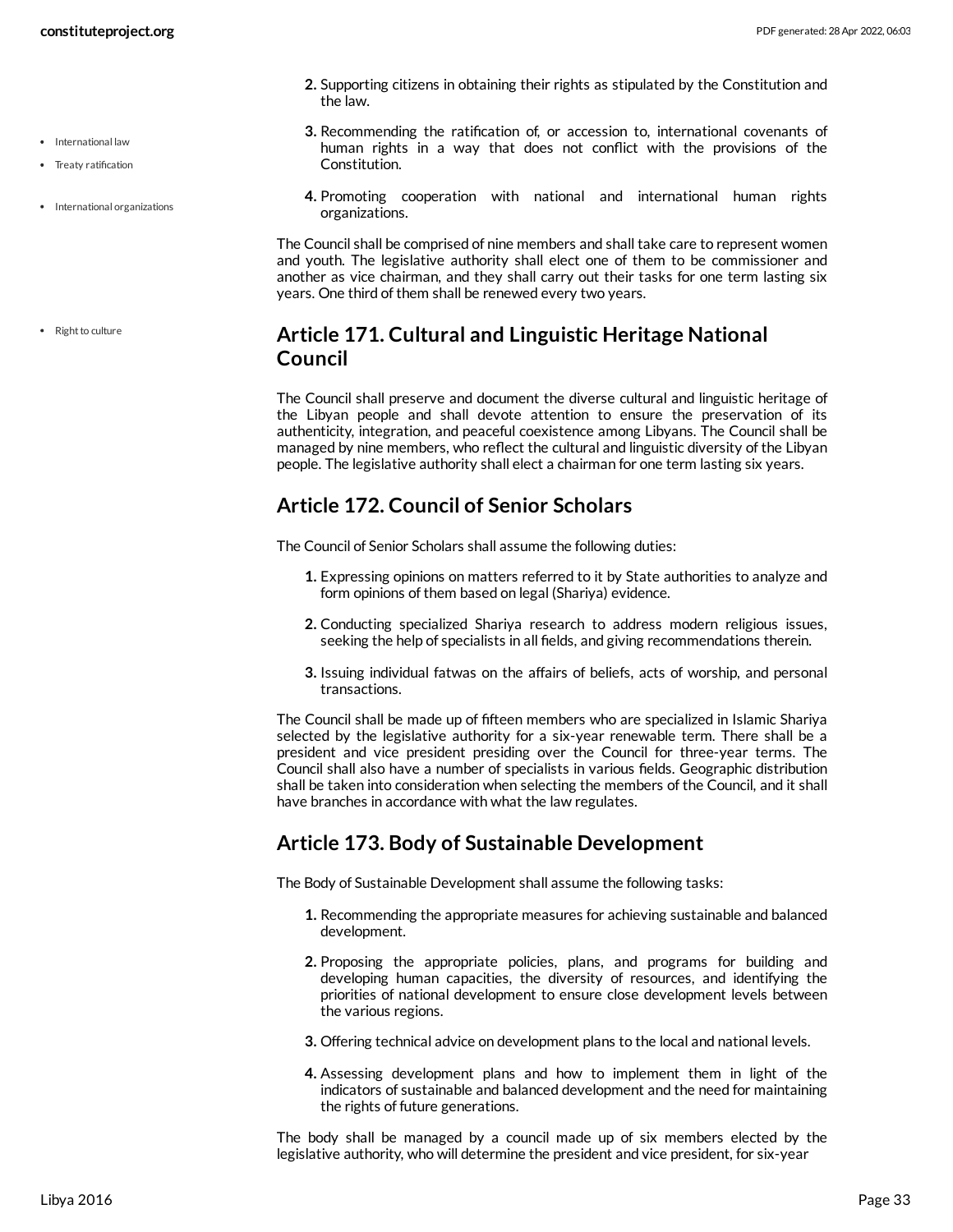- Reference to science
- Census
- Counter corruption commission

terms that can be renewed only once. One third of them shall be renewed every two years.

# <span id="page-33-0"></span>**Article 174. Other Bodies**

The law shall regulate bodies for Administrative Oversight, Transparency and Anti-Corruption, the Census, Higher Council for the Media and Press, and the Council for Science, Technology, and Innovation. The law shall determine their composition, competences, labor system, and guarantees of their independence and neutrality of their members in accordance with what is stipulated in this chapter.

# <span id="page-33-1"></span>**CHAPTER EIGHT. The Financial System**

# <span id="page-33-2"></span>**Article 175. Public Finance**

<span id="page-33-6"></span>The State's public finance shall be subject to principles of transparency and accountability, based upon on the following foundations:

- **1.** The State financial system shall function as a single entity.
- **2.** National revenues shall be distributed fairly and equitably between local and national levels of governance, taking into account population density, local population distribution, levels of infrastructure and services, and indexes of spatial and human development.
- **3.** Government budgets shall be prepared to ensure effective and fair access to services and to strengthen the efficiency of the national economy.
- **4.** Resource usage shall be managed in a way that facilitates sustainable development and preserves the rights of future generations.
- **5.** Local government units shall be guaranteed financial independence according to what is stipulated in this Constitution.

# <span id="page-33-3"></span>**Article 176. State Revenues**

All public revenues shall be delegated to the public treasury; public treasury funds or any expenditures derived from these funds may not be allocated for any purpose, unless prescribed by the law and in accordance with the provisions of this Constitution.

# <span id="page-33-4"></span>**Article 177. Public Budget**

The government shall present the proposed budget to the House of Representatives annually by the end of September at the latest so the budget may be reviewed and adopted by the end of December at the latest. The government may not postpone the specified deadline to present the budget to the House of Representatives without the permission of the House of Representatives in urgent and emergency situations. The public budget shall be issued by law.

• Budget bills

• Budget bills

# <span id="page-33-5"></span>**Article 178. Opening of Provisional Monthly Supplies**

In the event that the budget is not ratified before the beginning of the fiscal year, the Prime Minister may spend 1/12 of the previous year's budget by presidential decree for salaries, general expenses, and that which is in accordance with State financial law stipulations.

- Municipal government
- Subsidiary unit government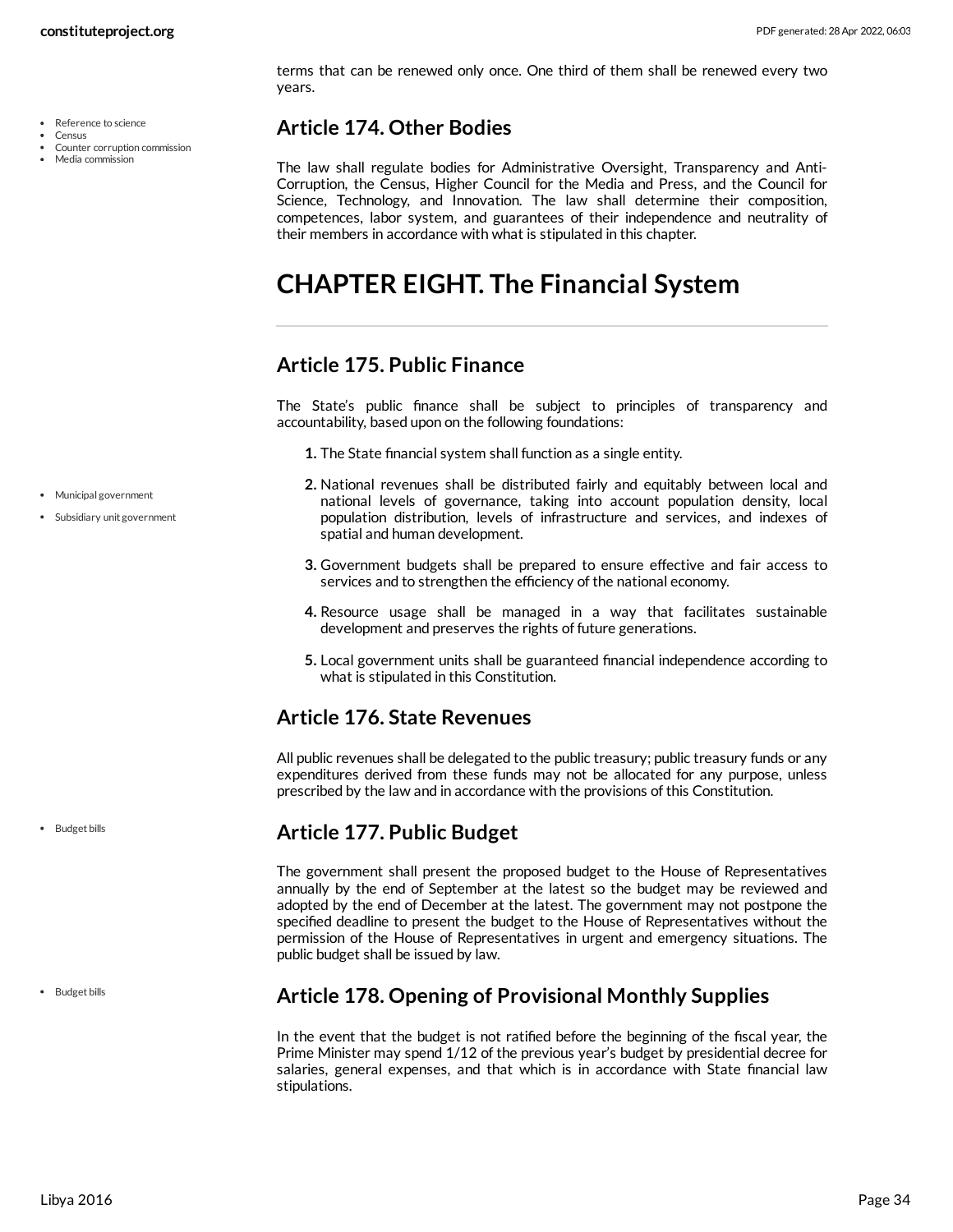## <span id="page-34-0"></span>**Article 179. Out-of-Budget Spending**

Any spending not stipulated in the budget or exceeding the budget's initial provisions, must be authorized by the Shura Council. Permission from the Council must be requested every time a sum would like to be moved from one partition of the budget to another.

## <span id="page-34-1"></span>**Article 180. Loans and Financial Obligations**

The government may not contract loans, or become attached to financial obligations, that result in spending from the public treasury, except in accordance with the legal provisions of the State's financial system.

# <span id="page-34-2"></span>**Article 181. Closing Accounts**

The government shall submit the final accounts, as it stands at the end of December, to the House of Representatives, so that it may be discussed and adopted by the end of April, at the latest, for the fiscal year. The government may not postpone the deadline. If it shall inquire to do so, it must support the budget with funds from the central bank.

The House of Representatives shall discuss the final accounts in light of the Accounts Department report and adopt it within sixty days of its submission.

## <span id="page-34-3"></span>**Article 182. Emergency and Budget Subvention Accounts**

State financial law shall regulate the creation of a strategic emergency account to face the crises that impede the government from covering the expenses of the adopted budget such as cataclysms, disorder, national economic depression, and emergency situations.

State financial law shall also regulate the creation of a subvention account in case of diminished financial resources for the State, extension in development spending, or increased prices in regional and international markets. Both accounts shall receive funding and shall be spent as prescribed by the law.

# <span id="page-34-4"></span>**Article 183. Central Bank of Libya**

The Central Bank of Libya shall enjoy a legal personality with financial, administrative, and technical autonomy. It shall execute its work with transparency in the framework of the State's public policy. It shall assume responsibility for enacting monetary policy, issuing the national currency, preserving the State's stability, administering the State's foreign currency reserves, organizing the credit policy, organizing credit policy implementation, monitoring and supervising the banking sector's performance, and any other activities determined by the law.

# <span id="page-34-5"></span>**CHAPTER NINE. Natural Resources**

Ownership of natural resources

# <span id="page-34-6"></span>**Article 184. Ownership of Natural Resources**

Natural resources, including oil, gas, minerals, and water, belong to the Libyan people, and the State shall exercise control over the natural resources in the name of the people. The State shall work towards the exploitation, protection, development, investment, and improved management of natural resources, so as to ensure the public interest and that all regions benefit from natural resources in an equitable manner, thus preserving the rights of future generations.

Central bank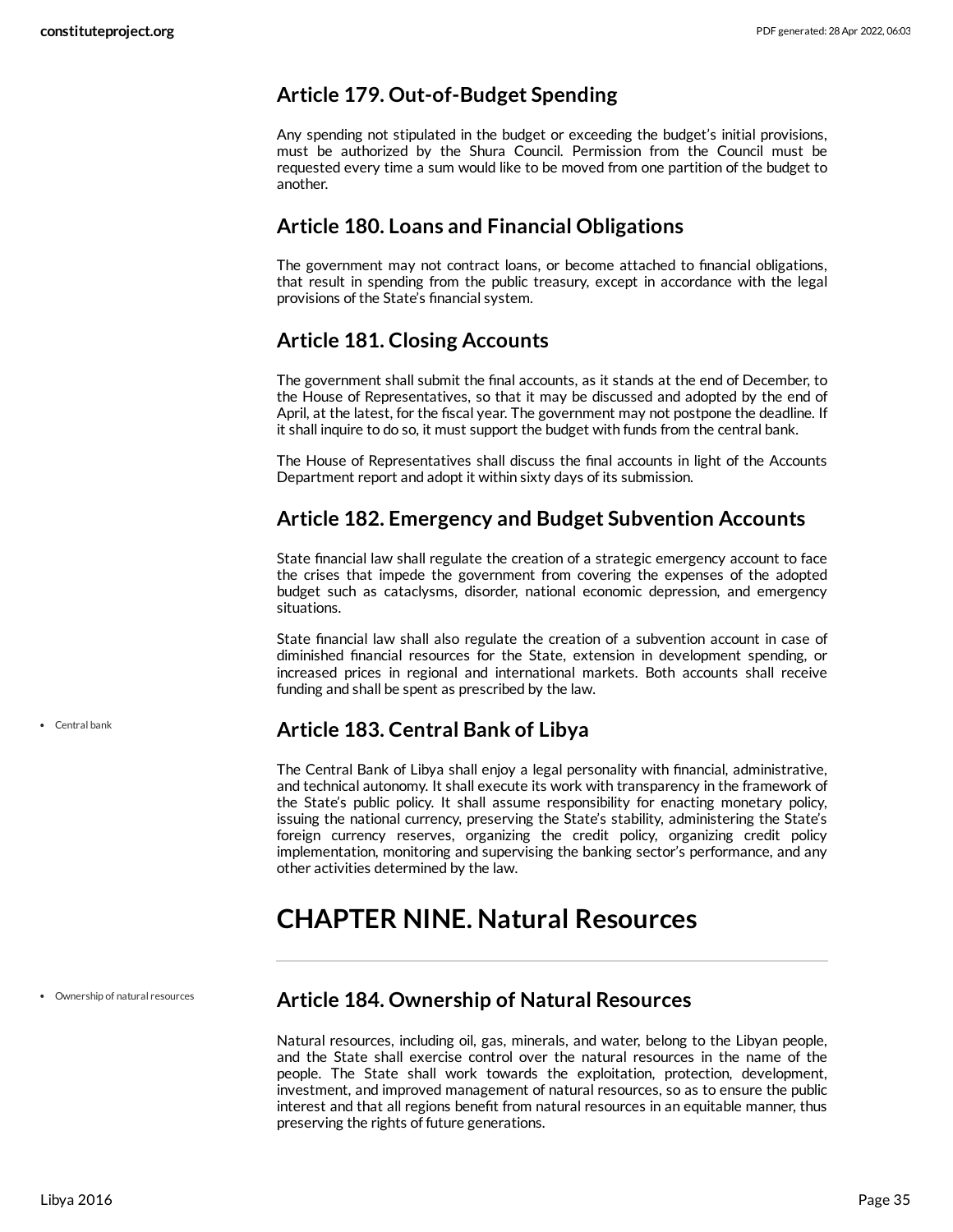# <span id="page-35-0"></span>**Article 185. Contracts and Agreements on Natural Resources**

Contracts and agreements related to natural resources shall be subject to legislative authorities and their counsels for review during specific periods and in cases which are regulated by law, in order to ensure the preservation of natural resources, environmental balance, the necessities of transparency, the protection of the rights of future generations, the reduction of damaging harmed regions, and the guarantee of social accountability.

## <span id="page-35-1"></span>**Article 186. Localization of Alternative Projects**

A law shall allocate a percentage of returns from non-renewable resources to establish alternative projects giving priority to them in areas of production, depending on spatial possibilities and supplies to develop its infrastructure, then the least developed areas.

# <span id="page-35-2"></span>**Article 187. Guaranteeing the Rights of Future Generations**

A law shall allocate a proportion of the returns from natural resources for the benefit of future generations. The State shall be committed to enacting the necessary measures to develop and invest in them with high quality and in accordance with the necessary safety standards.

# <span id="page-35-7"></span><span id="page-35-3"></span>**Article 188. Water**

- The State shall commit to taking the necessary measures to improve water resource administration, thereby ensuring its preservation, protection from pollution and attack, and guaranteed economization of consumption. The State shall also explore alternatives to water and ways to achieve water security and shall provide reparations to the areas from which groundwater is transported. • Protection of environment
	- A special body shall be established by law to undertake scientific research, enact policies and their necessary supporting programs, and to supervise the implementation of these policies.

## <span id="page-35-8"></span><span id="page-35-4"></span>**Article 189. Renewable Energy**

The State shall develop the necessary policies to invest in renewable energy sectors from various resources, encourage scientific research, and localize renewable energy projects in appropriate sites.

#### • Protection of environment

• Reference to science

• Reference to science

## <span id="page-35-5"></span>**Article 190. Animal and Marine Resources**

The State shall work towards protecting animal and marine resources, improving their utilization and development, preserving their genealogy, and fostering sustainability and regeneration.

#### • Protection of environment

## <span id="page-35-6"></span>**Article 191. Vegetation**

The State shall commit to taking the necessary measures to protect vegetation with good management to ensure its balanced environmental, economic, and social function.

The State shall manage its forests and shall rehabilitate what has been damaged. It shall utilize these forests according to the law, and may not transfer its ownership of forests nor take possession of them through occupancy.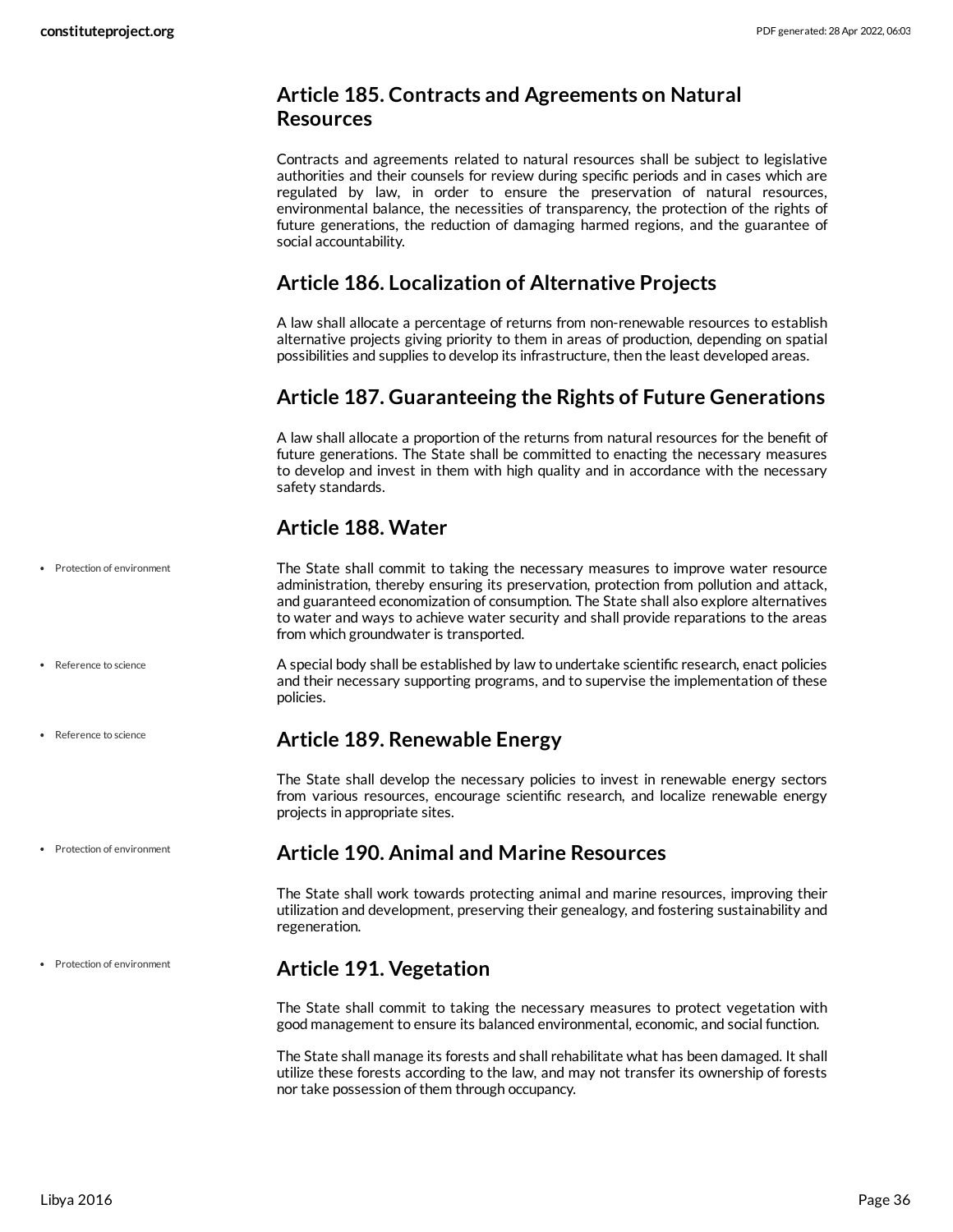# <span id="page-36-0"></span>**CHAPTER TEN. Army and Police**

# <span id="page-36-1"></span>**Article 192. State Monopoly of Armed Forces**

The State shall monopolize the creation of Armed Forces and Security Forces. This shall be in accordance with the law and for the general good. Individuals, parties, and groups shall be prohibited from forming military or paramilitary groups.

# <span id="page-36-8"></span><span id="page-36-2"></span>**Article 193. Admission in Army and Police**

There shall be no discrimination among those who wish to join army and police forces. The law shall stipulate the conditions for cases that require special qualifications, skills, or knowledge. Army and police personnel shall not be allowed to join or belong to political parties. Restrictions on the armed forces

## <span id="page-36-3"></span>**Article 194. Army**

The army is a national, armed military force based on discipline and rank, and it is formed and organized structurally in accordance with the law. It shall be obliged to observe complete neutrality, and it shall be subject to civilian authority. It shall have no role in the peaceful rotation of power and shall not interfere with political life. The law shall stipulate the necessary measures for this and national service shall be regulated by the stipulations and conditions of a law.

## <span id="page-36-4"></span>**Article 195. Duties of the Army**

The Army shall defend the homeland and its independence, unity, and territorial integrity. It shall support security agencies in accordance with the law. The Army shall be prohibited from undermining the constitutional system and State institutions, obstructing their activity, and restricting the freedoms and rights of citizens.

# <span id="page-36-5"></span>**Article 196. Police**

The police is a statutory body that is professional, specialized, systematic, civilian, technical, and disciplined. Its mission shall be to combat crime, preserve public safety and peace, maintain order, respect the law, and protect the rights, freedoms, security, and property of persons. Police personnel shall receive training in respect to human rights and methods to prevent and discover crime.

# <span id="page-36-6"></span>**CHAPTER ELEVEN. Transitional Measures**

# <span id="page-36-7"></span>**Article 197. Transitional Justice Measures**

The State shall be committed to adopting the following measures:

- **1.** To uncover and document human rights violations, crimes of corruption, the fate of missing persons, victims, and persons harmed by war violations and operations and armed conflicts on the individual and regional level.
- **2.** To compensate victims and harmed persons proportionate to the harm. Compensation may be financial or symbolic and may be individual or collective. The State shall be committed to treating the psychological and social effects and rehabilitating victims, while taking into consideration the administrative and

• Restrictions on the armed forces

Restrictions on the armed forces

Transitional provisions

• Reference to country's history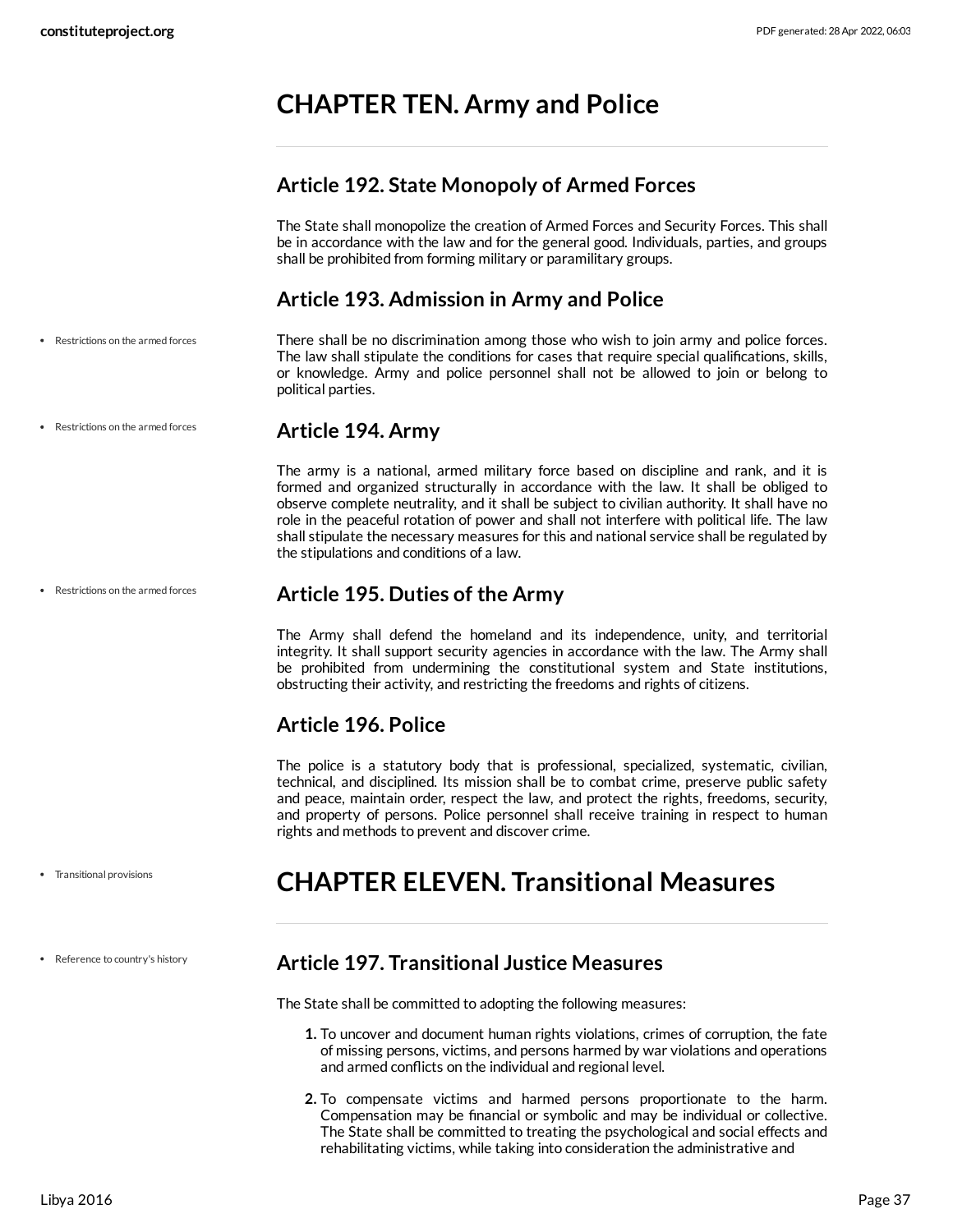- **2.** judicial measures that have already been taken, without prejudicing the right of the State to prosecute persons who committed these violations.
- **3.** To ensure the rights of persons whose property and movable assets were violated or seized provided that the State shall ensure the rights of the original owner by restitution or compensation and take into consideration the financial status of the occupant of the property and the construction added to it, and previous administrative and judicial measures in accordance with what the law regulates.
- **4.** To return the remains of war victims from abroad.
- **5.** To criminally prosecute all those who had a role in human rights violations and corruption crimes provided that all of this is done in accordance with international standards and within the framework of the Islamic Shariya. No legal provision that conflicts with the mechanisms of transitional justice may be applied.

## <span id="page-37-0"></span>**Article 198. Guarantees of Non-Repetition**

The State shall be committed to adopting the following measures:

- **1.** To examine public establishments for their structural reform and to clear them from those who had a hand in human rights violations and corruption crimes, and to review the entitlements of ranks, grades, and positions in them in accordance with the law. Any public institution found to be in violation of the Constitution must be dissolved.
- **2.** To disarm and dismantle all armed organizations and provide psychological and professional rehabilitation for their personnel.
- **3.** To uncover the truth of mass disputes and showing and addressing the root causes to achieve national reconciliation.

# <span id="page-37-1"></span>**Article 199. Reconstruction**

The State shall give priority to its projects for the renovation of cities and villages ravaged by military operations and armed conflicts, in accordance with the urgency of the obligations, taking into account the demands of development across the country. The State shall enact the necessary mechanisms for this.

## <span id="page-37-2"></span>**Article 200. Recovery of Public Funds**

The State shall commit to taking the necessary measures to pursue and recover public funds, including properties and public forests, which were conducted in violations of effective legislation, in addition to the confiscation of funds derived from corruption crimes through direct or indirect means, and the retention of internal and external investments.

# <span id="page-37-3"></span>**Article 201. The Recovery of Endowment Funds**

The State shall commit to taking the necessary measures to pursue and recover endowment funds and to re-evaluate their exploitation and investment, as to insure the actualization of the purposes of the endowment.

# <span id="page-37-4"></span>**Article 202. Transitional Measure to Elect the First President of the Republic**

The first president of the republic shall be elected after the implementation of the Constitution and before the election of the legislative authority according to the following:

• Reference to country's history

• Reference to country's history

• Reference to country's history

• Head of state selection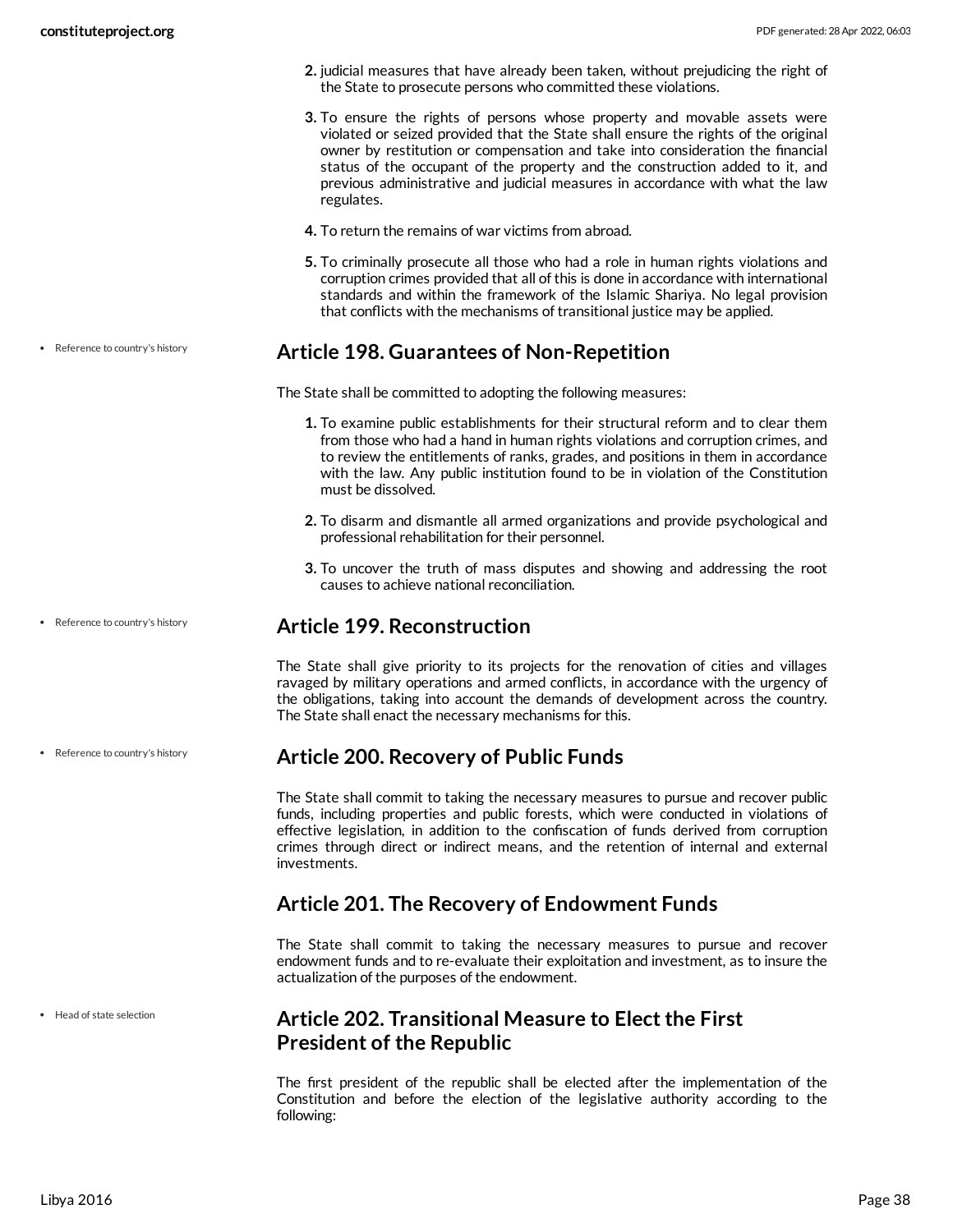Head of state term limits Head of state term length

• Right to form political parties

Second chamber representation quotas First chamber representation quotas

- **1.** For the purpose of the first presidential election alone, divide the country into four constituencies for each electoral district of the three regions.
- **2.** The President of the Republic is considered the candidate who received the absolute majority of the number of votes cast when distributed geographically across two-thirds of the electoral districts, then half of the districts, according to the percentage of representation in the constituencies that the law determined.
- **3.** If no candidate met the conditions mentioned in the previous paragraph, the two candidates who obtained the most geographic representation among the electoral districts and received the minimum of total votes according to what the law stipulates for the second round shall move forward. The winner shall be the candidate who received the absolute majority of the votes cast

# <span id="page-38-0"></span>**Article 203. Prohibition of a Provisional Extension of the term of the President of the Republic**

The term for the President of the Republic shall be for the first two election cycles; the first and second are one term. Renewal shall be unacceptable.

## <span id="page-38-1"></span>**Article 204. As for Political Parties**

All political parties shall be dissolved and procedures for their establishment shall be suspended for a period of four years, during which a law shall be passed according to which they shall be re-formed.

## <span id="page-38-2"></span>**Article 205. Special Provision for Women**

Any electoral system shall guarantee a quota for women of no less than twenty-five percent of the total seats in elected councils for a period of three consecutive electoral cycles.

# <span id="page-38-3"></span>**Article 206. As for Nationality**

**1.** Procedures of naturalization shall be suspended for 10 years from the day when the Constitution goes into effect.

### **2.**

The State shall be committed to deciding on applications of naturalization submitted before 17 February 2011 according to the effectual law before this Constitution. The State shall also be committed to classifying the status of Arab nationality holders between those who have original and acquired citizenship.

## **3.**

With the implementation of this Constitution, the records system binding those of Libyan decent in Libyan embassies in neighboring countries shall stop working.

## **4.**

All decisions granting nationality issued as of 15 February 2011 in violation of the provisions of the Nationality Law, which was in force at the time of issuing them, shall be annulled.

# <span id="page-38-4"></span>**Article 207. As for Investment**

The State's responsible parties shall review investment contracts, which provide evidence of fiscal or administrative corruption, and shall review investment contacts that were ratified during the period between 1980 and the implementation of this

Requirements for naturalization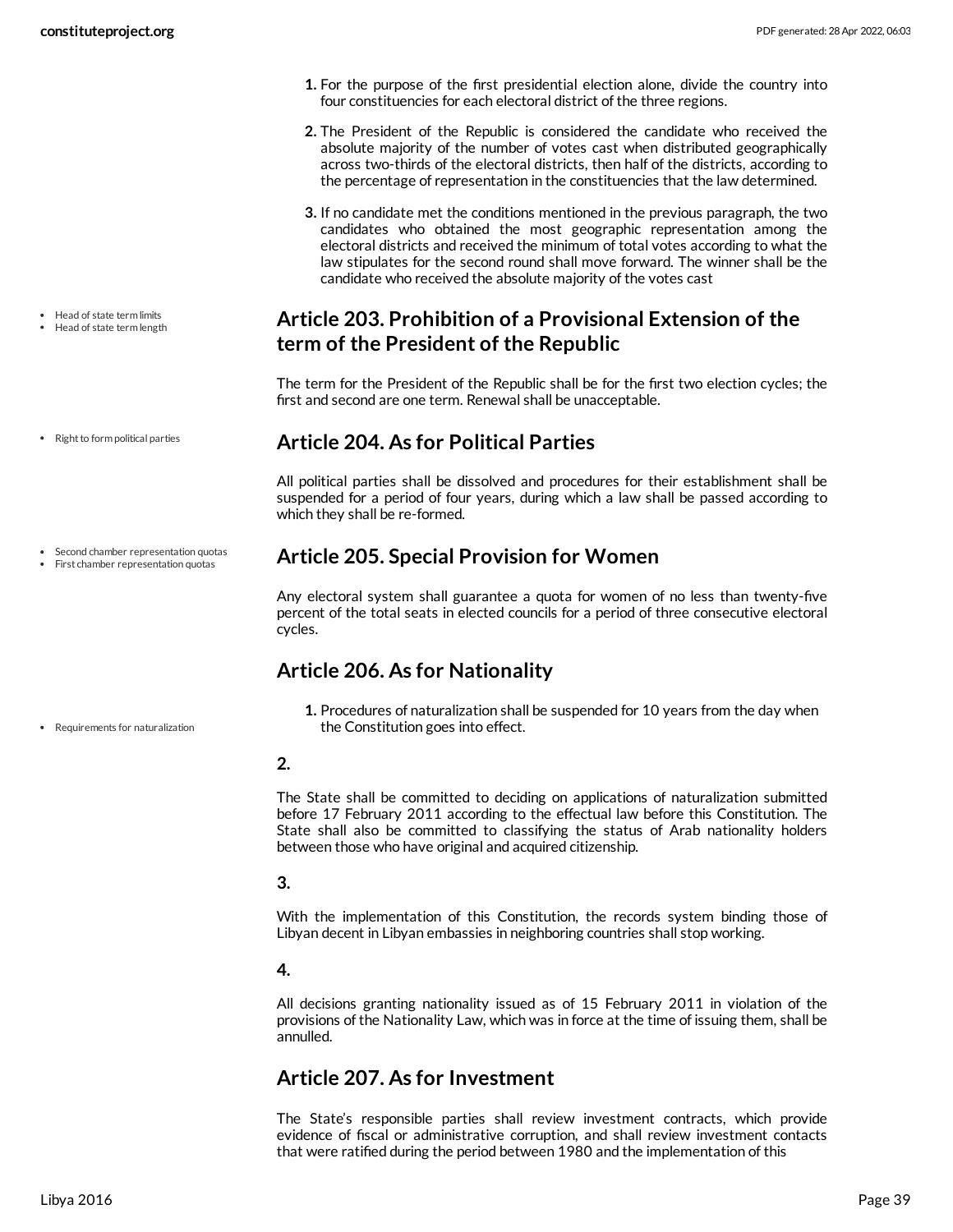• Emergency provisions

Constitution. They shall take the necessary procedures without reliance upon the effects of prescription.

# <span id="page-39-0"></span>**CHAPTER TWELVE. General Provisions**

## <span id="page-39-1"></span>**Emergency Provisions and Martial Law.**

### <span id="page-39-2"></span>**Article 208. Declaration of the State of Emergency**

The President, in consultation with the Prime Minister, the President of the House of Representatives, and the President the Senate, shall declare a state of emergency when the State faces a calamity, a siege, or a danger which threatens the safety of the State. The Shura Council shall gather during the three days following the declaration of the state of emergency in a special session, based upon the request of the President of the Republic or on its own, to ratify or cancel the state of emergency in accordance with the provisions of the Constitution. If the declaration of the state of emergency occurs when the Shura Council is in recess, they must call a session as soon as possible, not exceeding seven days from the announcement of the state of emergency. The Shura Council shall be in constant deliberation until the President of the Republic declares the cessation of their convening session.

The duration of the state of emergency must not exceed sixty days with the approval of the elected majority of Shura Council members. In all cases, the objective, region, and duration of the state of emergency must be defined in its declaration, in accordance with the law.

#### **Article 209. Martial Law**

The President of the Republic may, in the case of war or in the case of an imminent threat to national security, request the Shura Council declare a state of martial law. The Council shall approve the request with the absolute majority of its elected members in a period not to exceed three days, in which the President shall announce the state of emergency in the specified region.

The regions which shall be subjected to martial law must be specified; martial law may not be imposed on the entire country. Martial law shall be raised by a decision of the Shura Council, based upon the request of the President of the Republic. The law shall regulate the special provisions for this.

#### **Article 210. Restrictions of the State of Emergency and Martial Law**

**1.** The law shall specify the reasons for declaring a state of emergency and martial law and their respective range, extent, and duration; the law shall specify the rights which may be constrained and the legal measures which may be taken. Considering Articles 38, 39, and 41, the President of the Republic may not impose restrictions on fundamental rights and liberties during a state of emergency or martial law, but to the necessary extent to preserve the public security and safety of the country.

## **2.**

All decisions and actions during a state of emergency or martial law shall be subjected to the inspection of the judiciary.

## **3.**

The military judiciary may not consider civil suits during a state of emergency or martial law.

• Emergency provisions

**•** Emergency provisions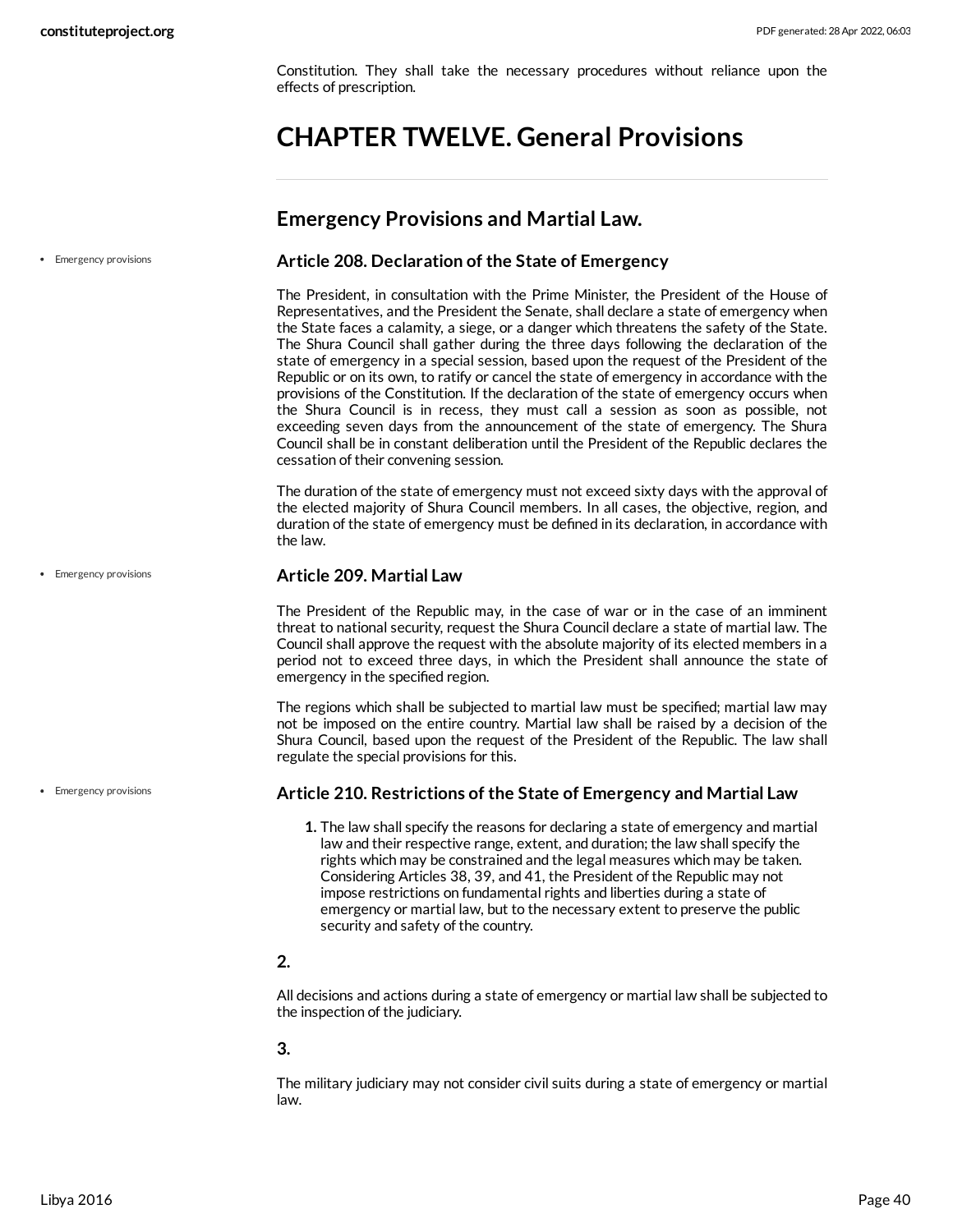#### **4.**

Elected councils may not be dissolved during a state of emergency or marital law.

#### **5.**

When the declaration of a state of emergency or martial law is at the end of a council session, any elected council shall extend its term until the end of the state of emergency or martial law.

### **6.**

The State shall commit to respecting the principle of lawfulness and shall not obstruct State institutions during a state of emergency or martial law.

## **7.**

The Constitution may not be amended nor its provisions obstructed during a state of emergency or martial law. In addition, elections may not be held, the election laws may not be amended, nor shall the established guarantees of the Shura Council be touched.

<span id="page-40-3"></span>Judicial decisions shall be issued in the name of Allah, the Most Gracious, Most Merciful.

#### God or other deities

Eligibility for cabinet

- Outside professions of legislators
- Central bank
- Earnings disclosure requirement

# **Article 212. Prohibition against Exercising Other Posts**

<span id="page-40-4"></span>**Article 211. Issuing Judicial Decisions**

Members of the Shura Council, the President of the Republic, the Prime Minister, Cabinet of Ministers, and members of local councils and constitutional bodies may not exercise any other public positions or pursue any other activity that provides financial returns. Any monetary gift or in kind received in person or through an intermediary relating to the position or its opportunities shall be property of the State public treasury.

#### <span id="page-40-0"></span>**Article 213. Prohibition against Assuming Some Posts**

For those who assume a post managing the Civil Register, General Command of the Army, Intelligence Department, Governor of the Central Bank of Libya, and all who represent the State on diplomatic delegations, s/he shall be Libyan; not carry a foreign nationality; be naturalized for a period no less than ten years.

#### <span id="page-40-2"></span>**Article 214. Authorizations of Financial Disclosure**

Members of the Shura Council, the President of the Republic, the Prime Minister, Cabinet Ministers, and members of local councils and constitutional bodies shall present a financial disclosure for themselves personally, along with their spouses and children that are minors, within the first month after taking the oath and undertaking the duties of their positions, as regulated by the law. Disclosures shall be kept with the Constitutional Court.

## **Article 215. Organic Unity of the Provisions of the Constitution**

The Constitution, with its preamble and provisions, is one indivisible unit. Its provisions shall be interpreted and considered as a coherent organic unit.

#### **Article 216. Amendment of the Constitution and its Procedures** Constitution amendment procedure

<span id="page-40-5"></span>**2.**

- <span id="page-40-1"></span>**1.** It is prohibited to amend the provisions of this Constitution before five years from its entry into force.
- Unamendable provisions

It is prohibited to infringe upon the principle on which Article 8 of this Constitution is based nor those related to political pluralism, peaceful rotation of power, unity and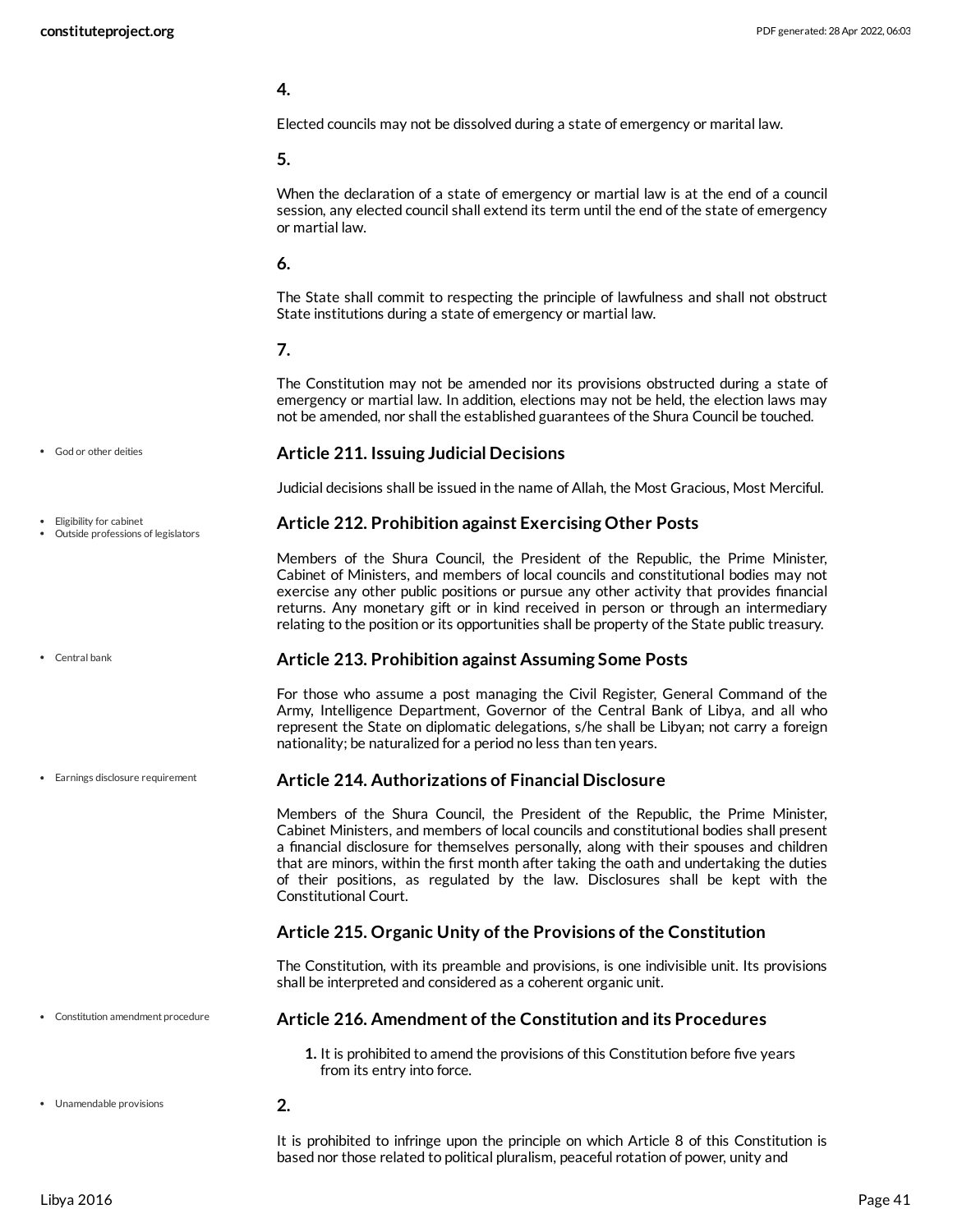safety of national territory, and guarantees related to rights and freedoms except for the purpose of enhancing them, nor the increase of the terms or duration of the Presidency of the Republic.

**3.**

The President of the Republic or one third of the House of Representative or one third of the Senate may request the amendment of an article or more of the Constitution provided that the request states the articles to be amended, the reasons, and the alternative proposals.

#### **4.**

The request for amendment shall be discussed by the chamber to which it is presented within a period that does not exceed 30 days from the date of submitting the request, and it shall be approved by the absolute majority of its elected members in accordance with the bylaws of each chamber. It shall then be referred to the other chamber for approval or rejection within the same period.

#### **5.**

In the event that the amendment is adopted, the President of the Republic shall submit it to the Constitutional Court to control that the procedures have been followed and that the request for amendment is valid within a period that does not exceed 15 days.

#### <span id="page-41-1"></span>**6.**

When the Constitutional Court acknowledges the validity of the request for amendment, it shall be put to a referendum and approved by the absolute majority of voters.

#### **7.**

If the request is declined, it may not be submitted again during the same legislative term.

#### <span id="page-41-0"></span>**Article 217. A Special Provision**

The State Flag and State anthem shall be subjected to a general referendum before the end of the second legislative cycle.

#### **Article 218. Amendment of Legislation**

Effective legislation shall be amended in accordance with the provisions of this Constitution.

#### **Article 219. Institution Building**

The legislative authority shall issue the necessary legislation to build the institutions specified in this Constitution in the first election cycle. The authorities and public institutions shall continue exercising their duties until established authorities assume leadership, according to the provisions in this Constitution.

#### **Article 220. Implementation of the Constitution**

This Constitution shall enter into force after the people adopt it in a referendum and it is circulated in the official newspaper. All previous constitutional documents and declarations shall be nullified.

Referenda

National anthem

National flag

Referenda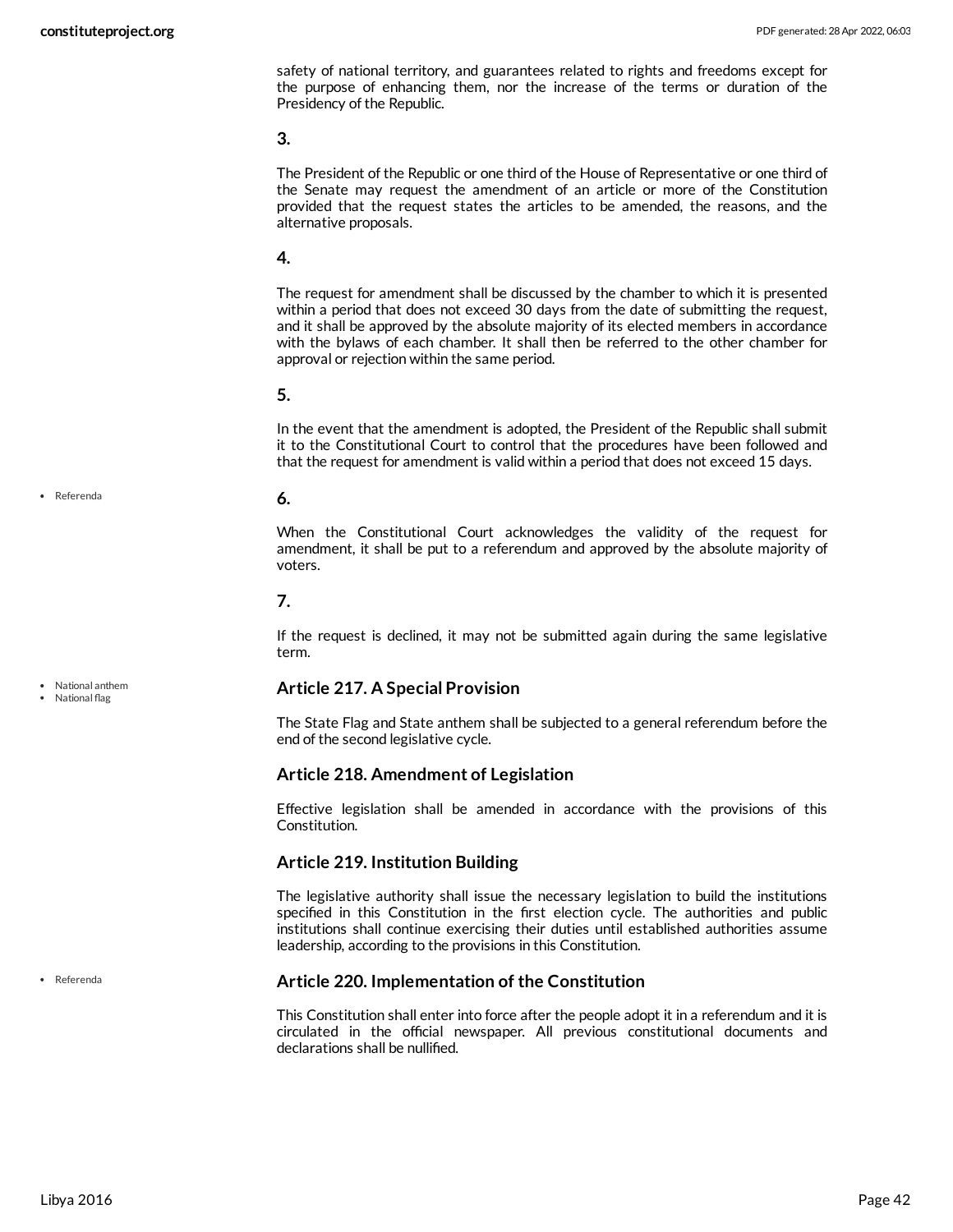# **Topic index**

# A

| B |  |
|---|--|
|   |  |
| С |  |
|   |  |
|   |  |
|   |  |
|   |  |
|   |  |
|   |  |
|   |  |
|   |  |
|   |  |
|   |  |
|   |  |
|   |  |
|   |  |
|   |  |
|   |  |
|   |  |
|   |  |
| D |  |
|   |  |
|   |  |
|   |  |
|   |  |
| Е |  |
|   |  |
|   |  |
|   |  |
|   |  |
|   |  |
|   |  |
|   |  |
|   |  |
|   |  |
|   |  |
|   |  |
|   |  |
|   |  |
|   |  |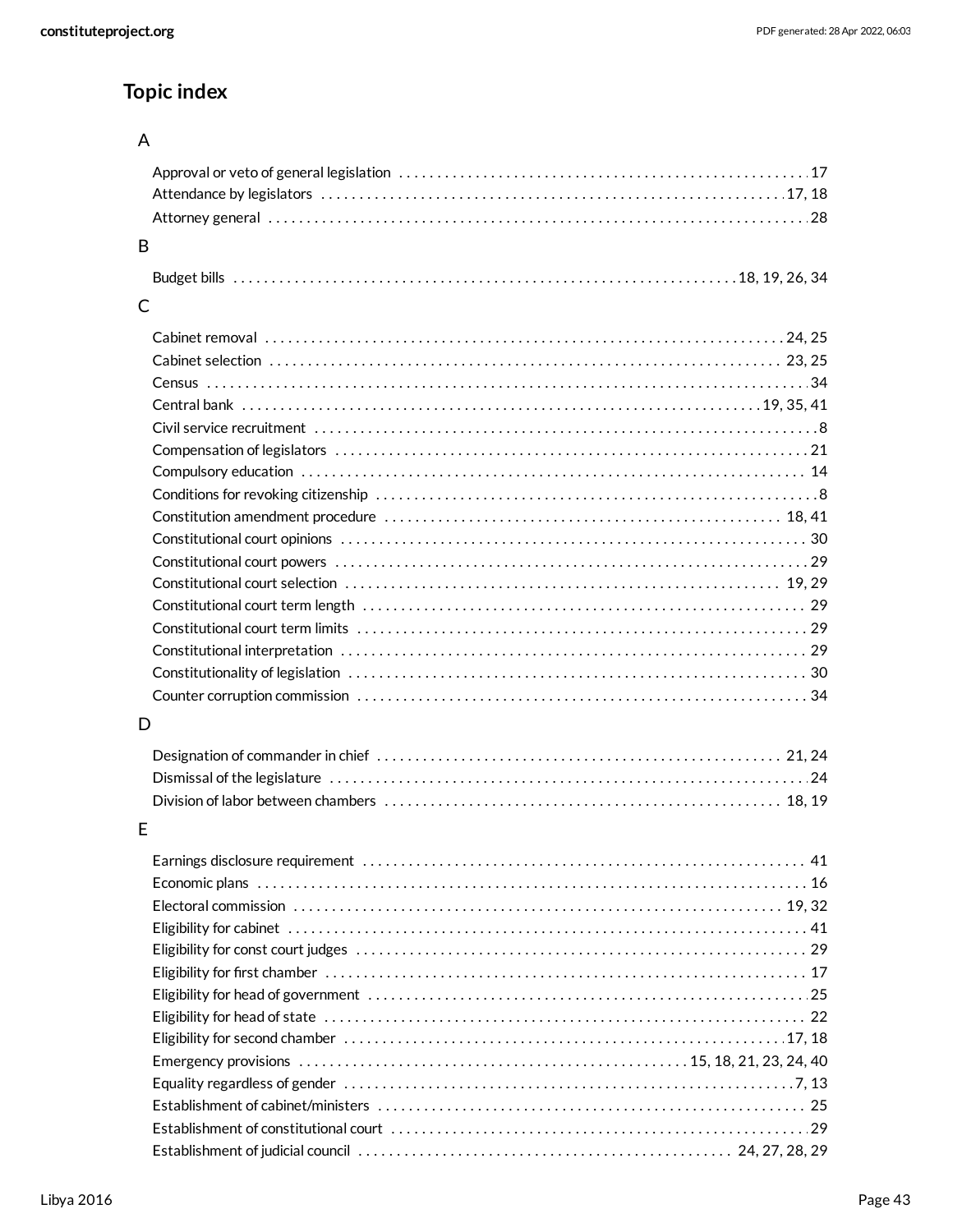| Extradition procedure $\dots\dots\dots\dots\dots\dots\dots\dots\dots\dots\dots\dots\dots\dots\dots\dots\dots$ . 8, 11, 13 |  |
|---------------------------------------------------------------------------------------------------------------------------|--|
|                                                                                                                           |  |

## F

## G

## H

## [20](#page-19-0) Immunity of legislators . . . . . . . . . . . . . . . . . . . . . . . . . . . . . . . . . . . . . . . . . . . . . . . . . . . . . . . . . . . . . . . . . . [17,](#page-16-4) [23](#page-22-0), [26,](#page-25-2) [31](#page-30-6) Initiation of general legislation . . . . . . . . . . . . . . . . . . . . . . . . . . . . . . . . . . . . . . . . . . . . . . . . . . . [8,](#page-7-2) [13](#page-12-1), [18,](#page-17-1) [24](#page-23-5), [29,](#page-28-5) [32](#page-31-7) International law . . . . . . . . . . . . . . . . . . . . . . . . . . . . . . . . . . . . . . . . . . . . . . . . . . . . . . . . [8,](#page-7-2) [19](#page-18-4), [23,](#page-22-0) [32](#page-31-7) International organizations . . . . . . . . . . . . . . . . . . . . . . . . . . . . . . . . . . . . . . . . . . . . . . . . . . . . . .

### J

I

|--|--|--|

## L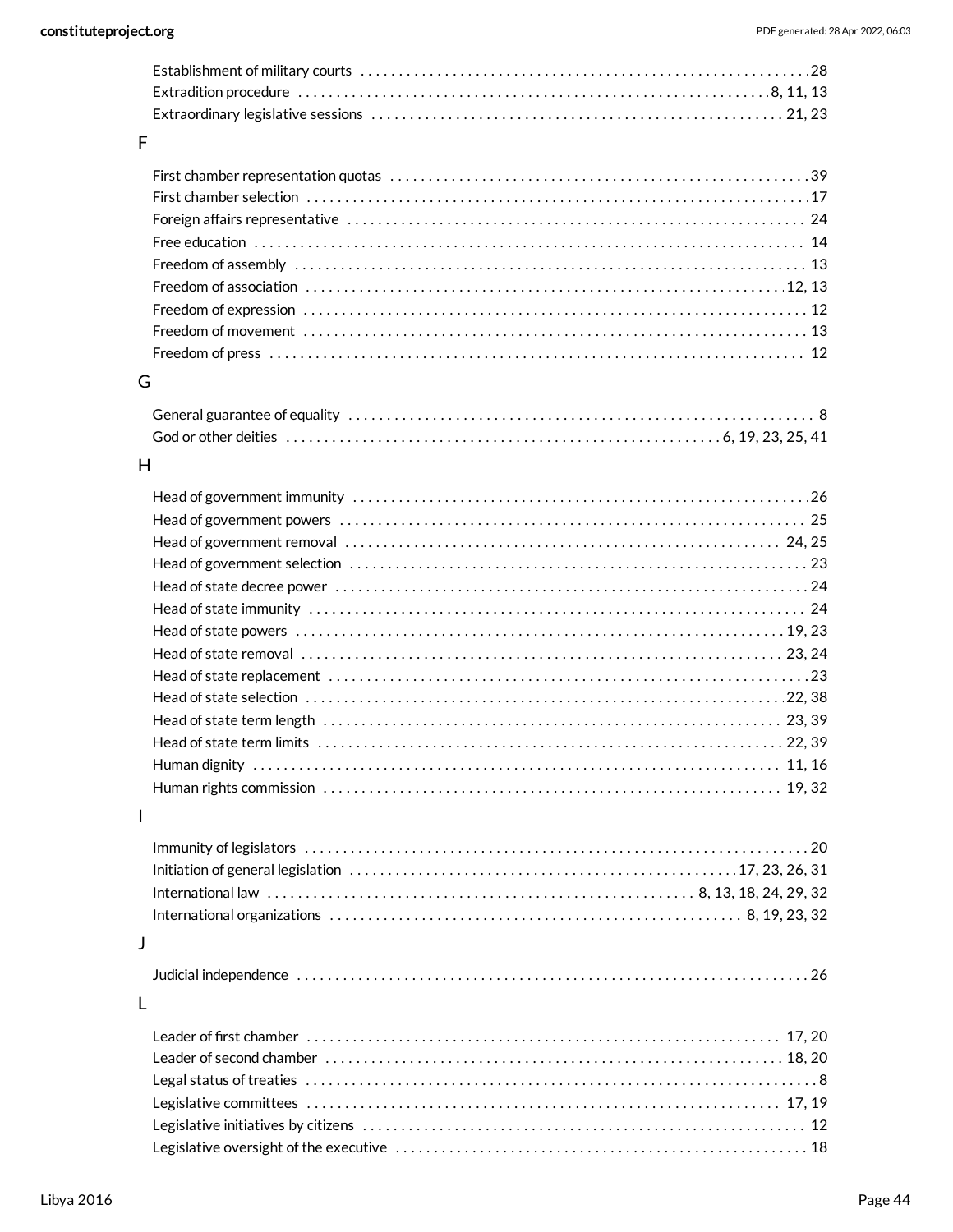|--|--|--|

# M

## N

# O

# P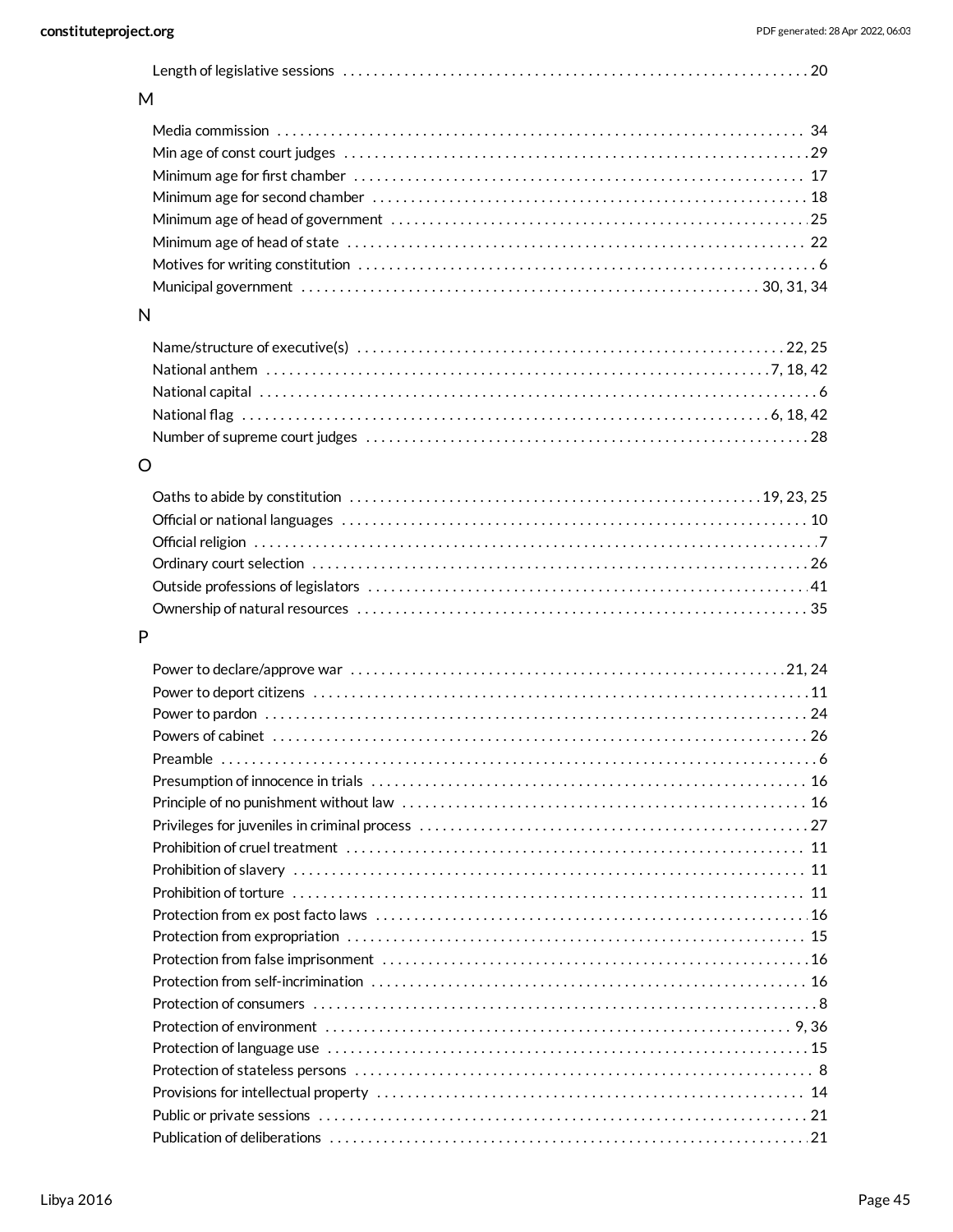| R                                                                                                                             |          |
|-------------------------------------------------------------------------------------------------------------------------------|----------|
|                                                                                                                               |          |
|                                                                                                                               |          |
|                                                                                                                               |          |
| Reference to science contract contract and the set of the set of the set of the set of the set of the set of $10, 14, 34, 36$ |          |
|                                                                                                                               |          |
|                                                                                                                               |          |
|                                                                                                                               |          |
|                                                                                                                               |          |
|                                                                                                                               |          |
|                                                                                                                               |          |
|                                                                                                                               |          |
|                                                                                                                               |          |
|                                                                                                                               |          |
|                                                                                                                               |          |
|                                                                                                                               |          |
|                                                                                                                               |          |
|                                                                                                                               |          |
|                                                                                                                               |          |
|                                                                                                                               |          |
|                                                                                                                               |          |
|                                                                                                                               |          |
|                                                                                                                               |          |
|                                                                                                                               |          |
|                                                                                                                               |          |
|                                                                                                                               |          |
|                                                                                                                               |          |
|                                                                                                                               |          |
|                                                                                                                               |          |
| Right to life                                                                                                                 | . 11     |
|                                                                                                                               |          |
| Right to privacy ………………………………………………………………………………………11                                                                          |          |
|                                                                                                                               |          |
|                                                                                                                               |          |
|                                                                                                                               |          |
|                                                                                                                               |          |
|                                                                                                                               |          |
|                                                                                                                               |          |
|                                                                                                                               |          |
|                                                                                                                               |          |
| S                                                                                                                             |          |
| College all office to such a continuous and                                                                                   | 17.10.00 |